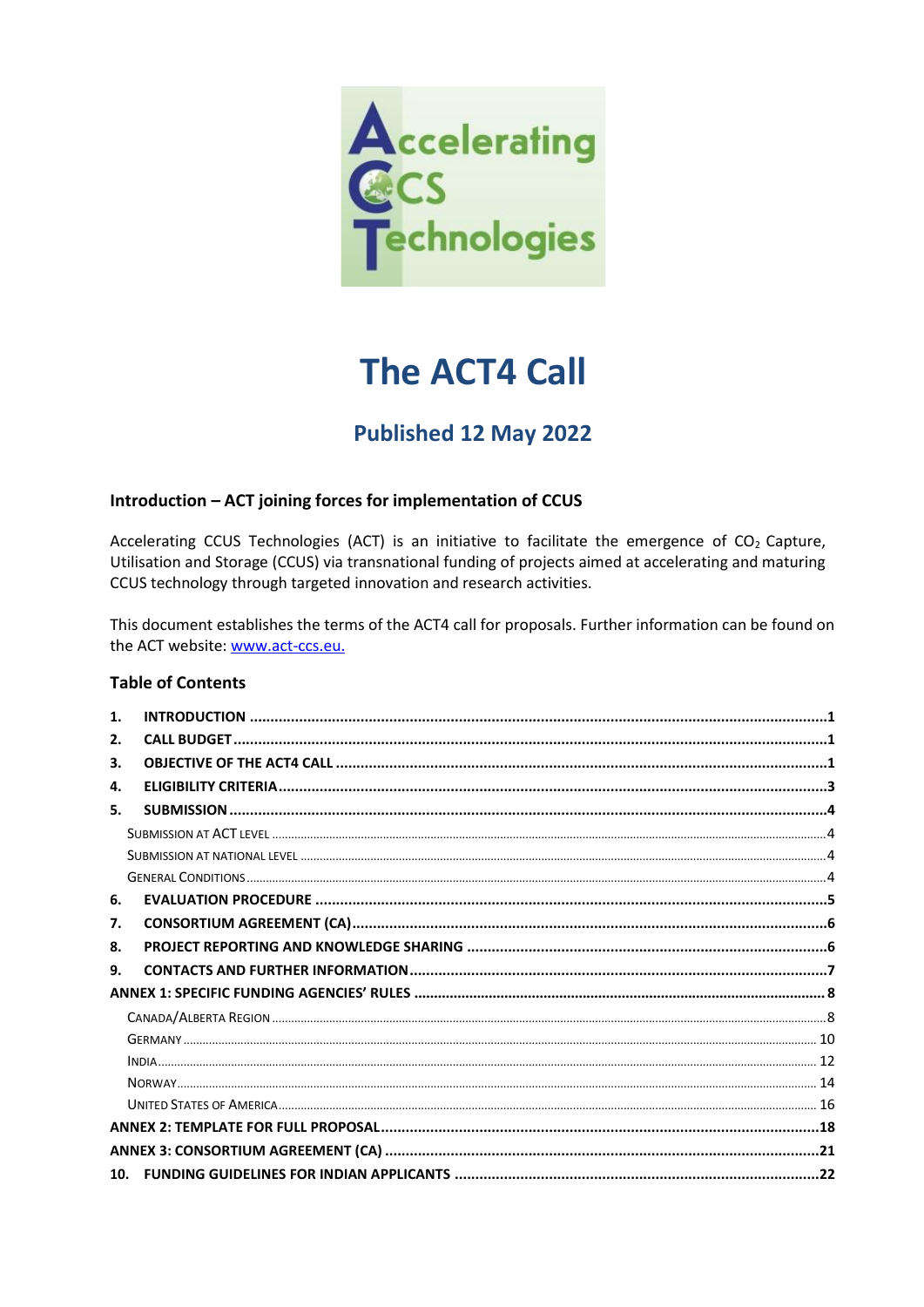## <span id="page-1-0"></span>**1. Introduction**

This document describes the objectives, scope, and topics of the call, rules for participation, and procedures from proposal to implementation of the projects.

The following timelines are anticipated for the full funding process. Note that ACT reserves the right to alter these timelines:

| <b>Action</b>                        | By Whom    | <b>Timing</b>                   |
|--------------------------------------|------------|---------------------------------|
| <b>Proposal Submission Deadline</b>  | Applicants | 2022 September 12, at 13:00 CET |
| <b>Funding Decision Notification</b> | <b>ACT</b> | Late December 2022              |
| <b>Project Commencement</b>          | Applicants | February/March 2023             |

The ACT4 call is a one-stage process with only full proposals submitted by the above specified deadline. There is no pre-proposal stage, as there was in previous ACT calls.

A [matchmaking](http://www.act-ccs.eu/matchmaking) section is available on the ACT website to support consortium building. Applicants looking for project partners will find a list of potential partners in this section. They should contact their national/regional contact person if they would like to be listed.

## <span id="page-1-1"></span>**2. Call budget**

The former ACT consortium was a collaboration between funding agencies from 16 countries and regions. As shown in Table 1, some of these funding agencies have formed a new consortium to make funds available for the ACT4 call. Each national/regional funding agency will only provide funding for national/regional entities.

#### *Table 1. National/regional funding bodies and budget*

| <b>Participating</b><br>country/region | <b>Funding organisation</b>                                                                            | <b>Indicative budget</b>                                             |
|----------------------------------------|--------------------------------------------------------------------------------------------------------|----------------------------------------------------------------------|
| <b>Canada, Province</b><br>of Alberta  | <b>Emissions Reduction Alberta (ERA)</b>                                                               | CAD\$ 2.85 million                                                   |
| Germany                                | Forschungszentrum Jülich GmbH, Projektträger Jülich<br>(FZJ/PtJ)                                       | $\epsilon$ 3 million                                                 |
| India                                  | Department of Science and Technology (DST), Ministry<br>of Science and Technology, Government of India | $£ 1$ million                                                        |
| <b>Norway</b>                          | The Research Council of Norway (RCN)                                                                   | Up to NOK 30 million                                                 |
| <b>United States</b>                   | Department of Energy (DOE)                                                                             | US\$ 5.4 million<br>(Equivalent to approx.<br>5 million $\epsilon$ ) |

A project consortium may include partners from countries other than those listed in Table 1 if such partners are fully funded by sources other than ACT.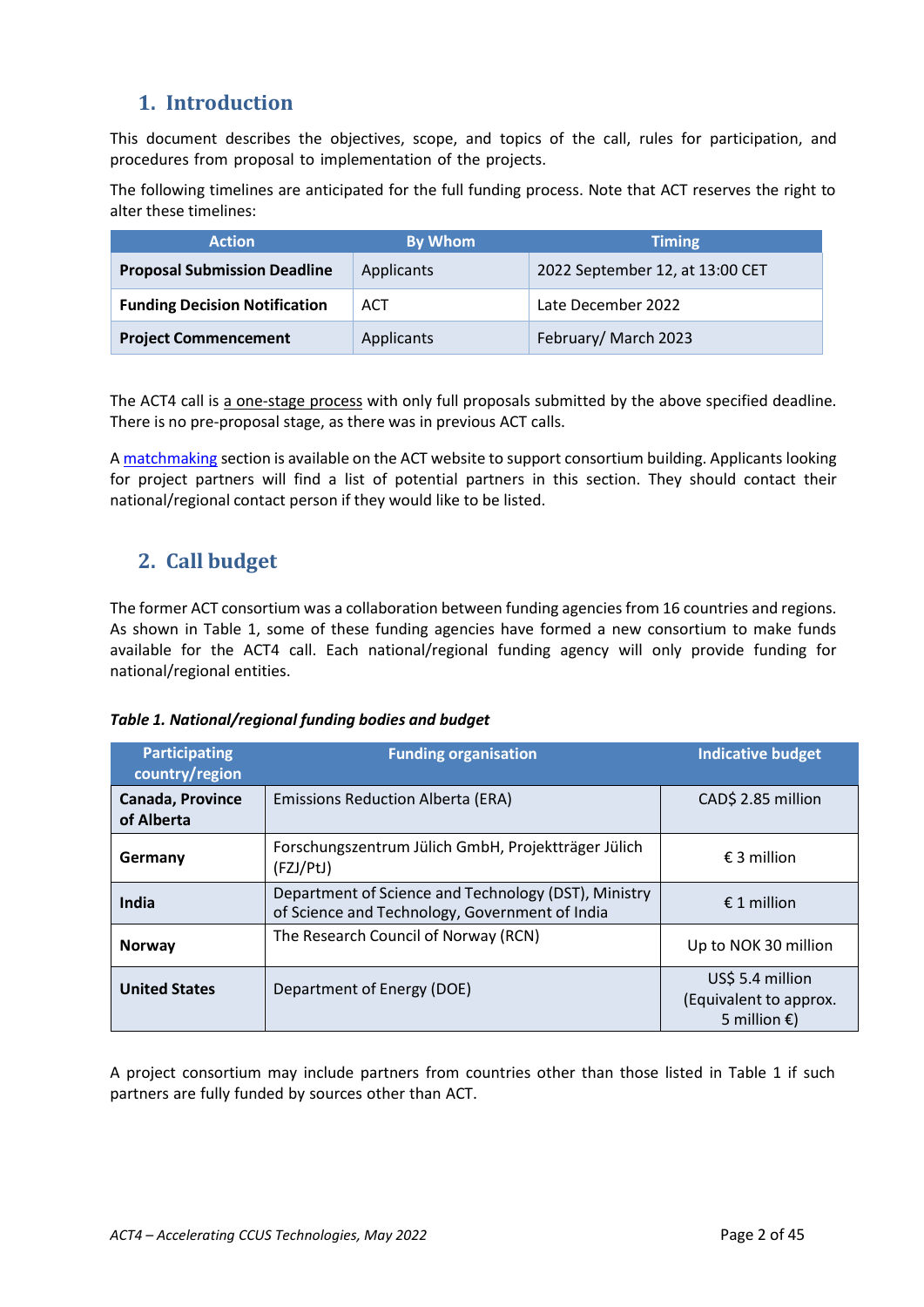## **3. Objective of the ACT4 Call**

<span id="page-2-0"></span>The goal of ACT is to accelerate and mature CCUS technologies through targeted funding of innovation and research activities.

ACT will address the technological, environmental, social, and economic challenges that will be required to accelerate CCUS. Priority will be given to projects that incorporate or address the European Strategic Energy Technology (SET) Plan Implementation research priorities [\(link\)](https://www.ccus-setplan.eu/wp-content/uploads/2021/11/CCUS-SET-Plan_CCUS-Roadmap-2030.pdf) and/or focus on the Priority Research Directions (PRDs, *link*) Identified at the Mission Innovation CCUS Challenge Workshop (Houston 2017).

Successful projects shall facilitate the deployment of CCUS in the energy and industrial sectors. The ACT goal of accelerating the time to market for CCUS technology will require industrial involvement in research and innovation activities. Therefore, applications submitted to the ACT4 call must be industrial oriented.

Projects must include higher Technology Readiness Levels (TRLs) of 5 and above, with the goal of advancing the TRL as a result of the project.

The ACT4 Call is open to all CCUS topics as long as the national requirements listed in Annex 1 are met.

Applications within the following subjects are of special interest:

- **Carbon capture:** production of a pure CO<sub>2</sub> stream from combustion and/or processes at the point of emissions.
	- $\circ$  CO<sub>2</sub> captured from hydrogen production facilities, power stations that use biomass or fossil fuels, hard to decarbonise heavy industry facilities (e.g., cement, iron & steel, chemicals), and natural gas processing plants.
	- $\circ$  Examples of carbon capture technologies that could be considered for this Call include without limitation: chemical or physical absorption, cryogenic, membrane separation, chemical or physical adsorption, oxy-fuel combustion, and chemical looping.
- **Carbon capture and transportation networks:** integrated approaches combining multiple capture points and transportation infrastructure to link multiple specific capture sites to a common network.
- **Point-to-point transportation** via pipelines, ships, trains, or trucks with a single input CO<sub>2</sub> stream.
- **Direct carbon conversion:** implementation of a process that directly absorbs carbon into a product at the point of emissions such as the creation of  $CO<sub>2</sub>$ -based products (e.g., fuels, chemicals, building materials).
- **Permanent Storage:** captured CO<sub>2</sub> is transported to a geological storage site and then injected deep underground where it is permanently stored.
- **Utilization to Storage via Enhanced Oil Recovery (EOR)/Enhanced Gas Recovery (EGR):** the captured  $CO<sub>2</sub>$  is transported to an oil-field and is used to stimulate more oil production, with the  $CO<sub>2</sub>$  then being stored in the oil-depleted reservoir.
- **Offshore CO<sup>2</sup> storage:** injection of CO<sup>2</sup> into deep geological formations beneath the seabed (e.g., depleted oil and gas reservoirs and saline aquifers) for permanent storage.
- **Clean Hydrogen Production:** low-carbon hydrogen production from fossil sources combined with CCUS.
- **Carbon dioxide removal (CDR):**
	- o **Biomass Carbon Removal and Storage (BiCRS)/ Bioenergy with Carbon Capture and Storage (BECCS):** utilisation of biomass as an energy source and the capture and permanent storage of  $CO<sub>2</sub>$  produced during the conversion of biomass to energy. Example: Power station fuelled with biomass and equipped with CCS
	- o **Direct Air Capture (DAC):** production of pure CO<sup>2</sup> stream from ambient air.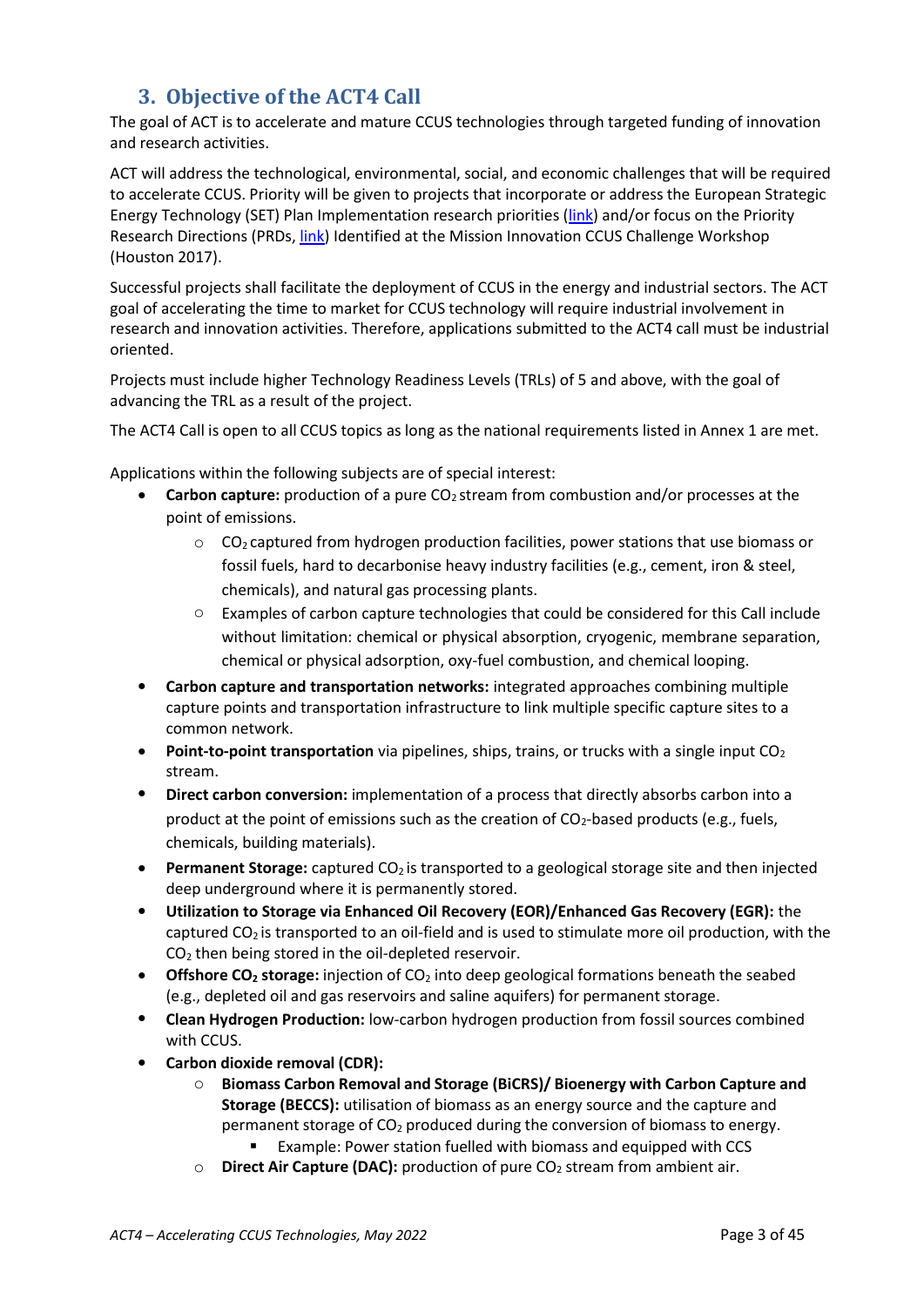• In-situ carbon mineralization: CO<sub>2</sub> captured, compressed, and stored in reactive geologic formations where  $CO<sub>2</sub>$  in the fluid form mineralizes to produce water-insoluble calcium or magnesium carbonates, such as in basalts offshore.

## **4. Eligibility criteria**

<span id="page-3-0"></span>The requirements detailed in this section must be met by all applicants. In addition to these general requirements there are specific national/regional funding body rules that must also be followed (see Annex 1). ACT is seeking innovative projects that range from smaller research projects to new or major expansion/upgrades of existing pilot and demonstration facility sites. The projects should include the potential for upscaling to industrial size either in a demonstration or early commercial phase.

Each project proposal must be submitted by a project consortium comprised of at least two eligible applicants seeking funding from at least two participating countries / regions (listed in Table 1) in the ACT4 call.

Each project consortium must have the required expertise to undertake research and development within the specified themes. Each consortium must have a Lead Applicant who serves as the project's main contact point. In addition, Lead Partners from each participating country must serve as primary point of contact at the national level. No project partner can have a share of more than 70% of the project's work plan activities.

As part of the full proposal, all partners must provide a Letter of Intent, it must include an explicit declaration of any financial or in-kind contributions agreed upon, and the partner's role.

Projects funded under this Call must be completed within 3 years. Projects with a shorter timeline that can provide results for accelerating CCUS development are highly encouraged. Projects must commence within three (3) months of receiving ACT funding approval.

A justification of the requested budget will be required as part of the proposal. All costs must be eligible according to the funding bodies' rules (see Annex 1). If in doubt, applicants should consult their respective funding bodies which can advise on funding rules.

In addition to the general rules and procedures outlined in this section, each of the participating funding bodies has specific eligibility criteria that applicants must meet. This includes, but is not limited to, restrictions on the types of organisations that can be funded, requirements on the types of activities that can be funded, national/regional evaluation rules, maximum funding per partner or per project, etc.

We strongly recommend that applicants reach out to the national/regional contact person at the relevant funding bodies (see Annex 1) to confirm their eligibility before submitting a proposal. Projects that are deemed in-eligible will not be considered for funding.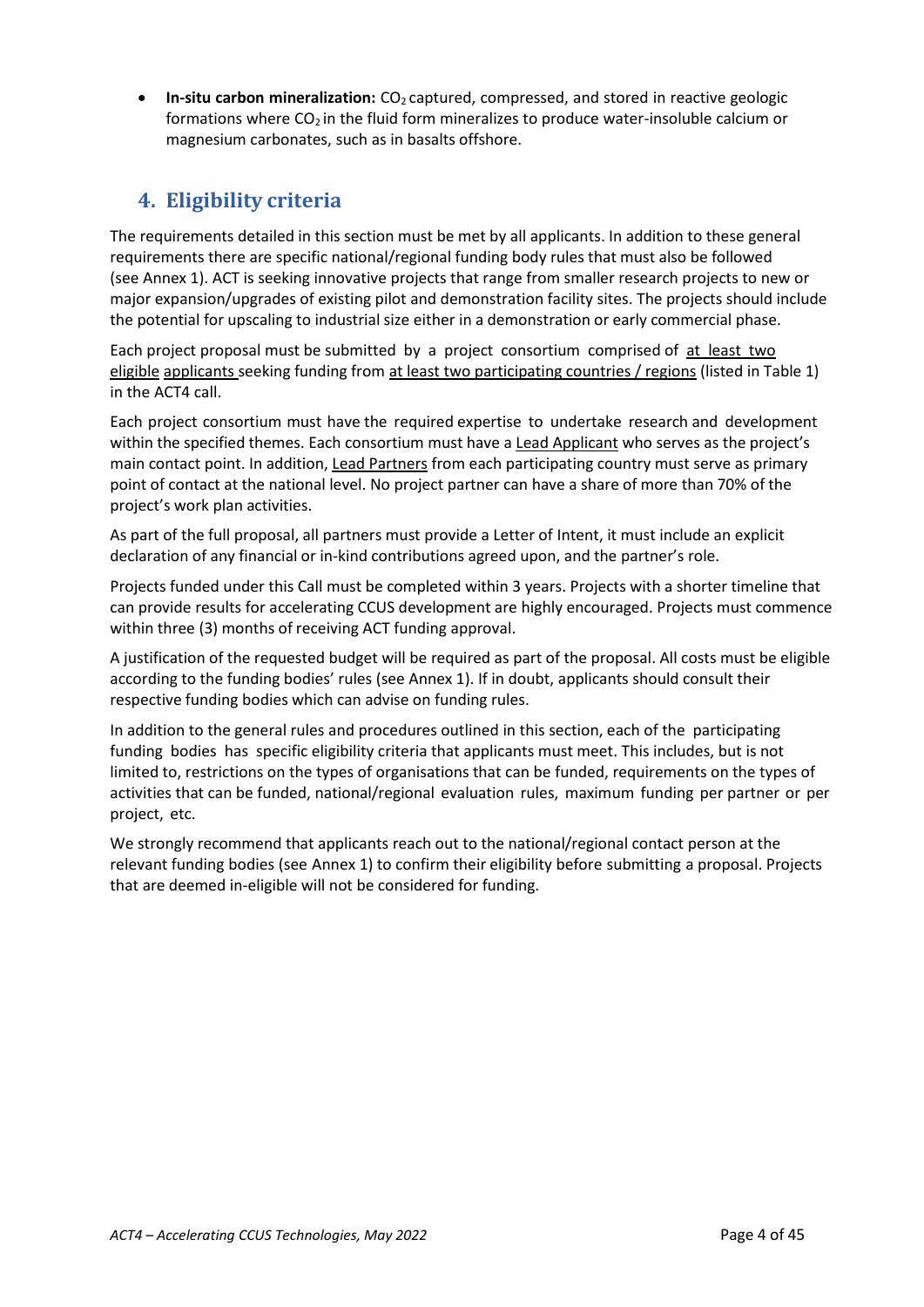## <span id="page-4-0"></span>**5. Submission**

Within the framework of ACT, **a one-stage submission and evaluation procedure** will be adopted.

Applicants must submit their **applications to the ACT's Secretariat** and all ACT funding agencies require **supplementary information at the national level**. Applications must be submitted in English only.

### <span id="page-4-1"></span>**Submission at ACT level**

Proposals shall be submitted to the ACT Secretariat via email at [act-ccs@rcn.no](mailto:act-ccs@rcn.no) as a single PDF file. The proposals must be based on the *template* in **Annex 2**.

#### *Submission of a proposal is required before the deadline of 12 September 2022, 13:00 CEST. Late applications will not be accepted under any circumstances.*

The applicant will receive a confirmation when submitting your application to the email address above. If you do not receive a confirmation your application has not been corrected submitted.

Curriculum Vitaes (CVs) must be no more than two pages long, with a maximum of three CVs per partner. Letters of Intent (LOI) can be from partnering organizations, funding sources, site hosts, etc. Please combine all CVs and LOIs into a single PDF attachment and email it to the ACT's Secretariat as an annex with the full proposal document. Any documents submitted at the ACT level that are not specifically requested in Annex 2 will not be considered during the evaluation process.

#### <span id="page-4-2"></span>**Submission at national level**

Submission at national level is required to all funding agencies where funding is requested by the applicants. Details regarding submission at national level is specified in Annex 1: *Specific Funding Agencies' Rules*.

### <span id="page-4-3"></span>**General Conditions**

By transferring your full proposal to ACT, you give permission for it to be forwarded to your relevant funding agencies as well as all participating funding agencies involved in ACT4.

If after reading the instructions in this Call text, and information at the ACT-website, you still have technical questions about the submission, please contact the ACT Secretariat at the Research Council of Norway (contact details available in Section 9).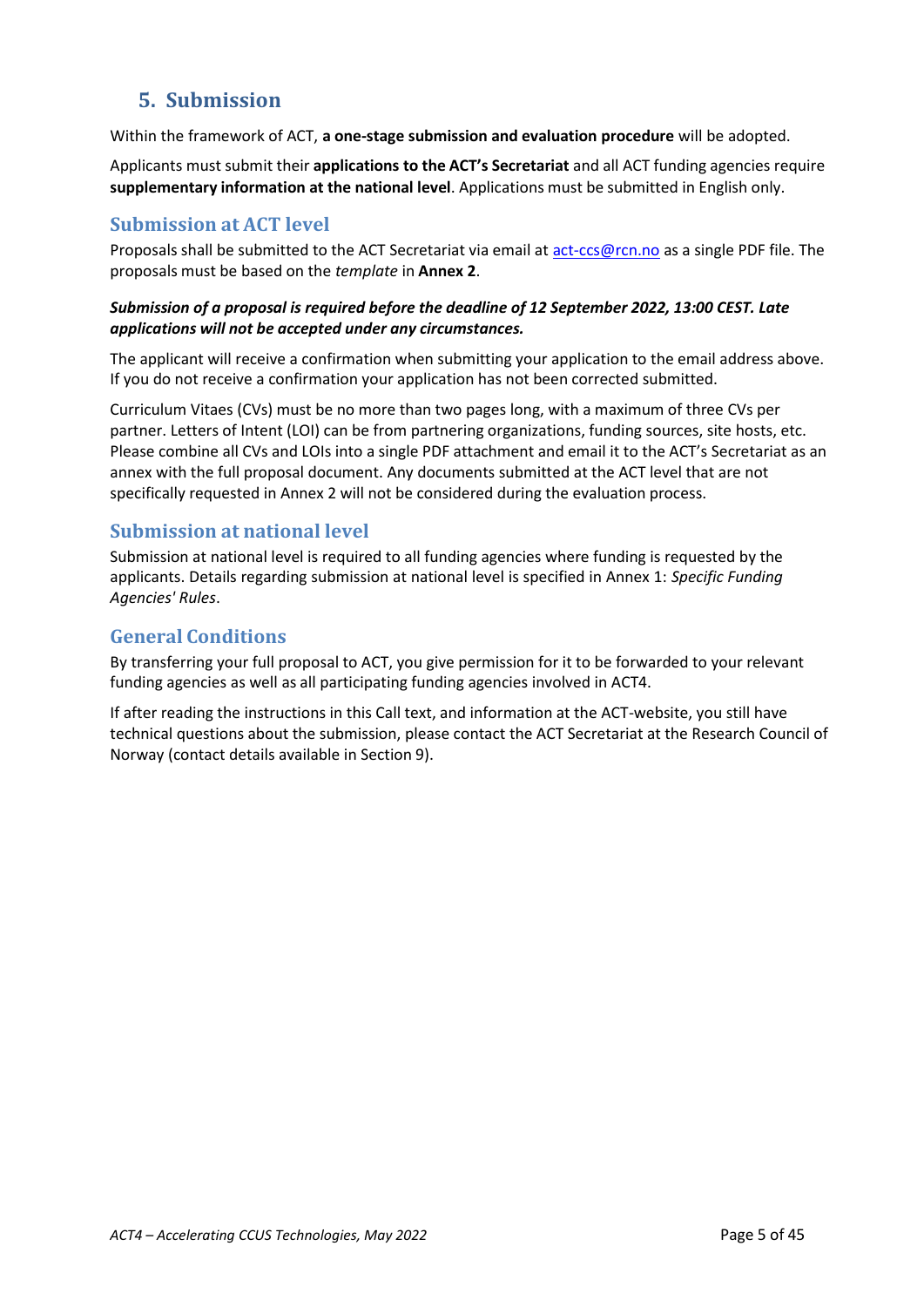## <span id="page-5-0"></span>**6. Evaluation procedure**

The proposals will be evaluated at the national level by all funding agencies participating in this call. National evaluation procedures are described in Annex 1.

The relevant funding agencies will make a joint funding decision. The ACT Secretariat at the Research Council of Norway will notify the lead applicants of the decision. **The international funding decision is not appealable.**

All proposals will be evaluated according to the following **three main criteria** and the **sub-criteria** (Table 2), which are applicable in addition to national criteria. Each of the three main evaluation criteria below have an equal weighting. The prompts and instructions found in the template in Annex 2 provides additional detail on the specific considerations within each criterion.

#### *Table 2. Evaluation criteria for ACT*

| <b>Excellence</b>                                                                                                                                                                                                                                                                                                                                                                                                                                                                                      |  |  |
|--------------------------------------------------------------------------------------------------------------------------------------------------------------------------------------------------------------------------------------------------------------------------------------------------------------------------------------------------------------------------------------------------------------------------------------------------------------------------------------------------------|--|--|
| In accordance with the objectives of the call text<br>٠<br>Clarity and relevance of the project's objectives<br>$\blacksquare$<br>Credibility of the proposed technology/concept - including trans-disciplinary considerations,<br>٠<br>where relevant<br>Credibility of the proposed project approach<br>٠<br>Ambition and innovation potential - e.g., beyond the current state of the art.<br>٠<br>Added value of transnational co-operation within CCUS<br>٠<br>Scientific merit<br>$\blacksquare$ |  |  |
| Impact (potential impact of the results of the Research and Innovation, R&I, project)                                                                                                                                                                                                                                                                                                                                                                                                                  |  |  |
| Expected contribution to the facilitation of the emergence of CCUS (e.g., through cost and risk<br>$\bullet$<br>reduction, involvement of relevant industrial partners, opening niche markets, surmounting<br>major barriers)<br>Strength of the proposed research data management, exploitation, and dissemination plans<br>$\bullet$<br>(including Intellectual Property Rights management, where relevant)                                                                                          |  |  |
| Impact on any other environmental or socially important impacts (e.g., public acceptance).<br>Industrial relevance                                                                                                                                                                                                                                                                                                                                                                                     |  |  |
| Quality and efficiency of the implementation of the R&I project                                                                                                                                                                                                                                                                                                                                                                                                                                        |  |  |
| Coherence and expected effectiveness of the project plan, including the appropriateness of<br>٠<br>task, use of methods, resource allocation and timing<br><b>Budget allocation</b><br>٠<br>Strength of management structures and governance procedures, including risk management<br>٠                                                                                                                                                                                                                |  |  |
| Capability of the Lead Applicant (and partners) to deliver the project and to commercialize<br>٠<br>the technology further - including e.g., suitability of expertise, complementarity, balance of<br>contributions                                                                                                                                                                                                                                                                                    |  |  |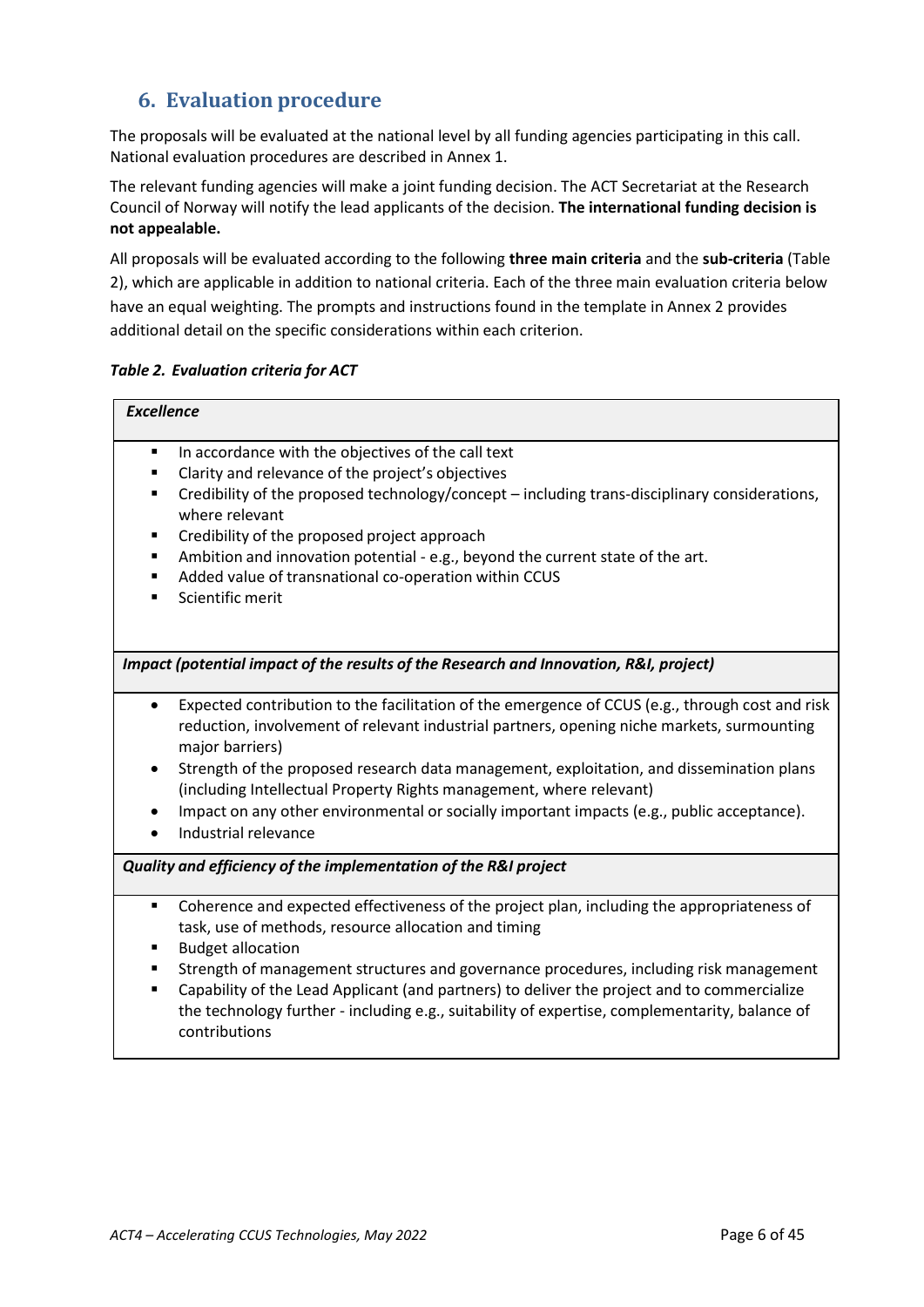## <span id="page-6-0"></span>**7. Consortium Agreement (CA)**

Successful applicants will enter into a consortium agreement (CA) with their project partners, which will address the following areas:

- Internal organisation and management of the consortium
- Intellectual Property arrangements
- Settlement of internal disputes

The projects can decide for themselves if they prefer one Consortium Agreement signed by all partners or if there should be several separate Consortium Agreements, on in each country represented in the project.

Please note that the CA is for the benefit of the consortium members to regulate the collaboration process and safeguard critical issues, such as Intellectual Property Rights (IPR). Suggestions on how to establish CA are found in Annex 3. However, any type of CA that the project consortium agrees to will be accepted.

## **8. Project Reporting and Knowledge Sharing**

<span id="page-6-1"></span>The purpose of this call is to provide valuable information to support investment decisions, policy, and program design for European and non-European countries. Project monitoring and reporting will be in accordance with the rules of the respective funding body. In addition to the requirements of the respective funding body, the consortia (via the Lead Applicant) are required to deliver basic progress reports (in English) to the ACT Secretariat, on a quarterly basis. A mid-term review may be conducted for larger projects.

ACT is committed to encouraging widespread knowledge dissemination from funded projects to maximize the benefit of our participation. Successful applicants will be expected to commit to sharing of knowledge, data, lessons learned and best practices with other recipients at the annual ACT knowledge sharing workshops in either presentation or poster format. Recipients should budget time and costs to attend the annual ACT knowledge sharing workshops.

All partners involved in funded projects must ensure that all study learnings and key outcomes (publications, etc.) include proper acknowledgement of the ACT initiative and the respective funding bodies.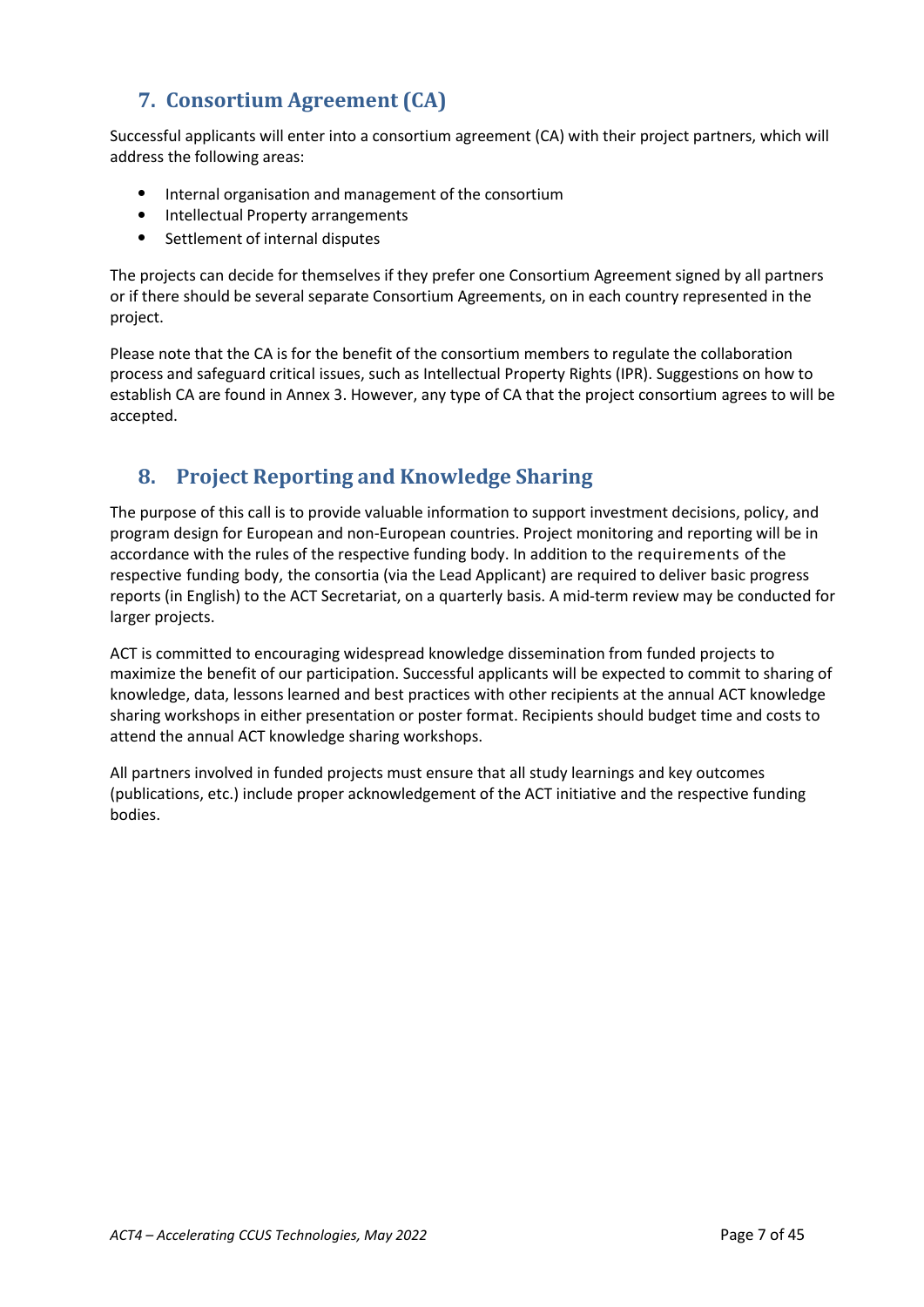## <span id="page-7-0"></span>**9. Contacts and Further Information**

If you have any questions about the general call process or proposal submission, please contact the **ACT Call Secretariat:** Aage Stangeland at [ast@rcn.no](mailto:ast@rcn.no) or +47 958 22 903.

If you have any questions about the rules of specific funding agencies or additional forms, please refer to *Annex 1: Specific Funding Agencies*' *rules* first.

Additional information, and national requirements, can be obtained by contacting the indicated national/regional contact persons at the participating funding bodies.

| <b>Contact</b>                 | <b>Organisation</b>                                                               | <b>Name</b>                                                                                                      | <b>Email Address</b>                                                                                                                                                 | <b>Phone</b>                                                                                                   |
|--------------------------------|-----------------------------------------------------------------------------------|------------------------------------------------------------------------------------------------------------------|----------------------------------------------------------------------------------------------------------------------------------------------------------------------|----------------------------------------------------------------------------------------------------------------|
| persons                        |                                                                                   |                                                                                                                  |                                                                                                                                                                      |                                                                                                                |
| Canada -<br><b>Alberta</b>     | <b>ERA</b>                                                                        | Sanah Dar<br>Justin Wheler                                                                                       | sdar@eralberta.ca<br>jwheler@eralberta.ca                                                                                                                            | +1780-429-9327<br>+1 587-590-3761                                                                              |
| Germany                        | PTJ                                                                               | Heiko Gerhauser<br>Annette Weiß<br><b>Tarik Schwarzer</b>                                                        | h.gerhauser@fz-juelich.de<br>a.weiss@fz-juelich.de<br>t.schwarzer@fz-juelich.de                                                                                      | +49 2461 61<br>96830<br>+49 2461 61 9025<br>+49 2461 61 9157                                                   |
| India                          | <b>DST</b>                                                                        | Neelima Alam<br>Sanjai Kumar<br>Anita Gupta                                                                      | neelima.alam@nic.in<br>sanjai.k@gov.in<br>anigupta@nic.in                                                                                                            | +91-11-26590467<br>+91-11-26590270                                                                             |
| <b>Norway</b>                  | <b>RCN</b><br>(ACT<br>coordinator)<br>Gassnova                                    | Aage Stangeland<br>Ragnhild<br>Rønneberg<br>Ingrid Sørum<br>Melaaen                                              | ast@rcn.no<br>rr@rcn.no<br>ism@gassnova.no                                                                                                                           | +47 95 82 29 03<br>+47 91 55 86 62<br>+47 95 19 81 80                                                          |
| <b>United</b><br><b>States</b> | DOE - Office of<br><b>Fossil Energy</b><br>and Carbon<br>Management<br>(DOE-FECM) | <b>Mark Ackiewicz</b><br>Darin Damiani<br>Lynn Brickett<br>Amishi Claros<br><b>Aaron Fuller</b><br>Andrew Hlasko | mark.ackiewicz@hq.doe.gov<br>darin.damiani@hq.doe.gov<br>lynn.brickett@hq.doe.gov<br>amishi.claros@hq.doe.gov<br>aaron.fuller@hq.doe.gov<br>andrew.hlasko@hq.doe.gov | +1 301 903 3913<br>+1 202 287 5282<br>+1 412 260 7345<br>+1 301 903 7637<br>+1 240 205 5123<br>+1 240 449 7863 |

*Table 3. National/regional contact persons*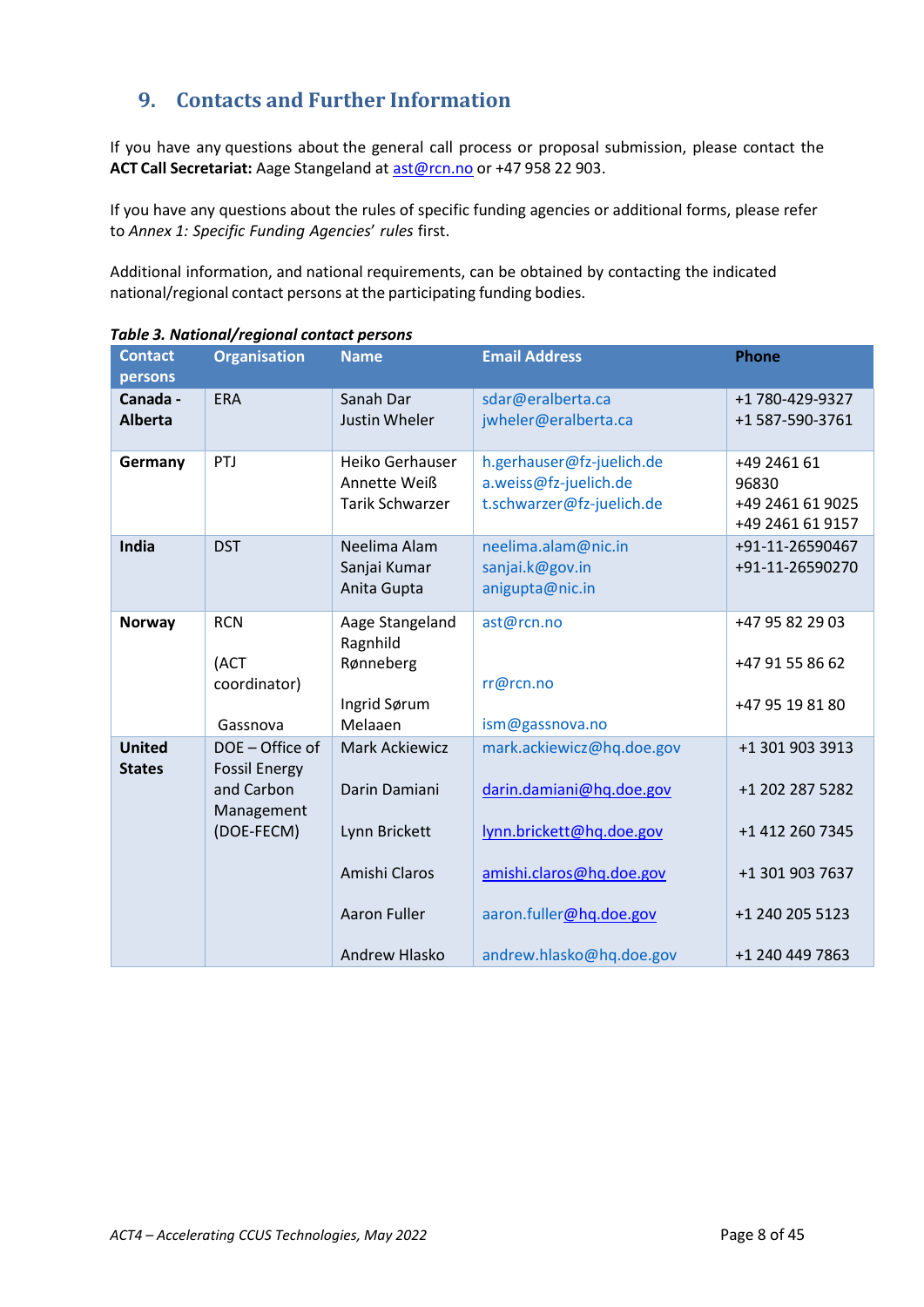## <span id="page-8-0"></span>**Annex 1: Specific Funding Agencies' Rules**

The funding agencies are listed in alphabetic order.

## <span id="page-8-1"></span>**Canada/Alberta Region**

| <b>Country/Region</b>                         | Canada / Alberta Region                                                                                                                                         |
|-----------------------------------------------|-----------------------------------------------------------------------------------------------------------------------------------------------------------------|
| <b>Funding organisation</b>                   | <b>Emissions Reduction Alberta (ERA)</b>                                                                                                                        |
| <b>National contact</b>                       | Sanah Dar (Project Specialist - Main Contact)                                                                                                                   |
| person                                        | TEL: +1 780-429-9327 Email: sdar@eralberta.ca                                                                                                                   |
|                                               |                                                                                                                                                                 |
|                                               | Justin Wheler (Executive Director, Technology and Innovation)                                                                                                   |
|                                               | TEL: +1 587-590-3761 Email: jwheler@eralberta.ca                                                                                                                |
| <b>Funding commitment</b>                     | \$2.85 million CAD, ~€2 million at current exchange rate. ERA in its sole discretion                                                                            |
|                                               | reserves the right to modify the total funding available under this Call.                                                                                       |
|                                               |                                                                                                                                                                 |
| <b>Anticipated number</b><br>of projects with | Approximately 1-3 anticipated. No minimum or maximum specified.                                                                                                 |
| <b>Canadian partners</b>                      |                                                                                                                                                                 |
| <b>Maximum funding</b>                        | \$2.85 million CAD (approximately €2 million)                                                                                                                   |
| per awarded project                           |                                                                                                                                                                 |
|                                               | ERA funding is open to all categories of applicant, including technology developers,                                                                            |
| Eligibility of a                              | industry, industrial associations, small and medium-sized enterprises (SMEs),                                                                                   |
| partner as a                                  | research and development (R&D) organizations, universities, municipalities, not-for-                                                                            |
| beneficiary institution                       | profit organizations, government research labs, and individuals.                                                                                                |
|                                               |                                                                                                                                                                 |
|                                               | The maximum funding contribution from ERA for any one project is \$2.85 million                                                                                 |
| <b>Eligibility of costs</b>                   | CAD.                                                                                                                                                            |
|                                               | ERA will match applicant contributions toward eligible expenses on a one-to-one                                                                                 |
|                                               | (1:1) basis. The maximum ERA contribution to a single project will be no more than                                                                              |
|                                               | 50% of the project's eligible expenses.                                                                                                                         |
|                                               | ERA will not match other government funds provided directly for the proposed                                                                                    |
|                                               | project (federal, provincial, or international), or future revenue associated with the                                                                          |
|                                               | outcomes of the project such as offset credits or emissions performance credits                                                                                 |
|                                               | associated with the project, tax incentives associated with the project (e.g.,                                                                                  |
|                                               | Canadian SR&ED credits), revenue from sales of the project's end-products (e.g.,                                                                                |
|                                               | from offtake agreement), or non-eligible contributions. Applicants must justify the                                                                             |
|                                               | amount of funding requested.                                                                                                                                    |
|                                               | For information about eligible expenses and costs, please refer to the ERA Eligible                                                                             |
|                                               | Expenses and Cost Instructions document available at https://erims.outcome-                                                                                     |
|                                               | plus.com/Content/Files/ERIMS/Files/ERA%20Eligible%20Expenses%20and%20Cost                                                                                       |
|                                               | %20Instructions November%202021.pdf.                                                                                                                            |
| <b>Submission of the</b>                      | In addition to the ACT proposal, ERA may require applicants to provide                                                                                          |
| proposal at the                               | supplemental information to support due diligence and portfolio reporting. This                                                                                 |
| national level                                | information may include detailed budget information, financial report(s), an<br>extended Greenhouse Gas benefits analysis, and/or additional information on the |
|                                               | specific alignment with the Alberta market. Supplemental information relates to                                                                                 |
|                                               | both the overall project and the component of the project based in Alberta. The                                                                                 |
|                                               | final document for the Supplemental Information must be no more than 20 pages in                                                                                |
|                                               | length excluding appendices. Financial reporting will be required for the Alberta-                                                                              |
|                                               | based partner(s) on the project and is mandatory for the project partner that will                                                                              |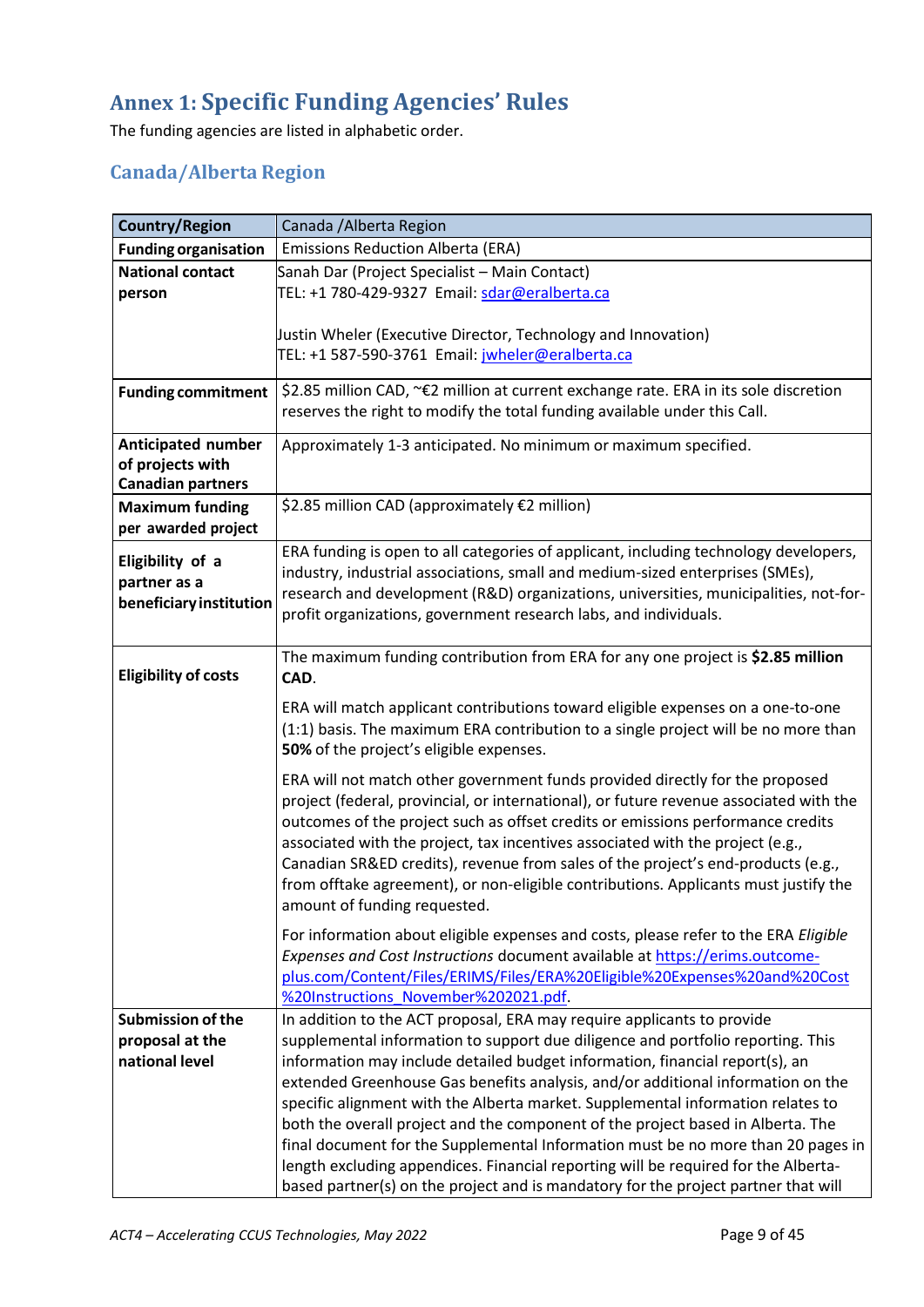<span id="page-9-0"></span>

|                                                | receive funding from ERA. The Supplemental Information document and<br>appendices must be submitted via email to ERA Applications at<br>applications@eralberta.ca.<br>The following areas for CCUS that are NOT eligible for Alberta/Canada are:                                                                                                                                                                                                                                                                                                                                                                                |
|------------------------------------------------|---------------------------------------------------------------------------------------------------------------------------------------------------------------------------------------------------------------------------------------------------------------------------------------------------------------------------------------------------------------------------------------------------------------------------------------------------------------------------------------------------------------------------------------------------------------------------------------------------------------------------------|
|                                                | Acid gas injection<br>Offshore CO <sub>2</sub> storage<br>Projects whose primary focus is point-to-point transportation or sequestration                                                                                                                                                                                                                                                                                                                                                                                                                                                                                        |
|                                                | elements.<br>Commercially proven technologies/processes, business as usual, or to address only<br>financial barriers.                                                                                                                                                                                                                                                                                                                                                                                                                                                                                                           |
| <b>Evaluation process at</b><br>national level | Proposals will be evaluated by a team of experts with a breadth of knowledge in the<br>areas of science, engineering, business development & growth, financing, and<br>greenhouse gas quantification. The review team uses a standard and transparent<br>set of criteria to evaluate each project's potential to make an important<br>contribution to the achievement of ERA's goals. Projects that are well-aligned with<br>ERA's mandate and demonstrate high potential to achieve the objectives identified<br>in the funding guidelines are selected. See https://eralberta.ca/funding-process/ for<br>more information.    |
| Submission of<br>financial and                 | All ERA funding recipients will be required to provide technical and financial<br>progress reports at key milestones over the course of the project. The schedule of                                                                                                                                                                                                                                                                                                                                                                                                                                                            |
| progress reports at<br>the national level      | milestones will be determined in collaboration between ERA and funding recipients.                                                                                                                                                                                                                                                                                                                                                                                                                                                                                                                                              |
| <b>Information</b><br>available at             | https://eralberta.ca                                                                                                                                                                                                                                                                                                                                                                                                                                                                                                                                                                                                            |
| Other                                          | ERA funding is targeted for projects at the technology scale-up, field pilot,<br>commercial demonstration, or commercial implementation stages (TRL 5-9).<br>Applicants are not required to be located in Alberta, but all applicants must<br>demonstrate a clear value proposition for the province. Applicants must<br>demonstrate how the proposed technology or application thereof is an innovative<br>solution for emissions reduction in Alberta.<br>Alberta is home to the Alberta Carbon Conversion Technology Centre (ACCTC), a<br>real-world test bed for carbon capture and conversion technologies. Applicants are |
|                                                | strongly encouraged to consider piloting or testing their technology at the ACCTC.<br>See https://innotechalberta.ca/research-facilities/alberta-carbon-conversion-<br>technology-centre-acctc/ for more information.                                                                                                                                                                                                                                                                                                                                                                                                           |
|                                                | The International CCS Knowledge Centre (Knowledge Centre) offers insight into<br>practical CCS deployment considerations. It is dedicated to advancing the<br>understanding and use of a large-scale CCS/CCU as a means of managing GHG<br>(greenhouse gas) emissions. Applicants may also engage with the Knowledge<br>Centre for assistance with proposal development or project delivery at their own<br>expense. See https://ccsknowledge.com for more information.                                                                                                                                                         |
|                                                | Shell Quest and Alberta Carbon Trunk Line projects are notable large-scale CCS<br>actions in Canada. Applicants are encouraged to consider leveraging or partnering<br>with commercial-scale projects or infrastructure under development in Canada. See<br>https://www.alberta.ca/carbon-capture-utilization-and-storage-funded-projects-<br>and-reports.aspx for more information.                                                                                                                                                                                                                                            |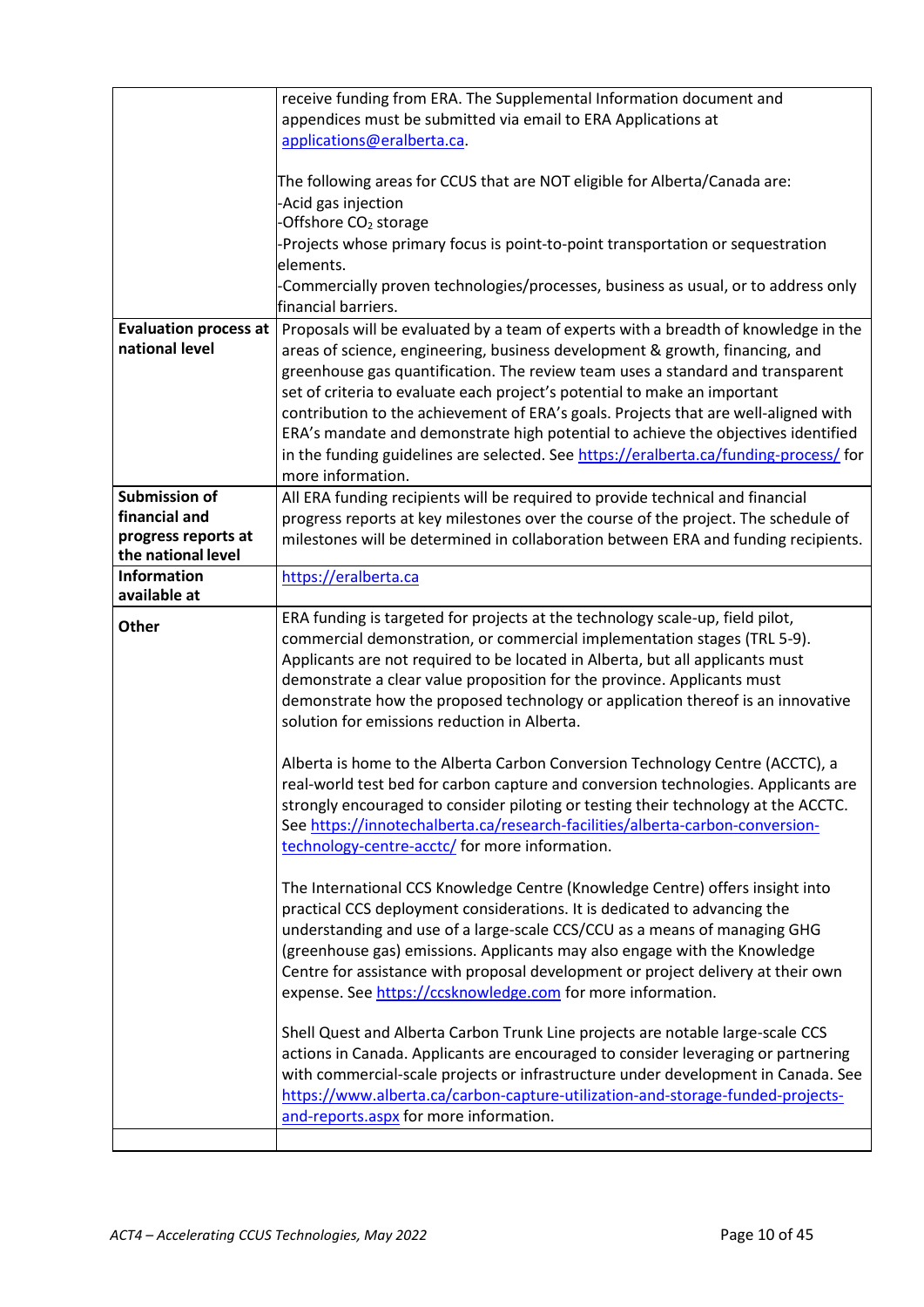## **Germany**

| <b>Country/Region</b>                                         | Germany                                                                                                                                                                                                                                                                                                                                                                                                                                                                                                                                                                                                                                                                                                                                                                                                                                                                         |
|---------------------------------------------------------------|---------------------------------------------------------------------------------------------------------------------------------------------------------------------------------------------------------------------------------------------------------------------------------------------------------------------------------------------------------------------------------------------------------------------------------------------------------------------------------------------------------------------------------------------------------------------------------------------------------------------------------------------------------------------------------------------------------------------------------------------------------------------------------------------------------------------------------------------------------------------------------|
| <b>Funding organisation</b>                                   | PtJ, Projektträger Jülich                                                                                                                                                                                                                                                                                                                                                                                                                                                                                                                                                                                                                                                                                                                                                                                                                                                       |
| <b>National contact</b><br>person                             | Dr. Heiko Gerhauser<br>E-mail: h.gerhauser@fz-juelich.de                                                                                                                                                                                                                                                                                                                                                                                                                                                                                                                                                                                                                                                                                                                                                                                                                        |
|                                                               | Tel.: +49 (0)2461 61 96830                                                                                                                                                                                                                                                                                                                                                                                                                                                                                                                                                                                                                                                                                                                                                                                                                                                      |
|                                                               | Website: www.ptj.de                                                                                                                                                                                                                                                                                                                                                                                                                                                                                                                                                                                                                                                                                                                                                                                                                                                             |
|                                                               |                                                                                                                                                                                                                                                                                                                                                                                                                                                                                                                                                                                                                                                                                                                                                                                                                                                                                 |
| <b>Funding commitment</b>                                     | National funding indication: Up to €3 million in national funding depending on final<br>budget allocation                                                                                                                                                                                                                                                                                                                                                                                                                                                                                                                                                                                                                                                                                                                                                                       |
| <b>Anticipated number</b>                                     | $\overline{2}$                                                                                                                                                                                                                                                                                                                                                                                                                                                                                                                                                                                                                                                                                                                                                                                                                                                                  |
| of projects with<br><b>German partners</b>                    |                                                                                                                                                                                                                                                                                                                                                                                                                                                                                                                                                                                                                                                                                                                                                                                                                                                                                 |
|                                                               |                                                                                                                                                                                                                                                                                                                                                                                                                                                                                                                                                                                                                                                                                                                                                                                                                                                                                 |
| Maximum funding per No hard limit<br>awarded project          |                                                                                                                                                                                                                                                                                                                                                                                                                                                                                                                                                                                                                                                                                                                                                                                                                                                                                 |
| Eligibility of a                                              | The organisations which are eligible for funding as well as the eligibility criteria for                                                                                                                                                                                                                                                                                                                                                                                                                                                                                                                                                                                                                                                                                                                                                                                        |
| partner as a                                                  | cooperation are listed in the national guidelines.                                                                                                                                                                                                                                                                                                                                                                                                                                                                                                                                                                                                                                                                                                                                                                                                                              |
| beneficiary institution                                       | Additionally, note that new CO <sub>2</sub> geological storage projects within Germany are not                                                                                                                                                                                                                                                                                                                                                                                                                                                                                                                                                                                                                                                                                                                                                                                  |
|                                                               | eligible in this call. Research and development on geological storage must be at                                                                                                                                                                                                                                                                                                                                                                                                                                                                                                                                                                                                                                                                                                                                                                                                |
|                                                               | existing sites in Germany or take place outside of Germany.                                                                                                                                                                                                                                                                                                                                                                                                                                                                                                                                                                                                                                                                                                                                                                                                                     |
| <b>Eligibility of costs</b>                                   | For detailed information visit: https://www.ptj.de                                                                                                                                                                                                                                                                                                                                                                                                                                                                                                                                                                                                                                                                                                                                                                                                                              |
| <b>Submission of the</b><br>proposal at the<br>national level | German partners must submit their national partner application in German via easy-<br>Online (https://foerderportal.bund.de/easyonline/) into the national electronic<br>submission system. This applies to both the first stage (="Skizze") and the full<br>proposal. The deadline for the "Skizze" is the same as the international deadline. The<br>deadline for the national full proposal will be communicated to successful applicants<br>in a letter.<br>The German application at both stages consists of a form and a submitted text<br>document. The latter (Vorhabenbeschreibung for the full proposal) does not have to<br>contain a translation of the international proposal. Skizzentext and<br>Vorhabenbeschreibung should contain additional information relevant for the<br>German application and only a very brief summary of the international application |
|                                                               | for context as appropriate.                                                                                                                                                                                                                                                                                                                                                                                                                                                                                                                                                                                                                                                                                                                                                                                                                                                     |
| <b>Evaluation process at</b><br>national level                |                                                                                                                                                                                                                                                                                                                                                                                                                                                                                                                                                                                                                                                                                                                                                                                                                                                                                 |
| Submission of                                                 |                                                                                                                                                                                                                                                                                                                                                                                                                                                                                                                                                                                                                                                                                                                                                                                                                                                                                 |
|                                                               | financial and progress Yes, scientific and financial reporting according to national criteria.                                                                                                                                                                                                                                                                                                                                                                                                                                                                                                                                                                                                                                                                                                                                                                                  |
| reports at the                                                |                                                                                                                                                                                                                                                                                                                                                                                                                                                                                                                                                                                                                                                                                                                                                                                                                                                                                 |
| national level                                                |                                                                                                                                                                                                                                                                                                                                                                                                                                                                                                                                                                                                                                                                                                                                                                                                                                                                                 |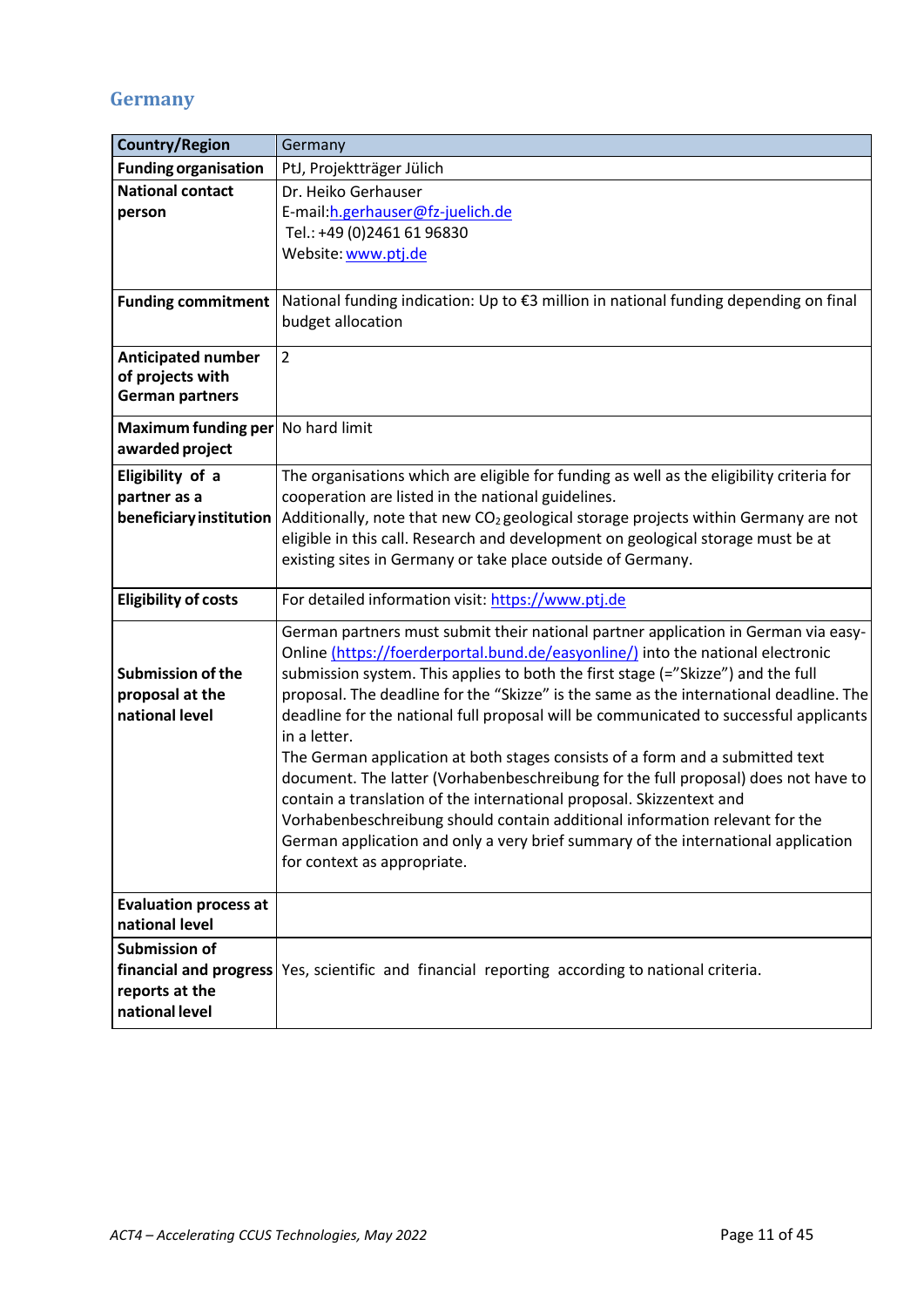| <b>Information</b> | https://www.ptj.de/projektfoerderung/angewandte-                                                                                                                                                                            |
|--------------------|-----------------------------------------------------------------------------------------------------------------------------------------------------------------------------------------------------------------------------|
| available at       | energieforschung/technologien-co2-kreislaufwirtschaft                                                                                                                                                                       |
|                    | https://www.bmwi.de/Redaktion/DE/Downloads/B/bekanntmachung-                                                                                                                                                                |
|                    | forschungsfoerderung-im-7-                                                                                                                                                                                                  |
|                    | energieforschungsprogramm.pdf? blob=publicationFile&v=3                                                                                                                                                                     |
|                    | The most relevant section for this call is "3.15 Technologien für die CO2-                                                                                                                                                  |
|                    | Kreislaufwirtschaft".                                                                                                                                                                                                       |
|                    | The requirements of the national call text need to be met in addition to those of the                                                                                                                                       |
|                    | international ACT call text. Failure to do so will result in ineligibility.                                                                                                                                                 |
| Other              | We highly recommend contacting the national contact person during the<br>preparation of the project. Not contacting the national contact person may have a<br>material impact on your chance of being selected for funding. |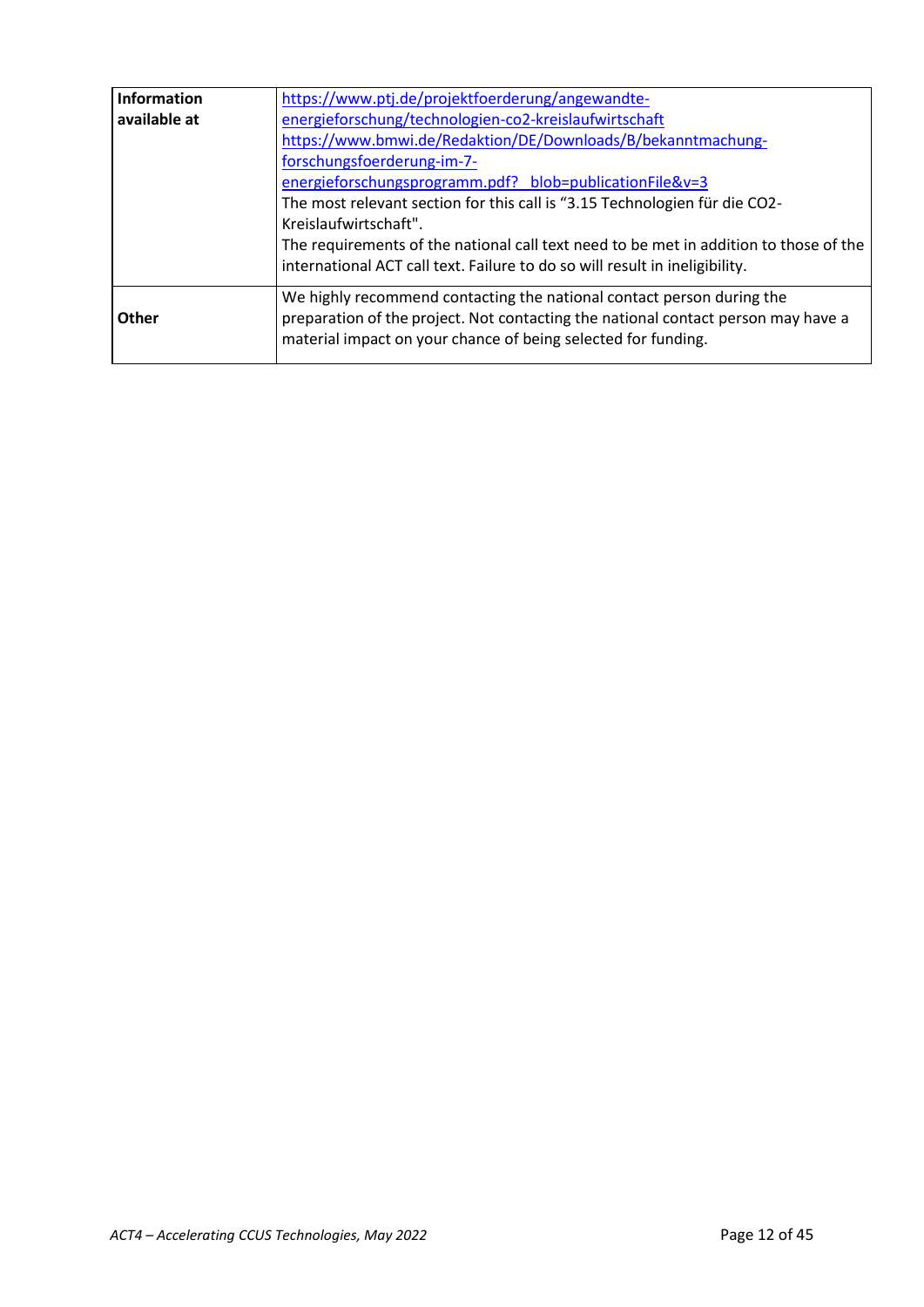## <span id="page-12-0"></span>**India**

| <b>Country/Region</b>                         | India                                                                                                                                                       |
|-----------------------------------------------|-------------------------------------------------------------------------------------------------------------------------------------------------------------|
| <b>Funding organisation</b>                   | Department of Science and Technology (DST), Ministry of Science and Technology,                                                                             |
|                                               | Government of India                                                                                                                                         |
|                                               | https://dst.gov.in/carbon-capture-utilisation-and-storage-ccus                                                                                              |
| <b>National contact</b>                       |                                                                                                                                                             |
| person                                        | Primary Contact 1: Dr Neelima Alam,                                                                                                                         |
|                                               | Email: neelima.alam@nic.in, Phone No.: +91-11-26590467                                                                                                      |
|                                               | Primary Contact 2: Dr Sanjai Kumar                                                                                                                          |
|                                               | Email: sanjai.k@gov.in, Phone No.: +91-11-26590270                                                                                                          |
|                                               |                                                                                                                                                             |
|                                               | Secondary Contact: Dr. Anita Gupta,                                                                                                                         |
|                                               | Email: anigupta@nic.in, Phone No.: +91-11-26590213                                                                                                          |
| <b>Funding commitment</b>                     | 1 Million Euro (Equivalent Indian Rupees: Approx. Rs 8 Crore)                                                                                               |
|                                               | Max. 2 projects (The numbers can be modified for the suitable project within the                                                                            |
| <b>Anticipated number</b><br>of projects with | funding limit)                                                                                                                                              |
| <b>Indian partners</b>                        |                                                                                                                                                             |
|                                               |                                                                                                                                                             |
| <b>Maximum funding</b>                        | Maximum funding for Indian partners for awarded project will be restricted to                                                                               |
| per awarded                                   | maximum 0.5 Million Euro.                                                                                                                                   |
| project                                       |                                                                                                                                                             |
| Eligibility of a                              | The proposals are to be led by faculties/scientists working in regular position in                                                                          |
| partner as a                                  | recognized Academic Organizations/Public funded R&D Institutions/Laboratories,<br>Central and State Government autonomous organizations in partnership with |
| beneficiary institution                       | other academic/R&D organisation, DSIR recognized SIRO organizations, Central                                                                                |
|                                               | and state autonomous organisations, industry association, industries etc.                                                                                   |
|                                               | The proposals submitted with well-defined and synergistic institute - user -                                                                                |
|                                               | industry partnership are encouraged.<br>All Indian partners in a single project must be separate legal entities. However,                                   |
|                                               | there can be more than one investigator from the same entity.                                                                                               |
|                                               | Participating Indian companies must:                                                                                                                        |
|                                               | 1) Be incorporated in India under the Companies Act 1956/2013.                                                                                              |
|                                               | 2) Have at least 51% stake of the Company be owned by Indian citizens.<br>3) Have been in operation for at least 3 financial years before the closing date  |
|                                               | for application.                                                                                                                                            |
|                                               | 4) Be registered under relevant provisions of Good & Services Taxation (GST) Act.                                                                           |
|                                               | 5) Have required expertise and capacity to technically contribute to the proposed                                                                           |
|                                               | project.<br>6) The maximum funding for Industry will not be more than their MSME definition                                                                 |
|                                               | based on Investment in plant and machinery for manufacturing Sector and                                                                                     |
|                                               | Investment in equipment for Service Sector (MSMED Act 2006 or their                                                                                         |
|                                               | consecutive amendments).                                                                                                                                    |
|                                               | 7) Industry may receive up to 50% of the DST approved budget cost and the<br>remaining 50% contribution in cash shall mandatorily come from them.           |
|                                               | 8) The person-hours of existing workforce, utilization of facilities etc. will not be                                                                       |
|                                               | counted as industry contribution.                                                                                                                           |
|                                               | 9) Indian industry/association may receive their part of the eligible costs on a                                                                            |
|                                               | "Reimbursement Basis", for costs already incurred on a proportionate basis.<br>Companies need to provide the following with the First Stage application:    |
|                                               | Evidence they have the resources and finances to undertake the project.                                                                                     |
|                                               | An audited copy of their submitted annual accounts for the last three fiscal years.                                                                         |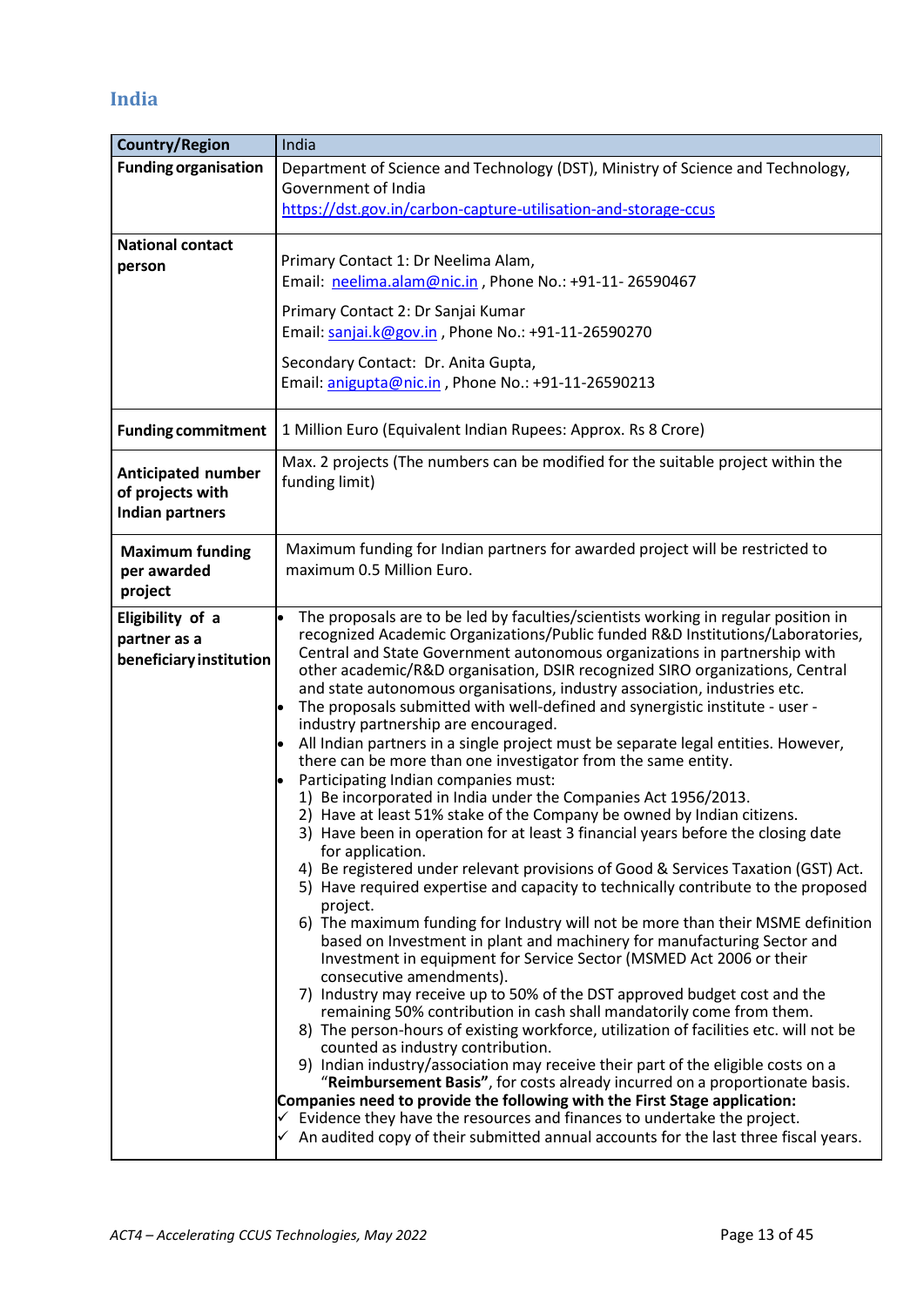| <b>Eligibility of a partner</b><br>beneficiary<br>as<br>a<br>institution(cont)           | <b>Please note:</b><br>Sole proprietors and partnership firms are not eligible for support under this<br>$\bullet$<br>programme.<br>Companies headquartered and owned outside India and their subsidiaries in<br>$\bullet$<br>India, or vice versa, are not eligible to receive funding directly or indirectly.                                                                                  |
|------------------------------------------------------------------------------------------|--------------------------------------------------------------------------------------------------------------------------------------------------------------------------------------------------------------------------------------------------------------------------------------------------------------------------------------------------------------------------------------------------|
| <b>Eligibility of cost</b>                                                               | Indian applicant must comply the Department of Science & Technology (DST), India<br><b>Rules and Regulations,</b><br>Unless agreed otherwise:<br>Subcontracting is to be capped at a maximum of 20% of the India budget.<br>All India grant costs, including sub-contracts, should be incurred within<br>the India.<br>Project management costs cannot be sub-contracted.<br>$\bullet$           |
| <b>Submission of the</b><br>proposal at the<br>national level                            | The applicant is required to submit a full copy of the proposal to the Department of<br>Science and Technology at onlinedst.gov.in. This proposal must be identical to what<br>has been submitted to ACT and needs to be submitted immediately after<br>submission to ACT secretariat. The dates for such submission and requirement for<br>additional documentation will appear on DST website. |
| <b>Evaluation process at</b><br>national level                                           | YES. Proposals will be evaluated according to standard procedure of DST.                                                                                                                                                                                                                                                                                                                         |
| of<br><b>Submission</b><br>financial<br>and<br>progress reports at<br>the national level | Technical and financial reporting by Indian participants will be required according to<br>rule and regulations and formats of DST at periodical intervals as to be specified on<br>DST website.                                                                                                                                                                                                  |
| <b>Information available</b><br>at                                                       | https://dst.gov.in/carbon-capture-utilisation-and-storage-ccus                                                                                                                                                                                                                                                                                                                                   |
| <b>Other</b>                                                                             | All the funded projects would be bound by guidelines stipulated by the Department<br>of Science and Technology from time to time. The detailed guidelines for this call<br>will appear on DST website, which will supersede anything stated here. The<br>applicants may approach the national contact for specific queries at any stage of the<br>project.                                       |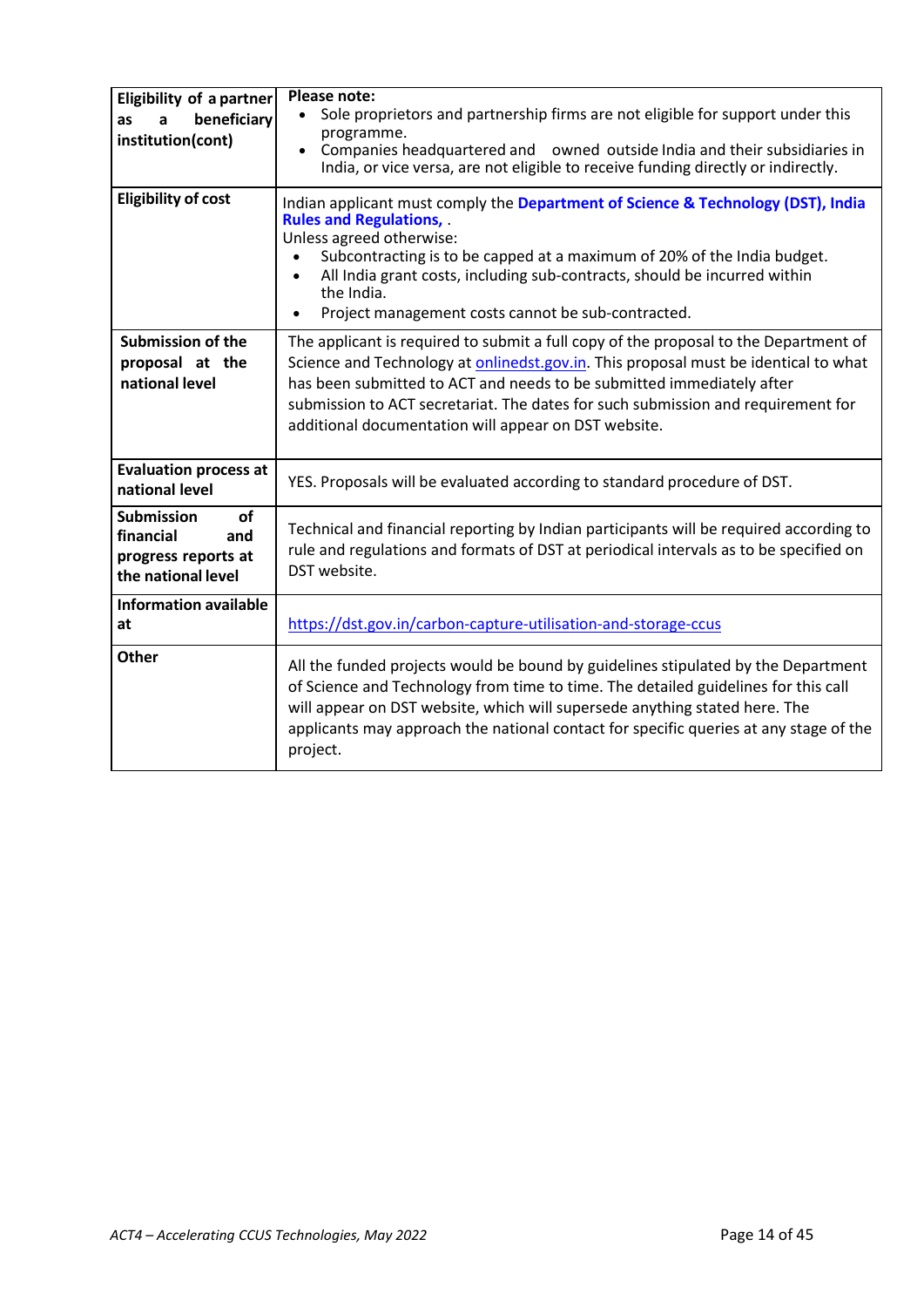## <span id="page-14-0"></span>**Norway**

| <b>Country/Region</b>                                                | <b>Norway</b>                                                                                                                                                                                                                                                                             |
|----------------------------------------------------------------------|-------------------------------------------------------------------------------------------------------------------------------------------------------------------------------------------------------------------------------------------------------------------------------------------|
| <b>Funding organisation</b>                                          | The Research Council of Norway (RCN) and Gassnova (GN)                                                                                                                                                                                                                                    |
| <b>National contact</b><br>person                                    | Dr. Aage Stangeland<br>The Research Council of Norway<br>Tel: +47 95 82 29 03 E-mail: ast@forskningsradet.no<br>Website: www.rcn.no                                                                                                                                                       |
|                                                                      | Dr. Ingrid Sørum Melaaen<br>Gassnova<br>Tel:+ 47 951 98 180 E-mail: ism@gassnova.no<br>Website: www.climit.no, www.gassnova.no                                                                                                                                                            |
| <b>Funding commitment</b>                                            | Up to NOK 30 M national funding                                                                                                                                                                                                                                                           |
| <b>Anticipated number</b><br>of projects with Nor<br>wegian partners | Between 2 and 5                                                                                                                                                                                                                                                                           |
| <b>Maximum</b><br>funding per awarded<br>project                     | Maximum NOK 15 M per project.                                                                                                                                                                                                                                                             |
| <b>Eligibility of a partner</b><br>as a<br>beneficiary institution   | The call is open to approved Norwegian research organisations, actors from<br>1.<br>public sector entities, non-governmental organisations, actors from the<br>business sector, and other private organisations.                                                                          |
|                                                                      | The main Norwegian partner must be either<br>2.<br>an approved Norwegian research organisation or<br>а.<br>a Norwegian company that has been issued an enterprise number<br>b.<br>under the Norwegian Register of Business Enterprises and that carry<br>out economic activity in Norway. |
|                                                                      | The Norwegian team must include at least one approved Norwegian<br>3.<br>Research organisation.                                                                                                                                                                                           |
|                                                                      | The Norwegian team must include at least one Norwegian end-user as a<br>project partner.                                                                                                                                                                                                  |
| <b>Eligibility of costs</b>                                          | All applications for project support must contain a complete budget according<br>to standard procedures at the Research Council of Norway. Details available<br>from this link.                                                                                                           |
|                                                                      | Research organisations can apply for up 100 percent financial support and<br>companies can apply for up to 50 percent financial support.                                                                                                                                                  |
|                                                                      | The maximum funding rate must be according to state aid guidelines as<br>described at the RCN web site, see this link.                                                                                                                                                                    |
| <b>Submission of the</b><br>proposal at the<br>national level        | Submission at national level is required. An application covering Norwegian<br>activities must be submitted to the Research Council of Norway by following<br>instructions from this link.                                                                                                |
| <b>Evaluation process at</b><br>national level                       | Proposals will be evaluated according to standard procedures at RCN or<br>Gassnova. Details are available at the RCN web and the CLIMIT web.<br>All proposals will be assessed by external referees or experts at Gassnova.                                                               |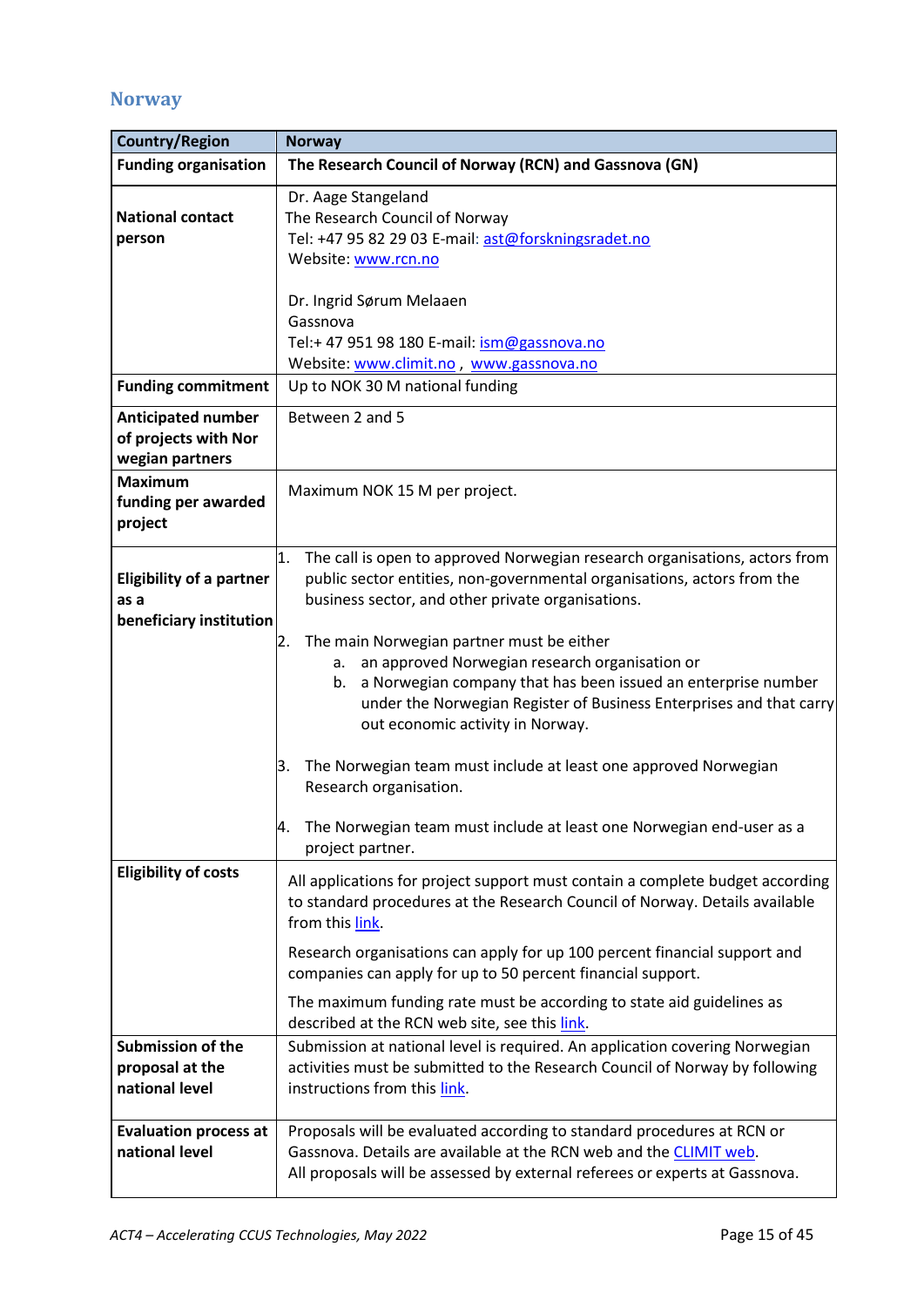| Submission of       | Scientific and financial reporting is required, following the standard national |
|---------------------|---------------------------------------------------------------------------------|
| financial and       | procedures at the Research Council of Norway and Gassnova.                      |
| progress reports at |                                                                                 |
| the national level  |                                                                                 |
| <b>Information</b>  |                                                                                 |
| available at        | www.climit.no, www.rcn.no, www.gassnova.no                                      |
| Other               | The Norwegian sub-project of applications submitted to ACT must comply with     |
|                     | the CLIMIT Program Plan.                                                        |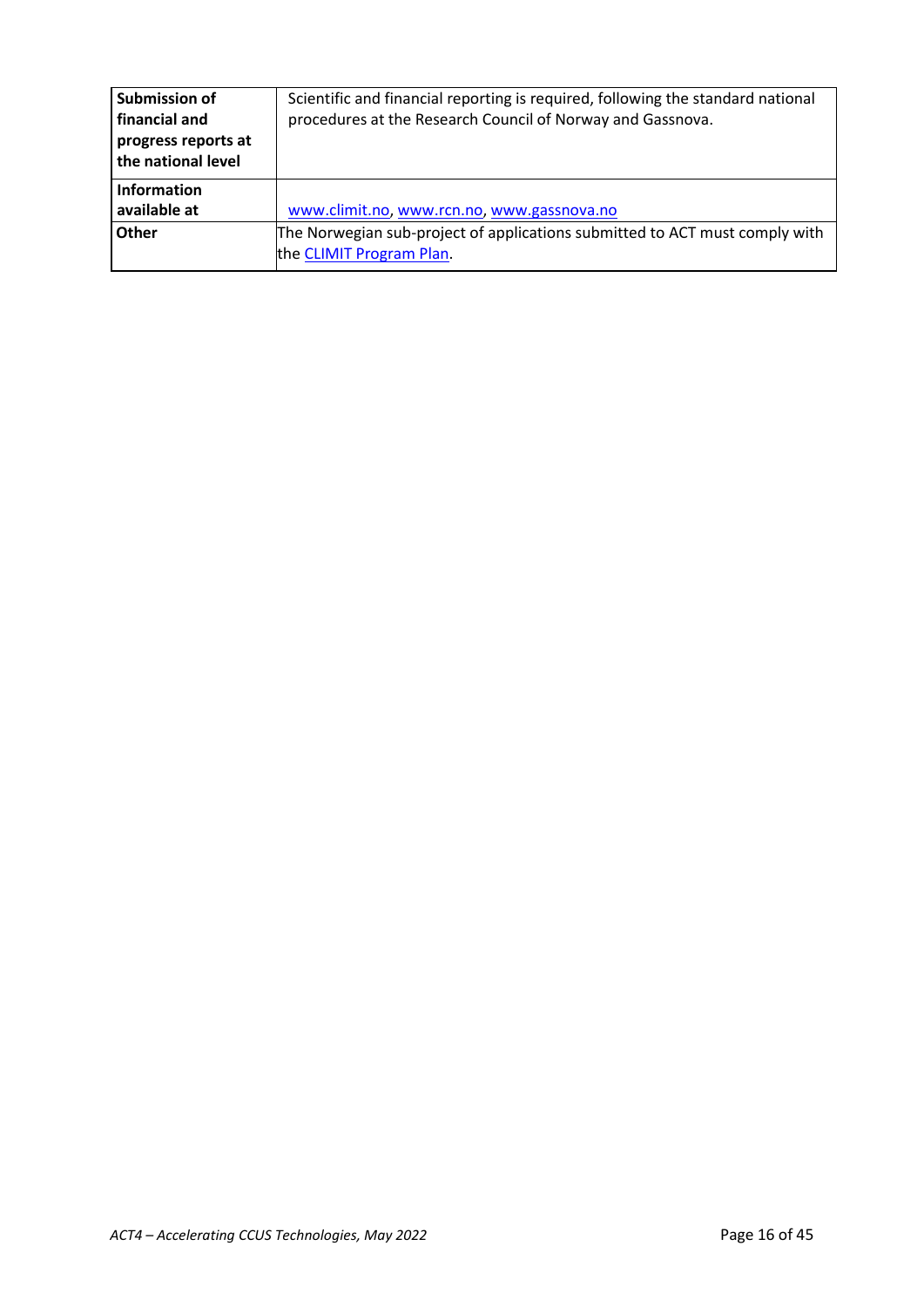## <span id="page-16-0"></span>**United States of America**

| <b>Country/Region</b>                                         | United States (US)                                                                                                                                                                                                                                                                                                                                                                                                                                                                                                                                                              |
|---------------------------------------------------------------|---------------------------------------------------------------------------------------------------------------------------------------------------------------------------------------------------------------------------------------------------------------------------------------------------------------------------------------------------------------------------------------------------------------------------------------------------------------------------------------------------------------------------------------------------------------------------------|
| <b>Funding organisation</b>                                   | Department of Energy-Office of Fossil Energy and Carbon Management (DOE-FECM)                                                                                                                                                                                                                                                                                                                                                                                                                                                                                                   |
| <b>National contact</b><br>person                             | Mr. Mark Ackiewicz (Director, Office of Carbon Management)<br>Tel: +1 301 903 3913 Email: mark.ackiewicz@hq.doe.gov                                                                                                                                                                                                                                                                                                                                                                                                                                                             |
|                                                               | Mr. Darin Damiani (Carbon Transport and Storage Senior Program Manager)<br>Tel: +1 202 287 5282 Email: darin.damiani@hq.doe.gov                                                                                                                                                                                                                                                                                                                                                                                                                                                 |
|                                                               | Mrs. Lynn Brickett (Director, Point-Source Carbon Capture Program)<br>Tel: +1 412 260 7345 Email: lynn.brickett@hq.doe.gov                                                                                                                                                                                                                                                                                                                                                                                                                                                      |
|                                                               | Mrs. Amishi Claros (Carbon Conversion Program Manager)<br>Tel: +1 301 903 7637 Email: amishi.claros@hq.doe.gov                                                                                                                                                                                                                                                                                                                                                                                                                                                                  |
|                                                               | Mr. Aaron Fuller (Carbon Conversion Program Engineer)<br>Tel: +1 240 205 5123 Email: aaron.fuller@hq.doe.gov                                                                                                                                                                                                                                                                                                                                                                                                                                                                    |
|                                                               | Mr. Andrew Hlasko (Point Source Carbon Capture Program)<br>Tel: +1 240 449 7863 Email: andrew.hlasko@hq.doe.gov                                                                                                                                                                                                                                                                                                                                                                                                                                                                 |
|                                                               | Funding commitment $\vert$ US \$5.4 million (Equivalent to approximately 5 million $\epsilon$ ). U.S. DOE-FECM funding<br>would come from the Point Source Carbon Capture Program, Carbon Transport and<br>Storage Program, FECM Direct Air Capture, and the Carbon Utilization/Conversion<br>Program. Any point source capture projects addressing industrial emissions cannot<br>partner with refineries for fuel production nor natural gas processing. No projects<br>applying for US DOE funds can support Enhanced Oil Recovery (EOR) and Enhanced<br>Gas Recovery (EGR). |
| Anticipated number<br>of projects with US<br>participation    | Up to 10 projects total (up to 3 projects in carbon capture, 2 projects in carbon<br>utilization, 3 projects in carbon storage, 2 projects in CDR).                                                                                                                                                                                                                                                                                                                                                                                                                             |
| <b>Maximum funding</b><br>per awarded project                 | Projects are limited to US ~\$540,000 or \$500,000 € per proposals. Any projects that<br>exceed this limit will be eliminated from consideration.                                                                                                                                                                                                                                                                                                                                                                                                                               |
| Eligibility of a<br>partner as a<br>beneficiary institution   | Research on point source carbon capture, carbon storage, utilization/conversion, and<br>direct air capture is solicited. Specific research related to industrial decarbonization is<br>suggested. Additionally, reactive capture, an approach where both capture and<br>utilization are done without a separate need for regeneration will also be considered.                                                                                                                                                                                                                  |
|                                                               | US proposals are open to DOE national laboratory participants only. However,<br>ggeologic storage proposals are also open to the prime recipients of the US DOE's on-<br>going Regional CCUS Initiative projects (DE-FE0031830; DE-FE0031836; DE-<br>FE0031837; DE-FE0031838).                                                                                                                                                                                                                                                                                                  |
| <b>Eligibility of costs</b>                                   | Subject to DOE and FECM requirements for national laboratory field work proposals<br>(FWPs) and the terms and conditions of the Regional CCUS Initiative project<br>cooperative agreements identified above.                                                                                                                                                                                                                                                                                                                                                                    |
| <b>Submission of the</b><br>proposal at the<br>national level | Yes, in draft format prior to submission date. Purpose is to show alignment of the full<br>proposal with DOE-FECM goals and objectives. US National Laboratories must also<br>submit a FWP to DOE, similar to other projects with DOE-FECM.                                                                                                                                                                                                                                                                                                                                     |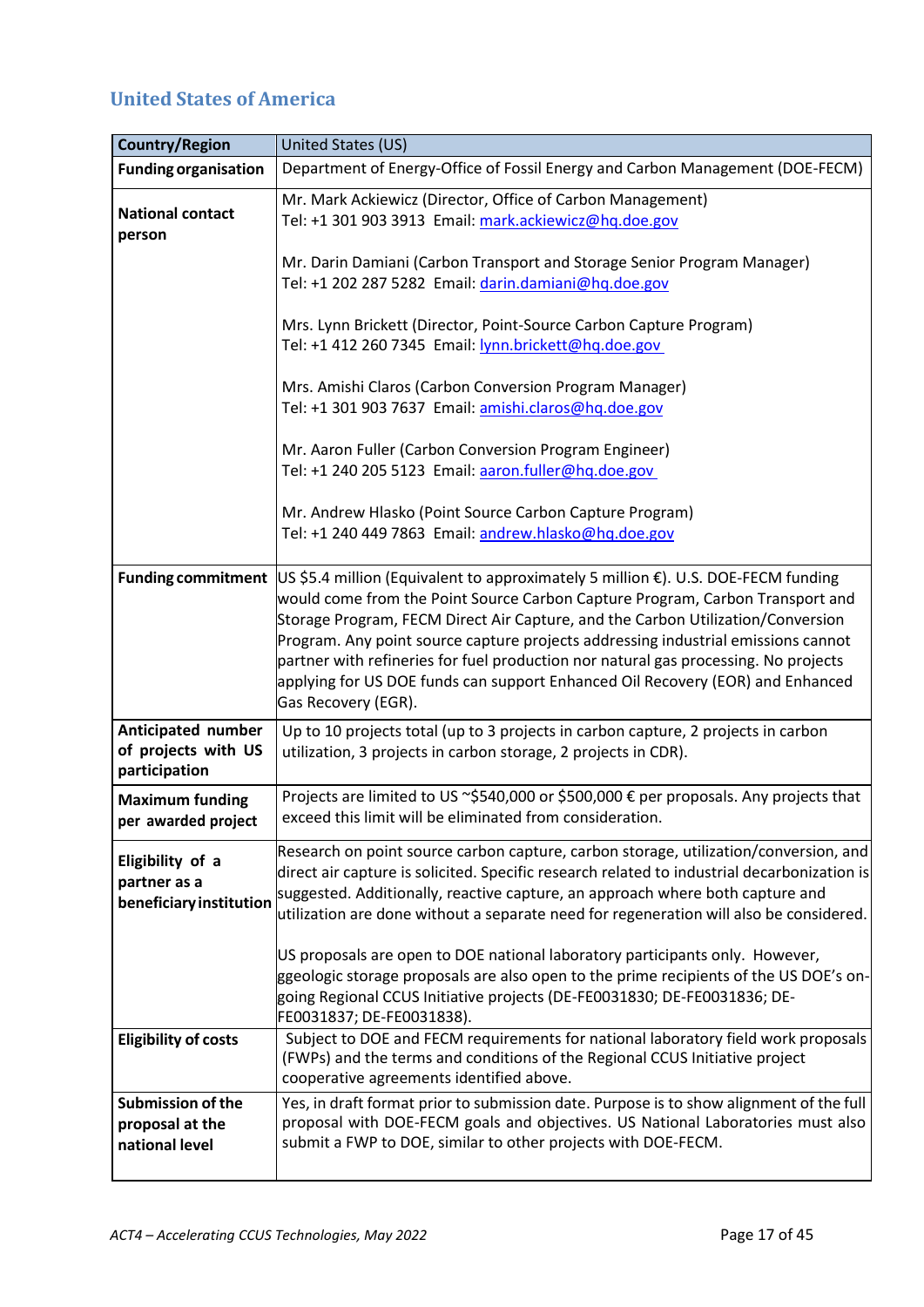| <b>Evaluation process at</b><br>national level                                     | Proposals will be evaluated in accordance with DOE-FECM review procedures for US<br>National Laboratory field work proposals. |
|------------------------------------------------------------------------------------|-------------------------------------------------------------------------------------------------------------------------------|
| <b>Submission of</b><br>financial and<br>progress reports at<br>the national level | Yes, scientific and financial reporting according to standard DOE policy.                                                     |
| <b>Information</b><br>available at                                                 | www.energy.gov/fecm/office-carbon-management                                                                                  |
| Other                                                                              | Contact one of the national contacts if there are specific questions.                                                         |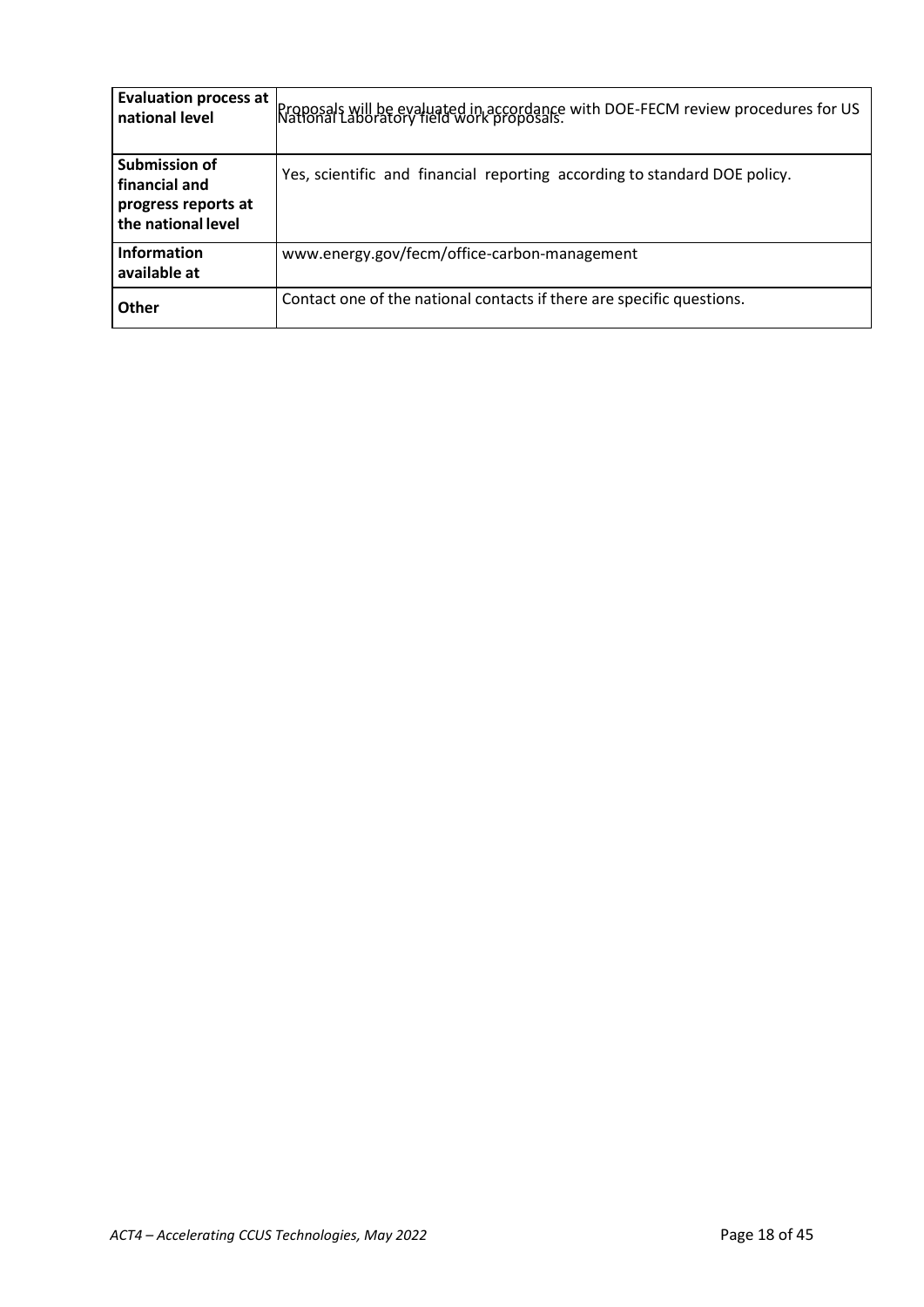## <span id="page-18-0"></span>**Annex 2: Template for full proposal**

#### **1. Publishable summary of the project (**max. 1 page**)**

**2. Scientific, technological, and commercial objectives and challenge (**max. 1 page**)**

*Give evidence relating to the scientific, technological, and commercial objectives and challenges of the project, outlining:*

- *Overall aims and objectives of the projects,*
- *Key targets to be achieved in the project*
- *Technology Readiness Levels including a short justification*
- S*cientific, technical, and commercial challenges*
- **3. Technical and scientific description of the project** (max. 8 pages)

*Describe:*

- *State-of-the-art*
- *Innovation of your approach*
- *Technical milestones and expected results*
- *Methodologies and technologies utilised to obtain goals*
- *Recent research relevant to the project undertaken by the consortium partners*
- *Clear definition of the national subprojects (detailed description of activities performed in each country)*

#### **4. Outline of Work Plan (**max. 8 pages**)**

#### *Please outline the following clearly:*

- *Project structure*
- *Individual work package description with person-months per work package and partner*
- *Milestones, deliverables, and time schedule, including Gantt chart*
- *Role of each partner; relevant expertise, resources, workforce, costs*
- *Monitoring and management of the project*

### **5. Relevance to ACT objective of accelerating and maturing CCS technology and transnational added value (**max. 1 page**)**

*Please outline:*

- *Relevance of the project to the ACT objective of accelerating and maturing CCS technology*
- *Scientific/technical/industrial/commercial expertise of the consortium partners which is relevant for the success of the project*
- *Value of national subprojects*
- *Added value of transnational cooperation*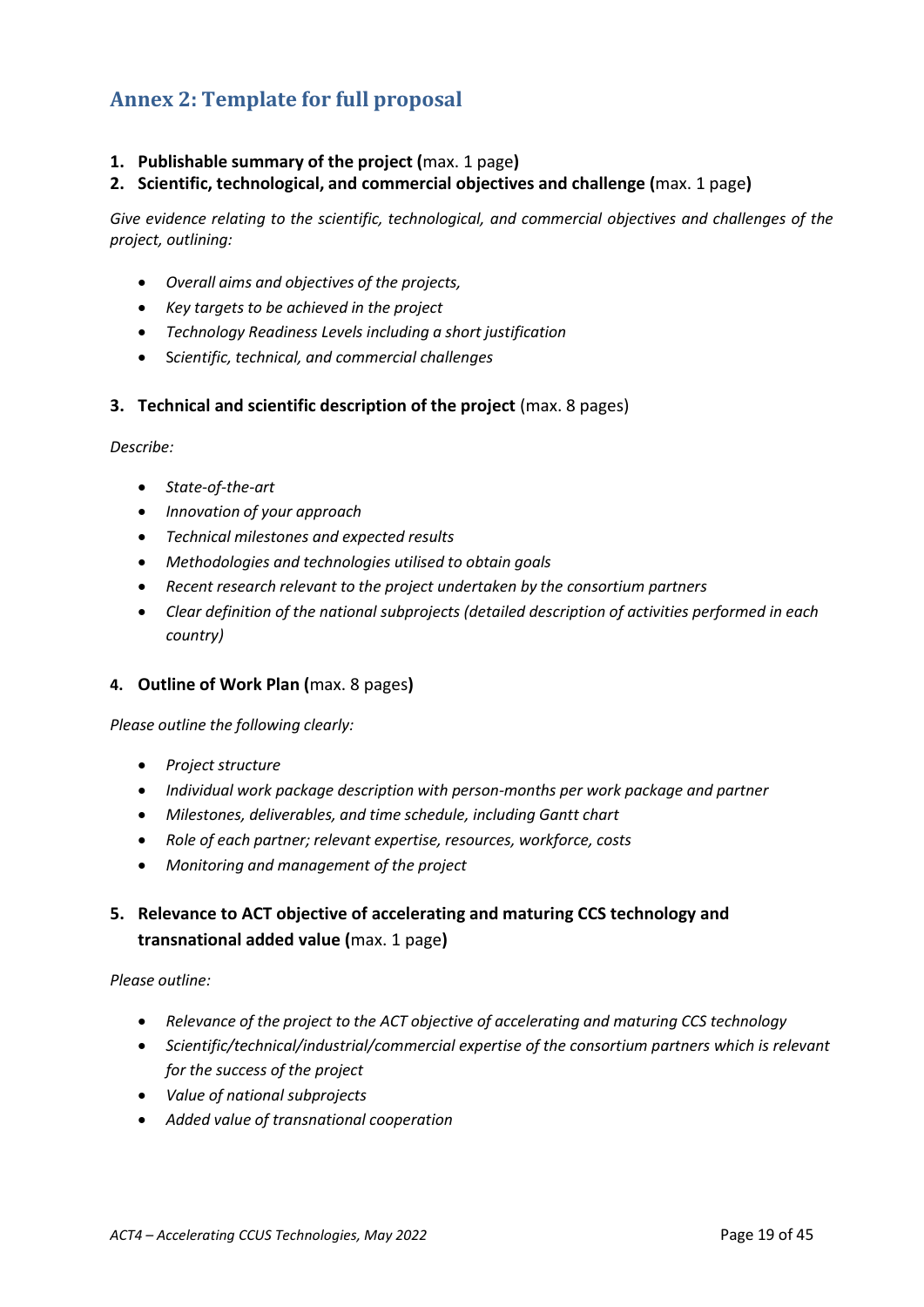#### **6. Risks and mitigation measures (**max. 1 pages**)**

*Please outline for your project the most relevant risks (technical, economical, commercial, organizational, and political), their severity, and preventive and mitigation measures.*

#### **7. Budget and financing plan (**max. 1 page**)**

*Please add all budgets and financing tables submitted at national level and fill in the tables below.*

| <b>Partner</b> | <b>Country</b> | <b>Currency</b> | <b>Total</b><br><b>cost</b> | <b>Funding</b><br>request<br>from ACT | <b>Own</b><br>financing | <b>Financing</b><br>from<br>other<br>sources | <b>Total</b><br><b>financing</b> |
|----------------|----------------|-----------------|-----------------------------|---------------------------------------|-------------------------|----------------------------------------------|----------------------------------|
| Partner 1      |                |                 |                             |                                       |                         |                                              |                                  |
| Partner 2      |                |                 |                             |                                       |                         |                                              |                                  |
| Partner 3      |                |                 |                             |                                       |                         |                                              |                                  |
| Partner 4      |                |                 |                             |                                       |                         |                                              |                                  |
| Partner 5      |                |                 |                             |                                       |                         |                                              |                                  |
| Partner 6      |                |                 |                             |                                       |                         |                                              |                                  |
| Please         |                |                 |                             |                                       |                         |                                              |                                  |
| add rows       |                |                 |                             |                                       |                         |                                              |                                  |
| if needed      |                |                 |                             |                                       |                         |                                              |                                  |
| Sum            |                |                 |                             |                                       |                         |                                              |                                  |

#### **Please split the ACT funding request on relevant funding agencies in the table below**

| <b>Country</b>       | <b>Funding agency</b>         | <b>Currency</b> | <b>Funding request</b> |
|----------------------|-------------------------------|-----------------|------------------------|
| Canada - Alberta     | ERA                           |                 |                        |
| Germany              | <b>PTJ</b>                    |                 |                        |
| India                | <b>DST</b>                    |                 |                        |
| Norway               | <b>RCN</b>                    |                 |                        |
| <b>United States</b> | DOE - Office of Fossil Energy |                 |                        |
| Sum                  |                               |                 |                        |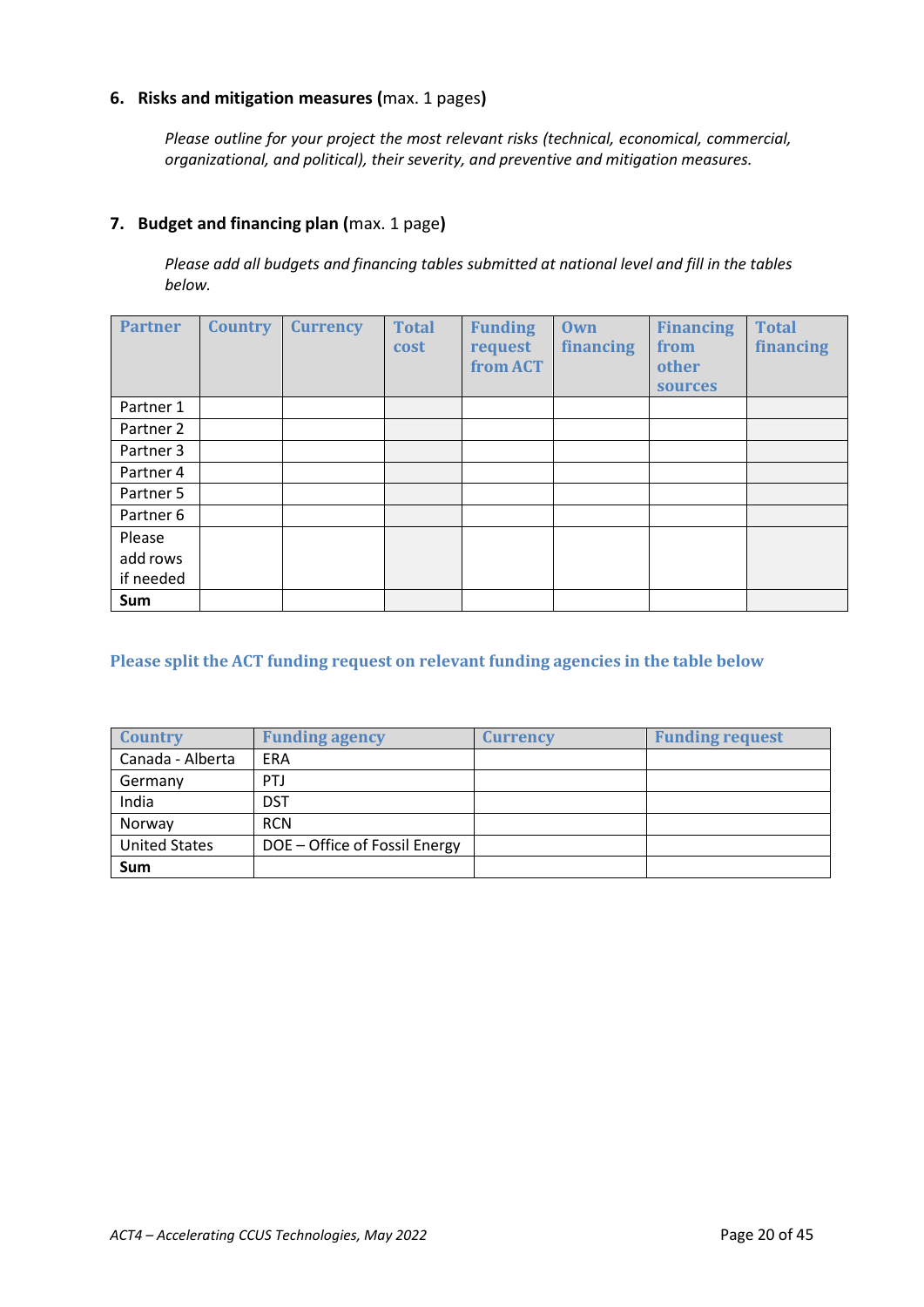## <span id="page-20-0"></span>**Annex 3: Consortium Agreement (CA)**

A Consortium Agreement (CA) must be established between the consortium members to regulate the collaboration process and safeguard critical issues, such as Intellectual Property Rights (IPR).

There are several possibilities for establishing a signed CA and all the alternatives listed below can be considered:

- The CA can be based on any template suitable for all project partners.
- · If a CA that is acceptable to all Consortium members cannot be developed, one alternative will be signed Letters of Commitments (LoC) from all partners. There might be a need for national CAs alongside such LoCs (Letter of Commitment) (there are some countries where a CA is a formalneed). The wording in the LoC can be based on Letters of Intents (LoI) that must be submitted together with the application. Signed LoCs together with a separate IPR agreement can also be a workable solution.
- Another alternative is a simplified CA together with a separate document on how to handle IPR. Such a CA could be only a few paragraphs stating that all partners will collaborate as described in the application submitted to ACT.
- If project partners find it difficult to agree on one CA covering all partners, ACT will accept that a project operates with several CAs (e.g., one for European partners and another for non-European partners).
- The DESCA model is a template designed to fit European countries and could quite easily be used by projects having only European partners.
- · A revised DESCA model can be used for projects with partners outside Europe. Wordings and terms difficult to accept for some partners can be deleted or changed if all project partners agree.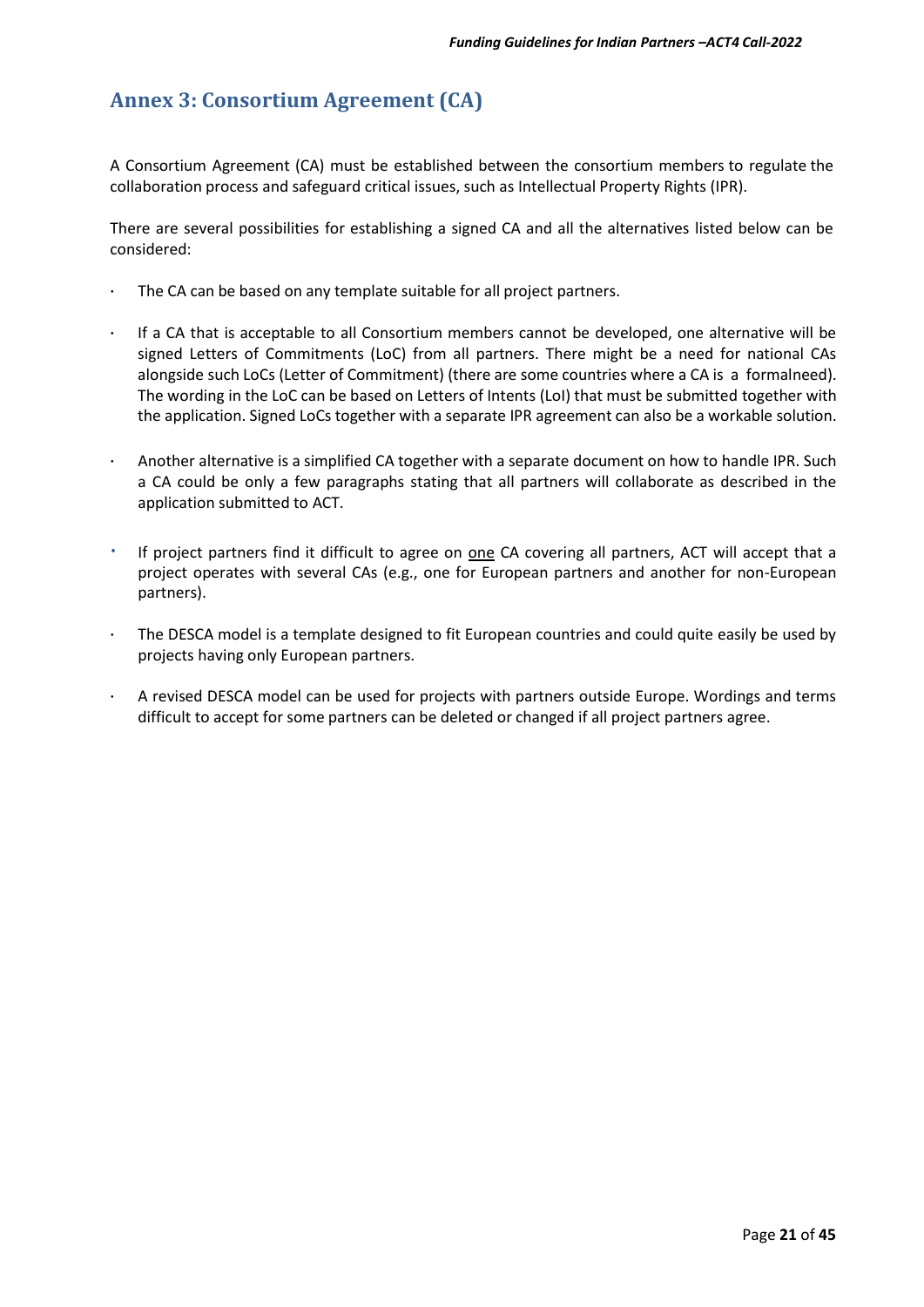## **Accelerating CCS Technologies (ACT4) Call-2022**

## *Funding Guidelines for Indian Applicants*



Department of Science & Technology Govt. of India



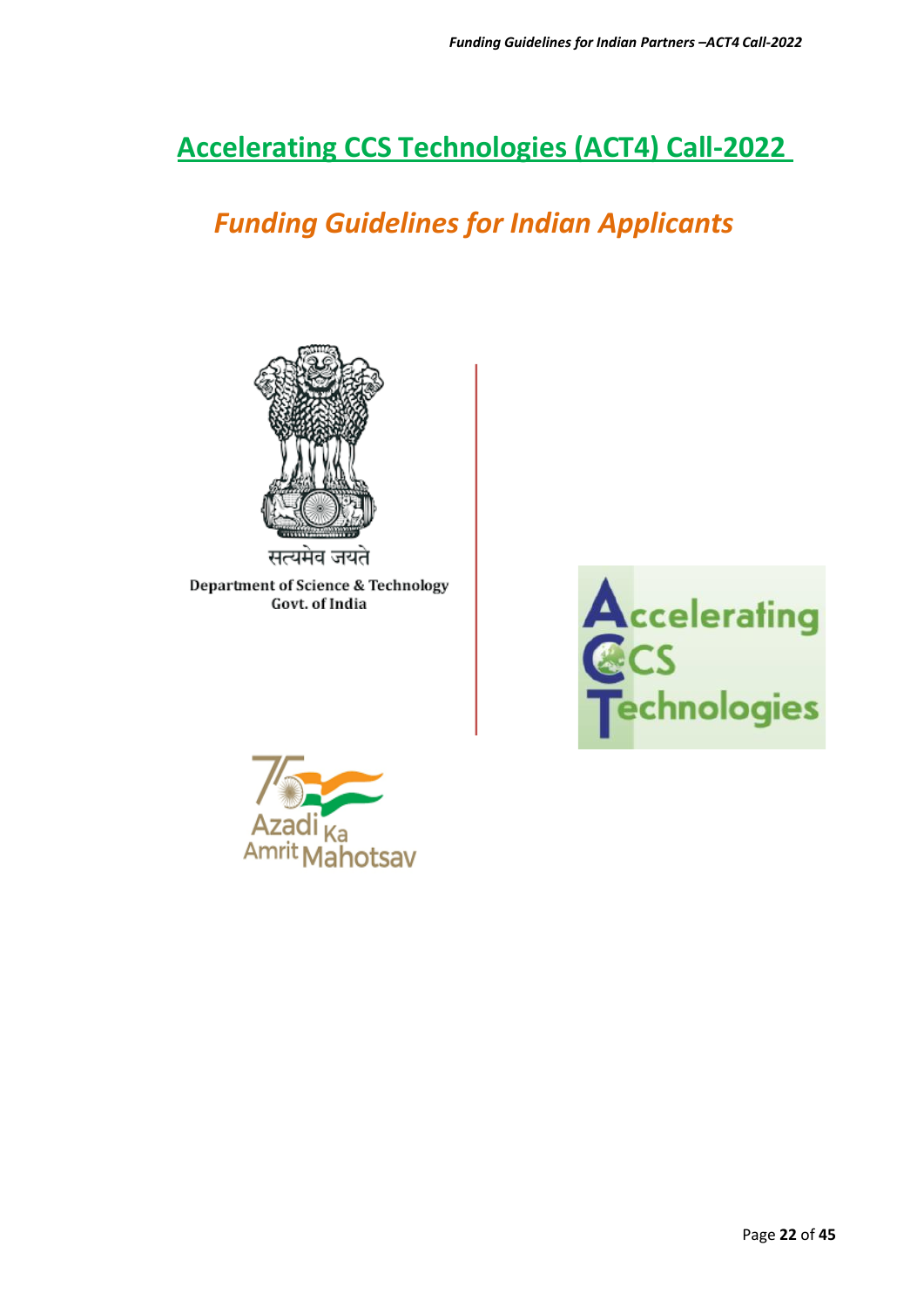## **Funding Guidelines for Indian Applicants**

#### **RULES OF PARTICIPATION AND FUNDING**

These guidelines are to be read along with eligibility specified in **ANNEX-1**: **Specific Funding Rules: India (page 12)** of **ACT #4 Call-2022**. The eligibility, funding details and requirements given here overrides ANNEX 1: Specific Funding Agencies' Rules of **ACT #4 Call-2022** as far as guidelines for Indian applicants are concerned.

#### **1. ELIGIBILITY FOR INDIAN APPLICANTS:**

#### **I. Lead Institution-**

**1.1** The proposals are to be led by faculties/ scientists working in regular position in recognized Academic Organizations /Public funded R&D Institutions & Laboratories, autonomous organizations under Central (Federal) and State (Provincial) Governments.

#### **II. Participating Entities-**

- **1.2** The participating entities in consortium can be all the entities mentioned in 1.1, DSIR recognized Scientific and Industrial Research Organization (SIRO) organizations, industry association, industries etc.
- **1.3** The proposals should have well-defined and synergistic partnership of all participating entities. Involvement of need owners and industries is preferred
- **1.4** All Indian partners in a single project must be separate legal entities. However, there can be more than one investigator from the same entity.
- **1.5** Participating Indian companies must:
	- i. Be incorporated in India under the Companies Act 1956/2013.
	- ii. Have at least 51% stake of the company be owned by Indian citizens.
	- iii. Have been in operation for at least 3 financial years before the closing date for application.
	- iv. Be registered under relevant provisions of Good & Services Taxation (GST) Act.
	- v. Have required expertise and capacity to technically contribute to the proposed project.
	- vi. The maximum funding for Industry will not be more than their MSME definition based on Investment in plant and machinery for manufacturing Sector and Investment in equipment for Service Sector (MSMED Act 2006 or their consecutive amendments).
	- vii. Industry may receive up to 50% of the DST approved budget cost and the remaining 50% contribution in cash shall mandatorily come from them.
	- viii. The person-hours of existing workforce, utilization of facilities etc. will not be counted as industry contribution.
	- ix. Indian industry/association may receive their part of the eligible costs on a "**Reimbursement Basis"**, for costs already incurred on a proportionate basis.

#### **III. Companies need to provide the following with the First Stage application:**

- Evidence they have the resources (both technical and financial) to undertake the project.
- $\checkmark$  An audited copy of their submitted annual accounts for the last three financial years.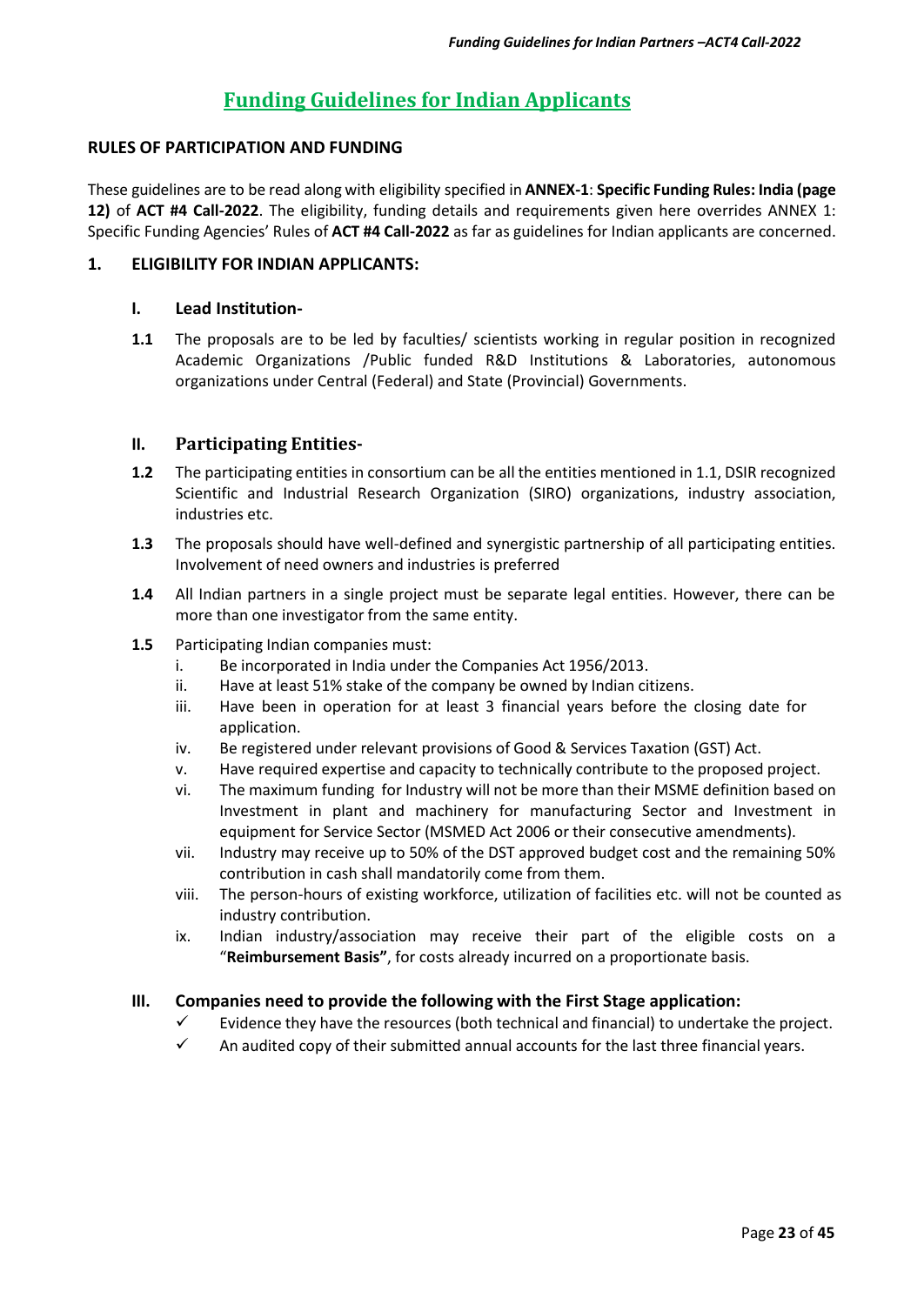#### **Please note:**

- $x =$  Sole proprietors and partnership firms are not eligible for support under this programme.
- $x$  Companies headquartered and owned outside India and their subsidiaries in India, or vice versa, are not eligible to receive funding directly or indirectly. These entities are also not eligible for participating in the call as part of Indian Consortium.

#### **2. Funding by DST:**

- 2.1 DST will fund the Indian consortium members through the lead institution as per requirement of the project, and as per the regulations of the DST, as outlined hereunder for the project duration up to 36 months.
- 2.2 Budgeted costs of the project to following entities subject to obligatory fulfilment of eligibility criteria.
	- 2.2.1 Indian Academic Organization, Public funded R & D Institutions/Laboratories, Central or State Government controlled Autonomous Organizations and industry associations may receive up to 100% of their approved costs (within applicable funding range and as per DST approved budget) as **grant-in-aid**.
	- 2.2.2 Industry may receive up to 50% of the DST approved budget cost and the remaining 50% contribution in cash shall mandatorily come from them. The manhours of existing workforce, utilization of facilities etc will not be counted as industry contribution.
	- 2.2.3 The Indian Industry partner may receive their share of **funds in reimbursement mode** through lead partner in a phased manner depending on the progress of the project and subject to submission of Vouchers/Bills against the actual expenditure and submission of audited accounts for specific targets as per requirement of the project (as per the regulations of the lead partners institute). In this case, the lead partner will be responsible for achieving the specific target for which the funds will be released.
	- 2.2.4 The maximum funding support for Industry will not exceed investment in plant and machinery for manufacturing sector and investment in equipment for Service Sector (MSMED Act 2006 or any amendment from time to time).

#### **3. Funding available:**

#### **3.1. Total Funding Available:**

**1 Million Euro** (Equivalent Indian Rupees: Approx. Rs. 8 Crore)

#### **3.2. Maximum Funding per Awarded project:**

Maximum funding for Indian partners for awarded project will be restricted to 0.50 Million Euro (Rs. 4 Crore).

#### **4. Type of Research Funded:**

The objectives of DST funding broadly conform to ACT#4 call objectives. DST is seeking research projects, to facilitate R & D and innovation that are technically feasible, robust, scalable, and can lead to development and pilot deployment of safe and cost-effective  $CO<sub>2</sub>$  Capture and Utilization/ Conversion (CCU) technologies. The development and pilot deployment facilities should have potential for upscaling either in a demo phase or early commercial phase. The scope also envisages to address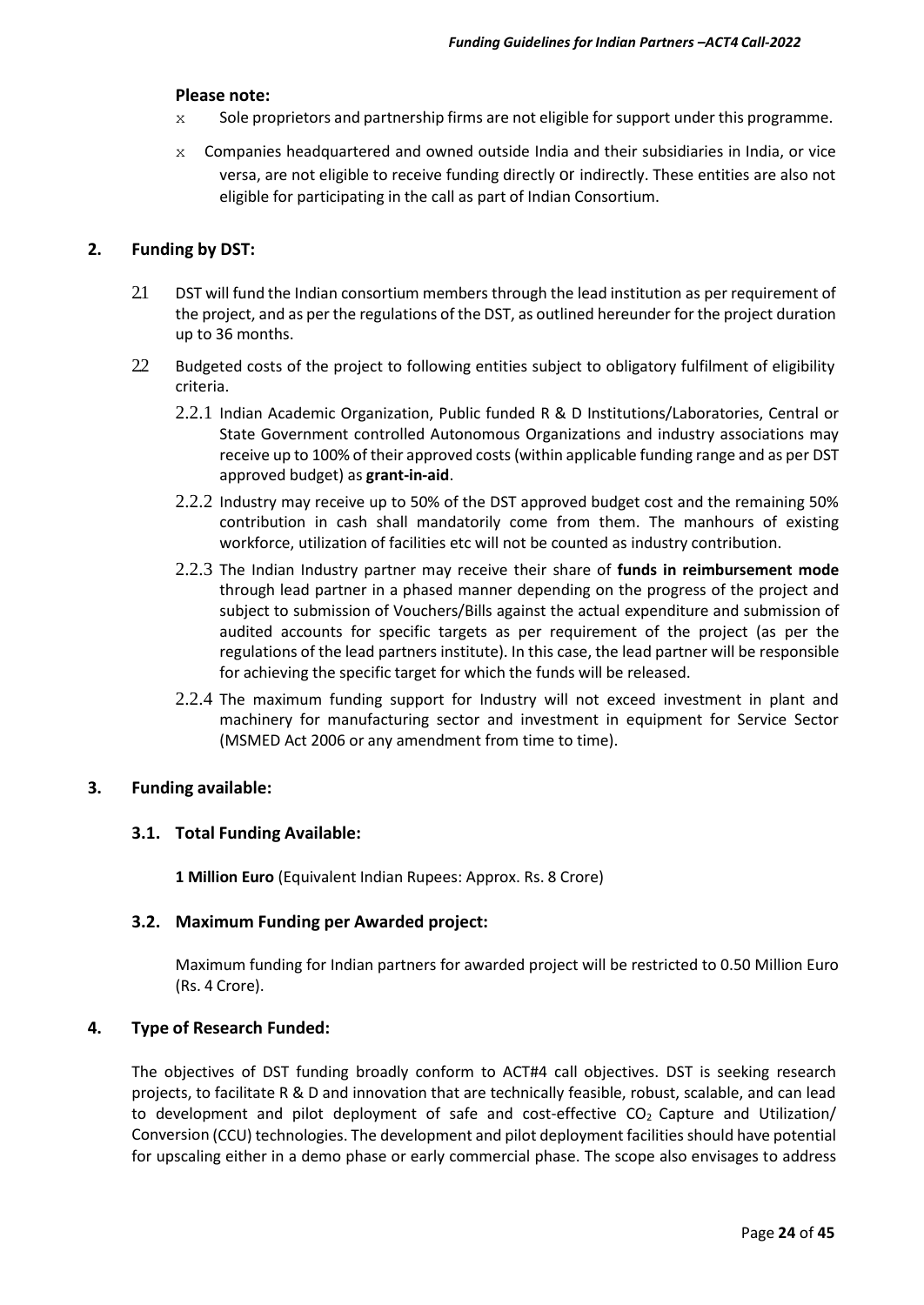the challenges related to CCU in technological, environmental, social and economic context across the country. The combination of activities ranging from applied research to pilot scale demonstrations within one project is eligible and encouraged (differentiation between research stages should be described in the relevant work packages). The call does not include specific targets for Technology Readiness Level (TRL) at National Level, but overall ACT consortia goal should aim for higher TRL level of 5 and above (as per objective of ACT#4 Call), with the goal of advancing the TRL as a result and outcome of the project.

#### **5. Anticipated number of projects with Indian partners:**

Max. 2 Numbers (The numbers can be modified for the suitable project within the funding limit)

Funding intends to be divided uniformly to support **Carbon Capture** and **Carbon Utilization/Conversion** projects.

#### **6. Eligibility Costs:**

Personnel (Research Manpower) and indirect cost (Overheads / management costs), Operating cost, (Consumables, workshops, other costs, National & International Travel), Minor Research Equipment not exceeding 10 % of the budget sought from DST, Fabricated systems for lab and pilot scale demonstrations.

#### **7. Preparation of Financial Requirement Schedule by Indian Applicant:**

- **7.1.** Indian participants **MUST** submit financial requirements in **Indian Rupees** for duration of the project.
- **7.2.** The detailed financial requirement for each Indian participant in the project must be specified according to format provided by DST in**ANNEX-6**: Indian applicants must also upload their budget in DST format.
- **7.3.** The budgeting by Indian Participants have to be done in conformity with DST terms and conditions (see hereunder), and filled in according to DST Budget Format and Templates **(see ANNEX-6).**

#### **8. DST Terms and Conditions for Indian Applicant:**

- **8.1** Indian applicants should follow the DST's Terms and Conditions. **[as per ANNEX-6/A & B]**
- **8.2** The final technology developed under the project will have to meet the relevant India / international standards, if already available. Otherwise, all partners will pursue respective organizations at their respective countries for bringing such standards.
- **8.3** Indian applicants will have to follow the provisions of General Financial Rules (GFR)  $1$ 2017 and / or any other rules as decided by DST from time-to-time.

#### **9. DST Proposal Format and Submission:**

Indian 'Project Coordinator' is also required to submit complete proposal as that submitted by consortium as one single consolidated PDF file at e-PMS [\(https://www.onlinedst.gov.in/\)](https://www.onlinedst.gov.in/)along with other requisite documents.

Online e-PMS submission of proposal should also be completed by **12th September 2022** at 17.00 IST latest.

#### **10. Instructions for uploading proposal to DST on e-PMS:**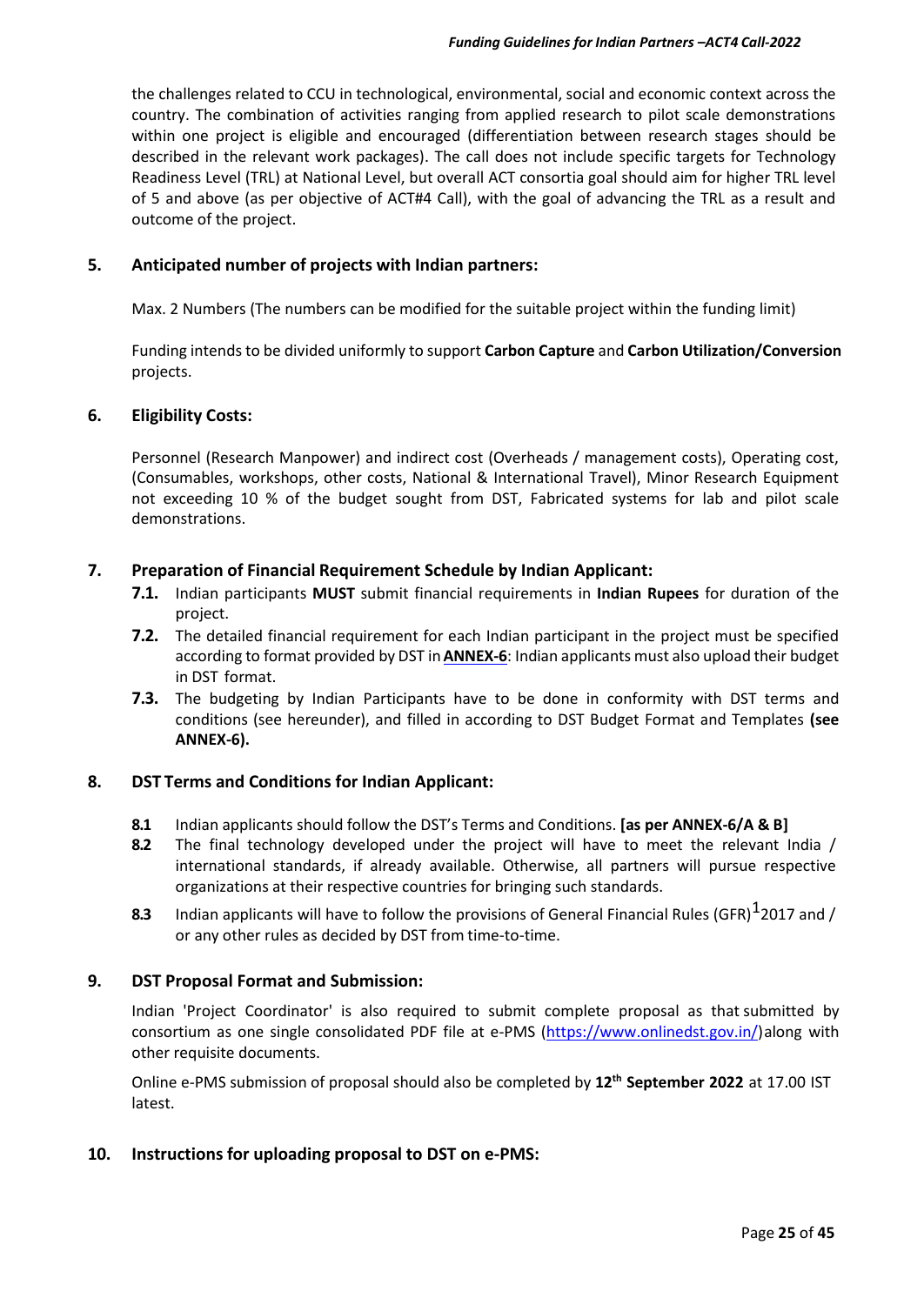- **10.1** Log on [onlinedst.gov.in](http://upsssc.gov.in/AllNotifications.aspx) to access the home page of the "DST e-PMS Portal" and register. After registration, log in and submit the joint project proposal in prescribed Format.
- **10.2** Before filling up the form Indian applicants are advised to carefully go through the Relevant Advertisement published at the DST Website [\(https://dst.gov.in/\)](https://dst.gov.in/) and also available under Proposal Formats in the e-PMS Portal after logging in the portal site.
- **10.3** To save time and avoid data loss, please download the appropriate proposal format and fill all the information required as per the format as a Word and PDF file and then keep it ready for upload during submission of mandatory documents.
- **10.4** Click on "**Submit proposals**" link which would take to a page seeking multiple information starting with – General information, Principal investigator etc.:
- **10.5** After filling all above particulars, there is provision for preview your details before final submission of application form on clicking on "Preview" button. Preview page will display all facts/particulars that have mentioned on entry time. If the applicant are sure with filled details then click on "Submit" button to finally push data intoserver.

Applicants are advised to carefully fill in and verify the details required forthe online application themselves, as no change will be possible/ entertained after clicking the **FINAL SUBMIT BUTTON.**

#### **11. List of documents required for online submission DST e-PMS:**

The followings documents shall be prepared by Indian PI and uploaded on the DST Portal[www.onlinedst.gov.in](http://www.onlinedst.gov.in/) . The requisite format is listed below.

- **a)** Biodata (max size 512KB) **[as per Proforma-I]**
- **b)** Certificate from Investigator(s) (max size 512KB) **[as per Proforma-II]**
- **c)** Endorsement from Head of Organisation (on letter head) (max size 512KB) **[as per Proforma-III]**
- **d)** Endorsement from collaborating Industry/ Agency (on letter head) (max size 512KB) **[as per Proforma-IV]**
- **e)** Conflict of Interest (max Size 512KB) **[as per Proforma-V]**
- **f)** Complete Proposal (1 pdf file) as indicated in online portal (max size 2 MB).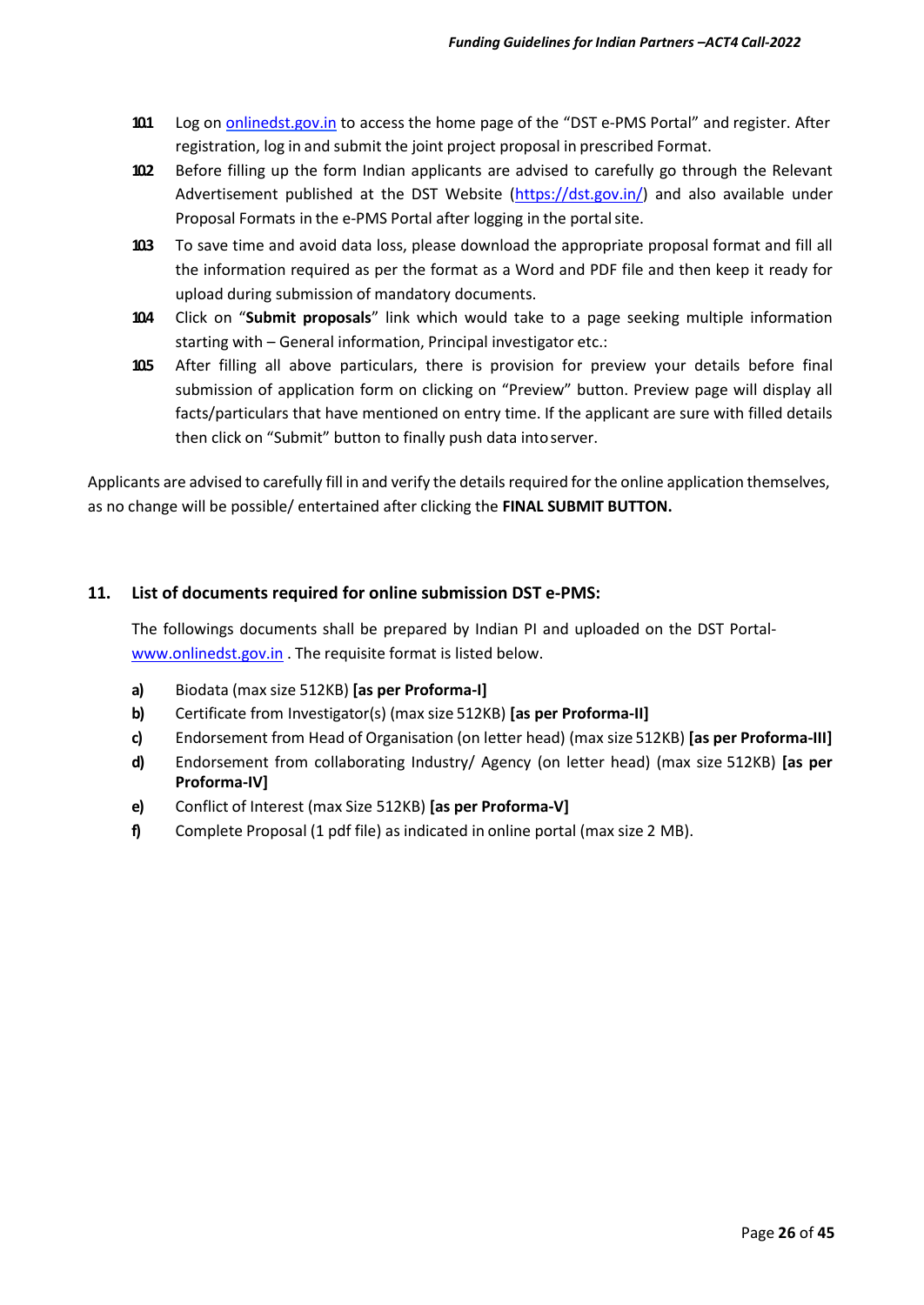#### **ANNEXURE- 6**

#### **DST BUDGET, BIO-DATA, INVESTIGATOR'S CERTIFICATE, ENDORSEMENT CERTIFICATE (INSTITUTE & INDUSTRY) FORMATS AND CONFLICT OFINTEREST**

### *||to be Noted ||*

#### **Instructionsto project coordinator**

- Project Investigator needs to submit consolidated budget table for all the collaborating partners.
- They also need to submit detailed budget table for each of the collaborating partners.
- Details and Justification should be provided for each head.
- All figures must be in Indian Rupees. Please indicate exchange rates used for other currencies.
- Save the complete application form as a single pdf file and upload it in ePMS (onlinedst.gov.in).
- PI is requested to **kindly Note the TPN Number,** which is autogenerated after uploading the proposal on ePMS portal.
- In addition, save the budget form (Excel file) and fill up the endorsement and contribution letters (scanned copy) and email to **Dr. Neelima Alam**, Scientist 'F', Technology Mission Division (E&W), DST at [ccus.dst@gmail.com.](mailto:ccus.dst@gmail.com)
- Please also mention the **TPN asreference in the subject of all Email to DST.**

#### **National Contact Person:**

| Primary Contact 1:        | Dr. Neelima Alam,<br>Email: neelima.alam@nic.in, Phone<br>No.: +91-11-26590467 |
|---------------------------|--------------------------------------------------------------------------------|
| <b>Primary Contact 2:</b> | Dr. Sanjai Kumar<br>Email: sanjai.k@gov.in, Phone<br>No.: +91-11-26590270      |
| <b>Secondary Contact:</b> | Dr. Anita Gupta,<br>Email: anigupta@nic.in<br>Phone No.: +91-11-26590213       |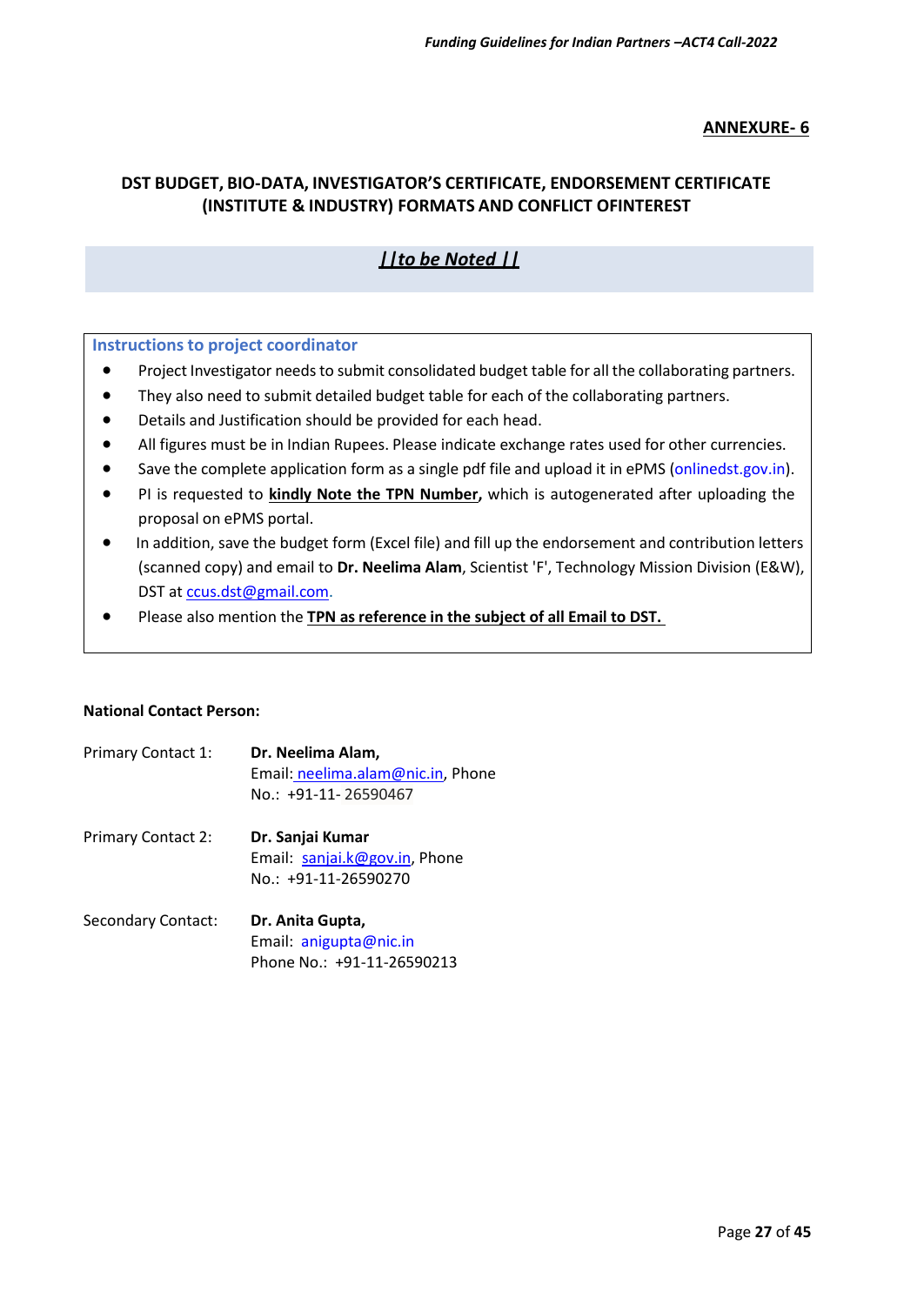## **Tables for Partner's Information and Budgeting**

| <b>Table A - Key project information</b>   |  |
|--------------------------------------------|--|
| Please provide the information's           |  |
|                                            |  |
| <b>Project title</b>                       |  |
| Project acronym                            |  |
| <b>Project coordinator</b>                 |  |
| Organisation                               |  |
| Address                                    |  |
| Country                                    |  |
| <b>Enterprise Registration number</b>      |  |
| Web site                                   |  |
| Project coordinator                        |  |
| Email                                      |  |
| Phone                                      |  |
| <b>Project period</b>                      |  |
| Start date                                 |  |
| End date                                   |  |
| <b>Budget</b>                              |  |
| Total budget (Indian Rupees in Lakhs)      |  |
| Applied funding from ACT (Indian Rupees in |  |
| Lakhs)                                     |  |

## **Table B - Project partners**

|                                       | Please list required information for all project partners separately. Add extra lines if necessary |
|---------------------------------------|----------------------------------------------------------------------------------------------------|
|                                       |                                                                                                    |
| Partner 1/Partner 2/Partner 3         |                                                                                                    |
| Organisation                          |                                                                                                    |
| Address                               |                                                                                                    |
| Country                               |                                                                                                    |
| <b>Enterprise Registration number</b> |                                                                                                    |
| Web site                              |                                                                                                    |
| Main contact person                   |                                                                                                    |
| E-mail address                        |                                                                                                    |
| Phone                                 |                                                                                                    |
|                                       |                                                                                                    |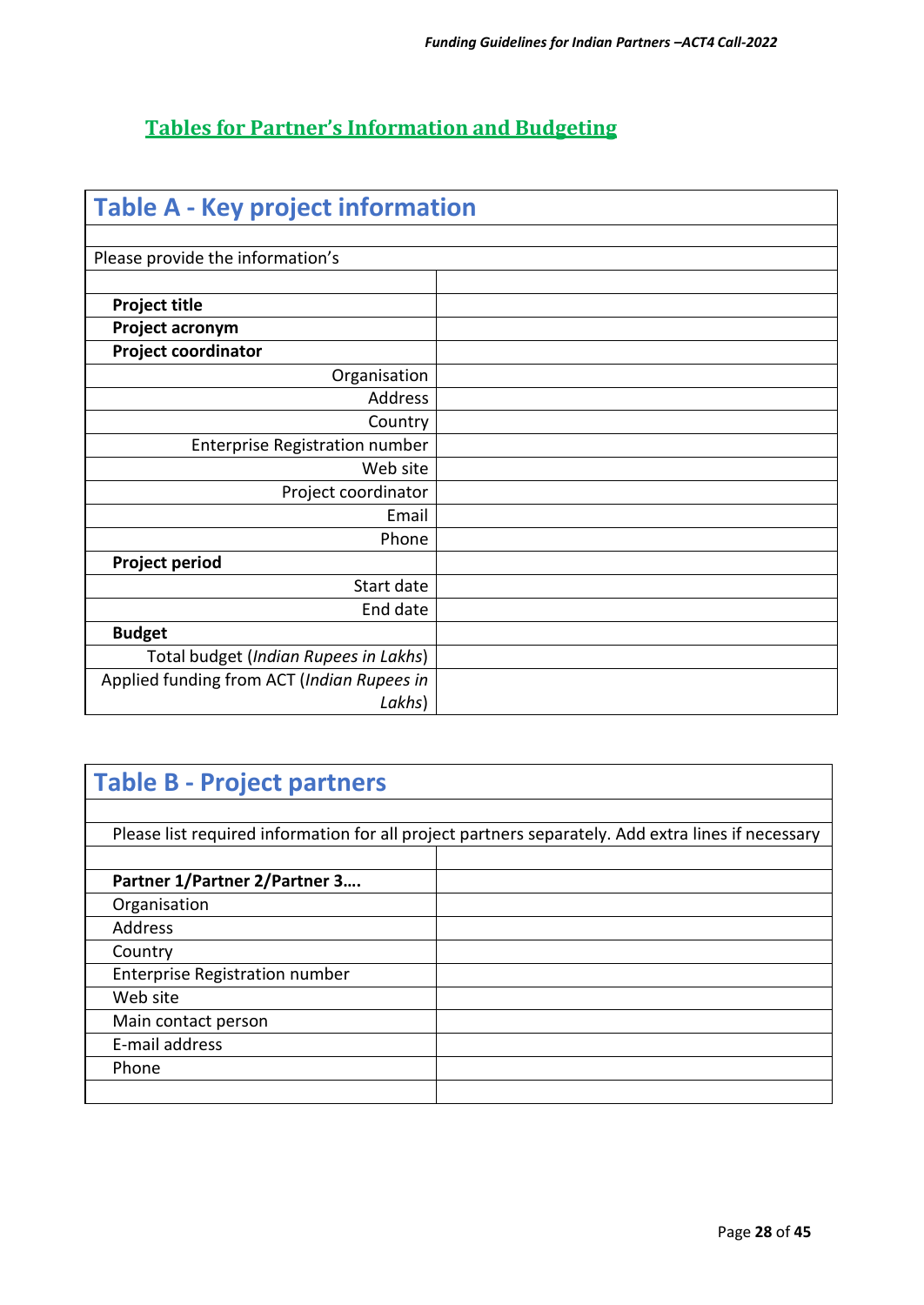| <b>Table 1 - Cost</b>                                 |        |        |        |              |              |                                     |
|-------------------------------------------------------|--------|--------|--------|--------------|--------------|-------------------------------------|
| <b>Total budget for the project</b>                   |        |        |        |              |              |                                     |
| <b>Cost Category</b>                                  | Year-1 | Year-2 | Year-3 |              | <b>Total</b> |                                     |
| Personnel (Research Manpower)                         |        |        |        |              |              |                                     |
| and indirect cost (Overhead/Project                   |        |        |        |              |              |                                     |
| Management)                                           |        |        |        |              |              |                                     |
| Operating cost                                        |        |        |        |              |              |                                     |
| Equipment (Minor Research)                            |        |        |        |              |              |                                     |
| <b>ACT workshops</b>                                  |        |        |        |              |              |                                     |
| Other cost (must be specified)                        |        |        |        |              |              |                                     |
| <b>Total</b>                                          |        |        |        |              |              |                                     |
|                                                       |        |        |        |              |              | All figures in Rupees in Lakhs      |
|                                                       |        |        |        |              |              |                                     |
| Please add data for each partner in the project below |        |        |        |              |              |                                     |
| Partner 1/Partner 2/Partner3/                         |        |        |        |              |              |                                     |
| Name of partner                                       |        |        |        |              |              |                                     |
| Country                                               |        |        |        |              |              |                                     |
| <b>Cost Category</b>                                  | Year-1 | Year-2 | Year-3 | <b>Total</b> |              | Comments /<br><b>Specifications</b> |
| Personnel (Research Manpower)                         |        |        |        |              |              |                                     |
| and indirect cost (Overhead/Project                   |        |        |        |              |              |                                     |
| Management)                                           |        |        |        |              |              |                                     |
| Personnel (Research Manpower)                         |        |        |        |              |              |                                     |
| <b>Overhead/Project Management</b>                    |        |        |        |              |              |                                     |
| Operating cost                                        |        |        |        |              |              |                                     |
| Consumables                                           |        |        |        |              |              |                                     |
| Contingencies                                         |        |        |        |              |              |                                     |
| Travel (Domestic)                                     |        |        |        |              |              |                                     |
| Travel (International)                                |        |        |        |              |              |                                     |
| Equipment (Minor Research)                            |        |        |        |              |              |                                     |
| Workshops                                             |        |        |        |              |              |                                     |
| Other cost (must be specified)                        |        |        |        |              |              |                                     |
| <b>Total</b>                                          |        |        |        |              |              |                                     |
|                                                       |        |        |        |              |              |                                     |

#### *Note # 1:*

- ➢ *The budget required towards other category (may be added in appropriate budget heads.*
- ➢ *Justification for costs projected in each budget head is required.*
- ➢ *The budget could be re-assessed based on suggestions/recommendations from the expert committee.*

#### *Note # 2:*

- ✓ *Minor Equipment is to be capped at a maximum of 10% of the Indian Budget.*
- ✓ *Subcontracting is to be capped at a maximum of 20% of the India budget.*
- ✓ *All India grant costs, including sub-contracts, should be incurred within the India.*
- ✓ *Project Management costs cannot be sub-contracted.*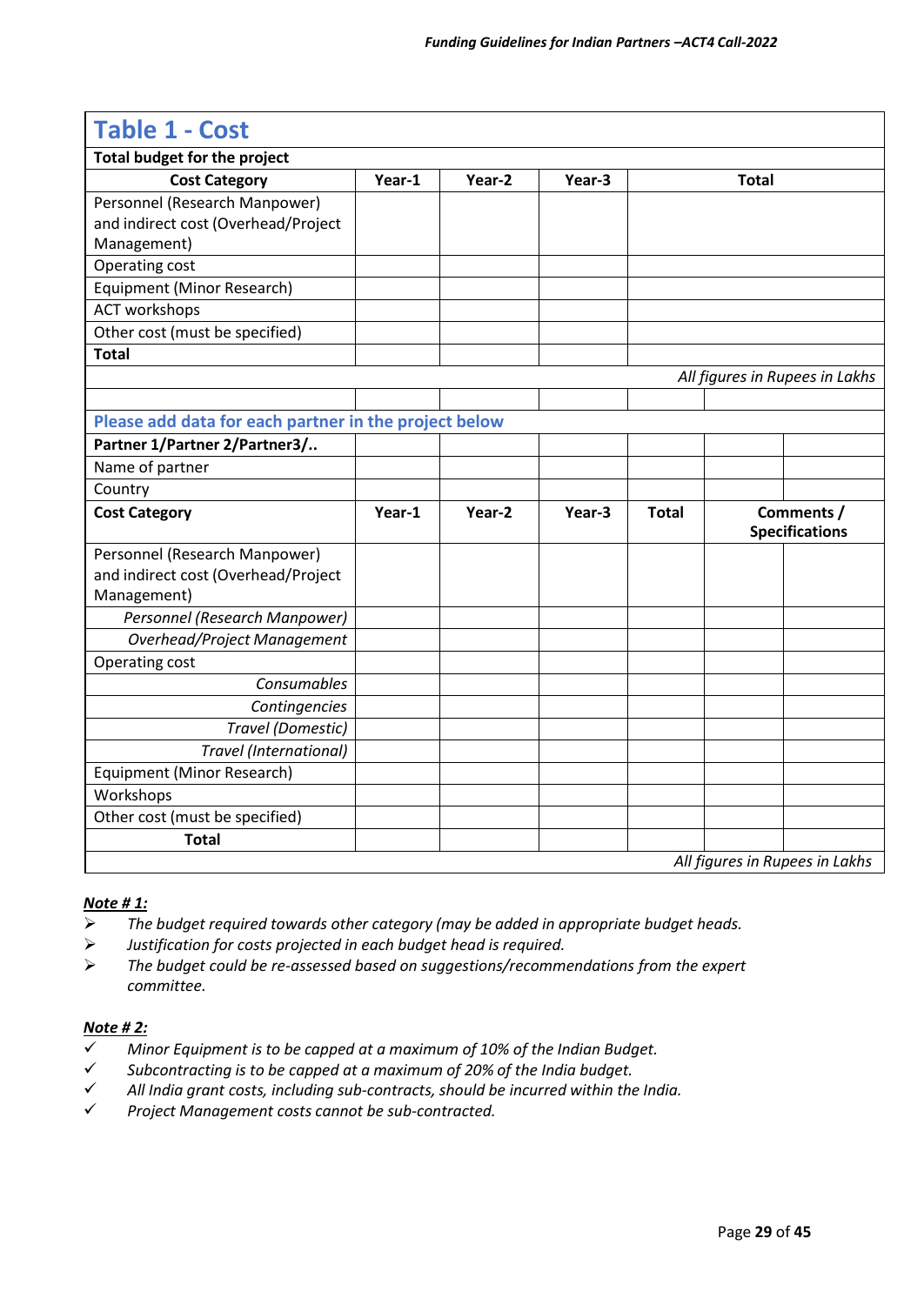|                                                                                                                                                                                                                                                                                            | Table 1.1 – Itemized Cost Details                                                                                                                                                        |                                     |                                                                                                                   |                                              |                   |                          |                                                                      |  |
|--------------------------------------------------------------------------------------------------------------------------------------------------------------------------------------------------------------------------------------------------------------------------------------------|------------------------------------------------------------------------------------------------------------------------------------------------------------------------------------------|-------------------------------------|-------------------------------------------------------------------------------------------------------------------|----------------------------------------------|-------------------|--------------------------|----------------------------------------------------------------------|--|
| Please add data for each partner in the project below                                                                                                                                                                                                                                      |                                                                                                                                                                                          |                                     |                                                                                                                   |                                              |                   |                          |                                                                      |  |
| Partner 1/Partner 2/Partner3/                                                                                                                                                                                                                                                              |                                                                                                                                                                                          |                                     |                                                                                                                   |                                              |                   |                          |                                                                      |  |
| Name of partner                                                                                                                                                                                                                                                                            |                                                                                                                                                                                          |                                     |                                                                                                                   |                                              |                   |                          |                                                                      |  |
| Country                                                                                                                                                                                                                                                                                    |                                                                                                                                                                                          |                                     |                                                                                                                   |                                              |                   |                          |                                                                      |  |
| City:                                                                                                                                                                                                                                                                                      |                                                                                                                                                                                          |                                     |                                                                                                                   |                                              |                   |                          |                                                                      |  |
| 1. Personnel (Research Manpower) and indirect cost (Overhead/Project Management)                                                                                                                                                                                                           |                                                                                                                                                                                          |                                     |                                                                                                                   |                                              |                   |                          |                                                                      |  |
| 1.1 Personnel (Research Manpower)                                                                                                                                                                                                                                                          |                                                                                                                                                                                          |                                     |                                                                                                                   |                                              |                   |                          |                                                                      |  |
| <b>Designation</b><br>(JRF /SRF/ RA/ Project<br><b>Assistants etc)</b>                                                                                                                                                                                                                     |                                                                                                                                                                                          | <b>Educational</b><br>Qualification |                                                                                                                   | <b>Experience</b><br>in years, if applicable |                   |                          | <b>Justification</b>                                                 |  |
| Note # Refer DST guidelines for Educational Qualification, Experience etc as mentioned in the respective<br>https://dst.gov.in/whatsnew                                                                                                                                                    | OM in Annexure-A (OM. No. SR/S9/Z-08/2018 dated 30.01.2019 and OM. No. SR/S9/Z-05/2019<br>dated 10.07.2020), it is also requested to visit DST website time-to-time for any new updates: |                                     |                                                                                                                   |                                              |                   |                          |                                                                      |  |
| <b>Designation</b><br>(JRF /SRF/ RA/ Project<br><b>Assistants etc)</b>                                                                                                                                                                                                                     | Year-1                                                                                                                                                                                   | Year-2                              | Year-3                                                                                                            | <b>Total</b>                                 | <b>HRA</b><br>(%) | No. of<br><b>Persons</b> | <b>Total</b><br><b>Amount</b><br>(inclusive<br>of all<br>allowances) |  |
| <b>Total</b>                                                                                                                                                                                                                                                                               |                                                                                                                                                                                          |                                     |                                                                                                                   |                                              |                   |                          | All figures in Rupees in Lakhs                                       |  |
| Note # Emoluments shall be provided as per DST Guidelines for Research fellow and other Manpower<br>Note # Please mention category/ class of city  (X/Y/Z) for admissible HRA along with %. (as per<br>notification of 7 <sup>th</sup> CPC)<br>1.2 Overhead / Project<br><b>Management</b> | Budget mentioned in Annexure -A (OM. No. SR/S9/Z-08/2018 dated 30.01.2019 and OM. No.<br>SR/S9/Z-05/2019 dated 10.07.2020)                                                               |                                     | As per DST norms and conditions mentioned in the <b>Annexure-A (O.M.</b><br>SB/S9/Z-33/2015 dated 1 January 2016) |                                              |                   |                          |                                                                      |  |
|                                                                                                                                                                                                                                                                                            |                                                                                                                                                                                          | 2.                                  | <b>Operating Cost</b>                                                                                             |                                              |                   |                          |                                                                      |  |
| 2.1 Consumables: Itemised Budget for Consumable Materials                                                                                                                                                                                                                                  |                                                                                                                                                                                          |                                     |                                                                                                                   |                                              |                   |                          |                                                                      |  |
| <b>Items</b>                                                                                                                                                                                                                                                                               | <b>Unit Price</b>                                                                                                                                                                        |                                     | <b>Quantity Needed</b>                                                                                            |                                              | <b>Amount</b>     |                          | <b>Justification</b>                                                 |  |
| <b>Total</b>                                                                                                                                                                                                                                                                               |                                                                                                                                                                                          |                                     |                                                                                                                   |                                              |                   |                          | All figures in Rupees in Lakhs                                       |  |
| Note # As per DST norms and conditions mentioned in the Annexure -A (OM: SB/S9/Z-33/2013 dated 24<br>February 2015)                                                                                                                                                                        |                                                                                                                                                                                          |                                     |                                                                                                                   |                                              |                   |                          |                                                                      |  |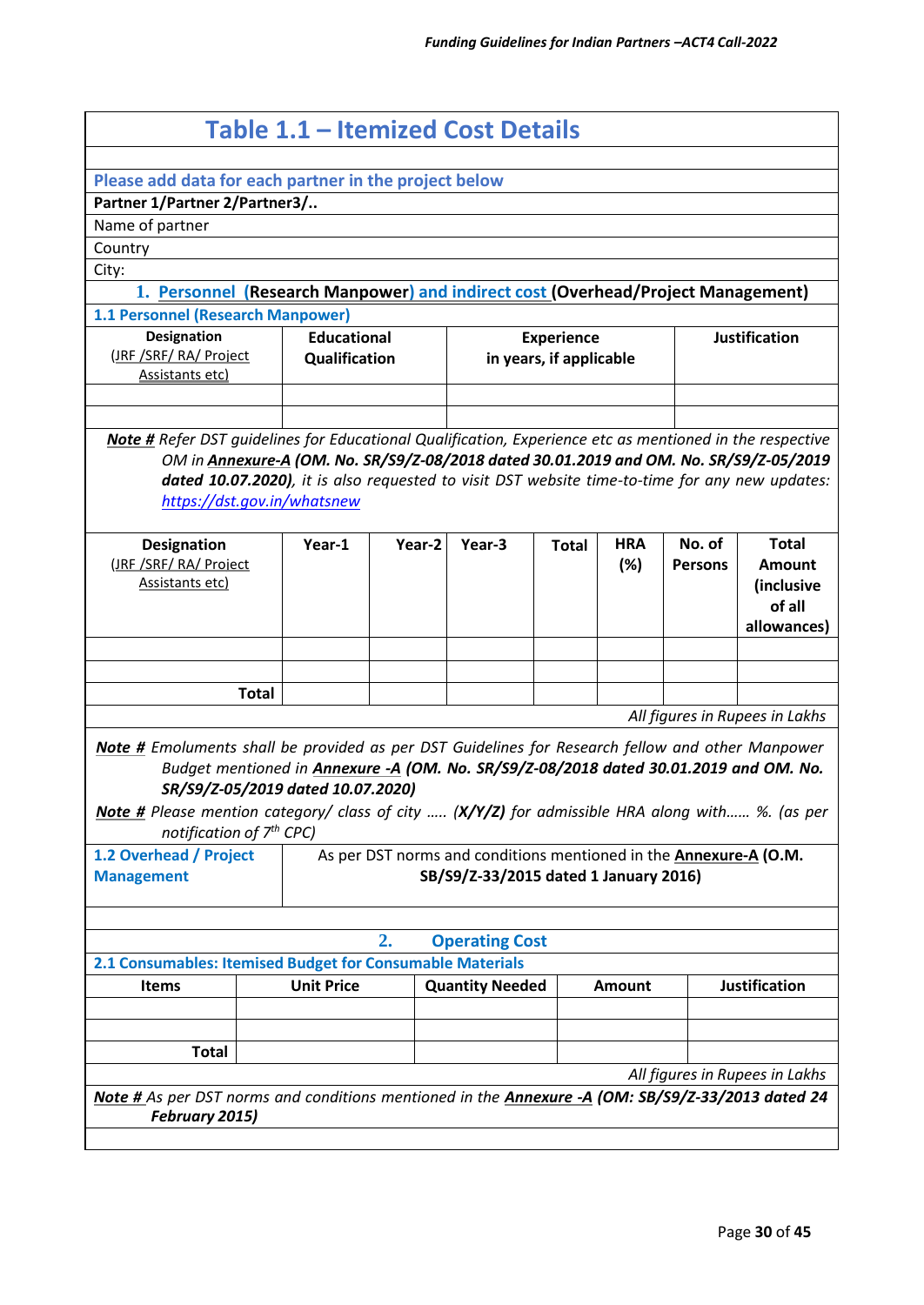| <b>2.2 Contingency</b>            |                                                           |                     |                                                                                                     |                                                                                                          |                                                                                                                                             |  |
|-----------------------------------|-----------------------------------------------------------|---------------------|-----------------------------------------------------------------------------------------------------|----------------------------------------------------------------------------------------------------------|---------------------------------------------------------------------------------------------------------------------------------------------|--|
| <b>Items</b>                      |                                                           |                     | Amount                                                                                              |                                                                                                          | Justification                                                                                                                               |  |
|                                   |                                                           |                     |                                                                                                     |                                                                                                          |                                                                                                                                             |  |
|                                   |                                                           |                     |                                                                                                     |                                                                                                          |                                                                                                                                             |  |
|                                   |                                                           |                     |                                                                                                     |                                                                                                          |                                                                                                                                             |  |
|                                   | <b>Total</b>                                              |                     |                                                                                                     |                                                                                                          |                                                                                                                                             |  |
| January 2016)                     |                                                           |                     |                                                                                                     | Note # As per DST norms and conditions mentioned in the Annexure -A (OM: SB/S9/Z-33/2015 dated 1         | All figures in Rupees in Lakhs                                                                                                              |  |
| <b>2.3 Travel (Domestic)</b>      |                                                           |                     |                                                                                                     |                                                                                                          |                                                                                                                                             |  |
| Items (to attend)                 |                                                           |                     | <b>Total Amount</b>                                                                                 | <b>Justification</b><br><b>Detailed</b><br>needed)                                                       | (In case<br>of<br>extensive field visits needed in project<br>indicating breakup of cost w.r.t. to<br>journeys, mode and class of transport |  |
| Review meetings                   |                                                           |                     |                                                                                                     |                                                                                                          |                                                                                                                                             |  |
|                                   | Total                                                     |                     |                                                                                                     |                                                                                                          |                                                                                                                                             |  |
|                                   |                                                           |                     |                                                                                                     |                                                                                                          | All figures in Rupees in Lakhs                                                                                                              |  |
|                                   |                                                           |                     |                                                                                                     |                                                                                                          |                                                                                                                                             |  |
| <b>2.4 Travel (International)</b> |                                                           |                     |                                                                                                     |                                                                                                          |                                                                                                                                             |  |
| Items (to attend)                 |                                                           | <b>Total Amount</b> |                                                                                                     | <b>Detailed Justification</b>                                                                            |                                                                                                                                             |  |
|                                   |                                                           |                     |                                                                                                     |                                                                                                          |                                                                                                                                             |  |
|                                   |                                                           |                     |                                                                                                     |                                                                                                          |                                                                                                                                             |  |
|                                   | <b>Total</b>                                              |                     |                                                                                                     |                                                                                                          |                                                                                                                                             |  |
|                                   |                                                           |                     |                                                                                                     |                                                                                                          | All figures in Rupees in Lakhs                                                                                                              |  |
|                                   |                                                           |                     | Note # As per DST norms and conditions for travel mentioned in the Annexure -A (OM: SB/S9/Z-33/2015 |                                                                                                          |                                                                                                                                             |  |
| dated 1 January 2016)             |                                                           |                     |                                                                                                     |                                                                                                          |                                                                                                                                             |  |
|                                   |                                                           |                     |                                                                                                     |                                                                                                          |                                                                                                                                             |  |
|                                   |                                                           |                     | 3. Equipment (Minor Research) Cost                                                                  |                                                                                                          |                                                                                                                                             |  |
| <b>Description of</b>             | <b>Unit Landed Price</b>                                  |                     | Nos. of                                                                                             | <b>Total Cost</b>                                                                                        | Justification in                                                                                                                            |  |
| Equipment                         | (CIF+ Custom Duty/<br>Taxes + others charges<br>$etc.$ )* |                     | <b>Equipment</b>                                                                                    |                                                                                                          | context of<br>proposed work                                                                                                                 |  |
|                                   |                                                           |                     |                                                                                                     |                                                                                                          |                                                                                                                                             |  |
|                                   |                                                           |                     |                                                                                                     |                                                                                                          |                                                                                                                                             |  |
|                                   |                                                           |                     |                                                                                                     |                                                                                                          |                                                                                                                                             |  |
|                                   |                                                           |                     |                                                                                                     |                                                                                                          |                                                                                                                                             |  |
| <b>Total</b>                      |                                                           |                     |                                                                                                     |                                                                                                          | All figures in Rupees in Lakhs                                                                                                              |  |
|                                   |                                                           |                     |                                                                                                     | Note # Page/sheet indicating the total landed cost in Indian rupees (Ensure to mention Currency Exchange |                                                                                                                                             |  |
|                                   |                                                           |                     |                                                                                                     | rate considered in case of imported equipment, freight, taxes, spares, special installation, etc.)       |                                                                                                                                             |  |
|                                   |                                                           |                     |                                                                                                     | Please project the actual cost taking into account reliable cost estimates as no cost revision would     |                                                                                                                                             |  |
| be admissible                     |                                                           |                     |                                                                                                     |                                                                                                          |                                                                                                                                             |  |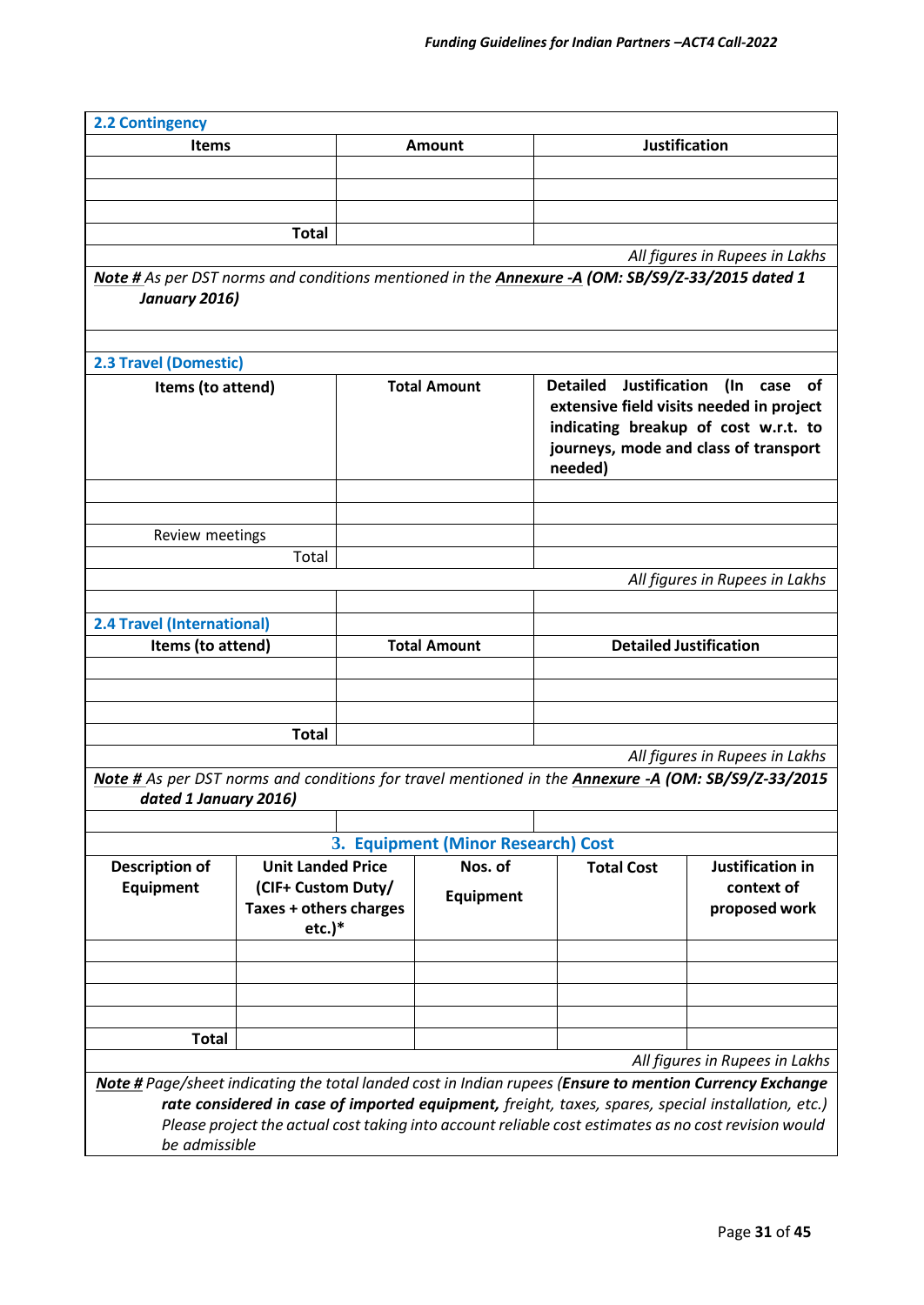|                           | 4. Workshops                      |                                             |
|---------------------------|-----------------------------------|---------------------------------------------|
| <b>Items</b>              | Amount                            | <b>Justification</b>                        |
|                           |                                   |                                             |
|                           |                                   |                                             |
|                           |                                   |                                             |
| <b>Total</b>              |                                   |                                             |
|                           |                                   | All figures in Rupees in Lakhs              |
|                           |                                   |                                             |
|                           | 5. Other Cost (must be specified) |                                             |
|                           |                                   |                                             |
| <b>Item</b>               | <b>Amount</b>                     | <b>Detailed Justification (derived cost</b> |
|                           |                                   | calculation and relevant quotation          |
|                           |                                   | /Page No.)                                  |
| Subcontract work          |                                   |                                             |
| Fabrication               |                                   |                                             |
| Testing / Standardization |                                   |                                             |
| Small Civil Work          |                                   |                                             |
| <b>Filing of Patents</b>  |                                   |                                             |
| Other items, if any       |                                   |                                             |
| <b>Total</b>              |                                   |                                             |
|                           |                                   | All figures in Rupees in Lakhs              |

*Note # As per DST norms and conditions mentioned in the Annexure -A under head Other costs*

✓ *Subcontracting is to be capped at a maximum of 20% of the India budget.*

✓ *All India grant costs, including sub-contracts, should be incurred within the India.*

## **Table 2 - Work Package**

Please fill in cost figures split on Work Packages (WP) for each partner in the project

| <b>Partner</b>                          | <b>WP1</b> | WP <sub>2</sub> | WP <sub>3</sub> | WP <sub>4</sub> | <b>WP</b> xx | <b>Total</b> | Comments /<br><b>Specifications</b> |
|-----------------------------------------|------------|-----------------|-----------------|-----------------|--------------|--------------|-------------------------------------|
| Partner 1                               |            |                 |                 |                 |              |              |                                     |
| Partner 2                               |            |                 |                 |                 |              |              |                                     |
| Partner 3                               |            |                 |                 |                 |              |              |                                     |
| Extra rows may be inserted if<br>needed |            |                 |                 |                 |              |              |                                     |
| <b>Total</b>                            |            |                 |                 |                 |              |              |                                     |
|                                         |            |                 |                 |                 |              |              | All figures in Rupees in Lakhs      |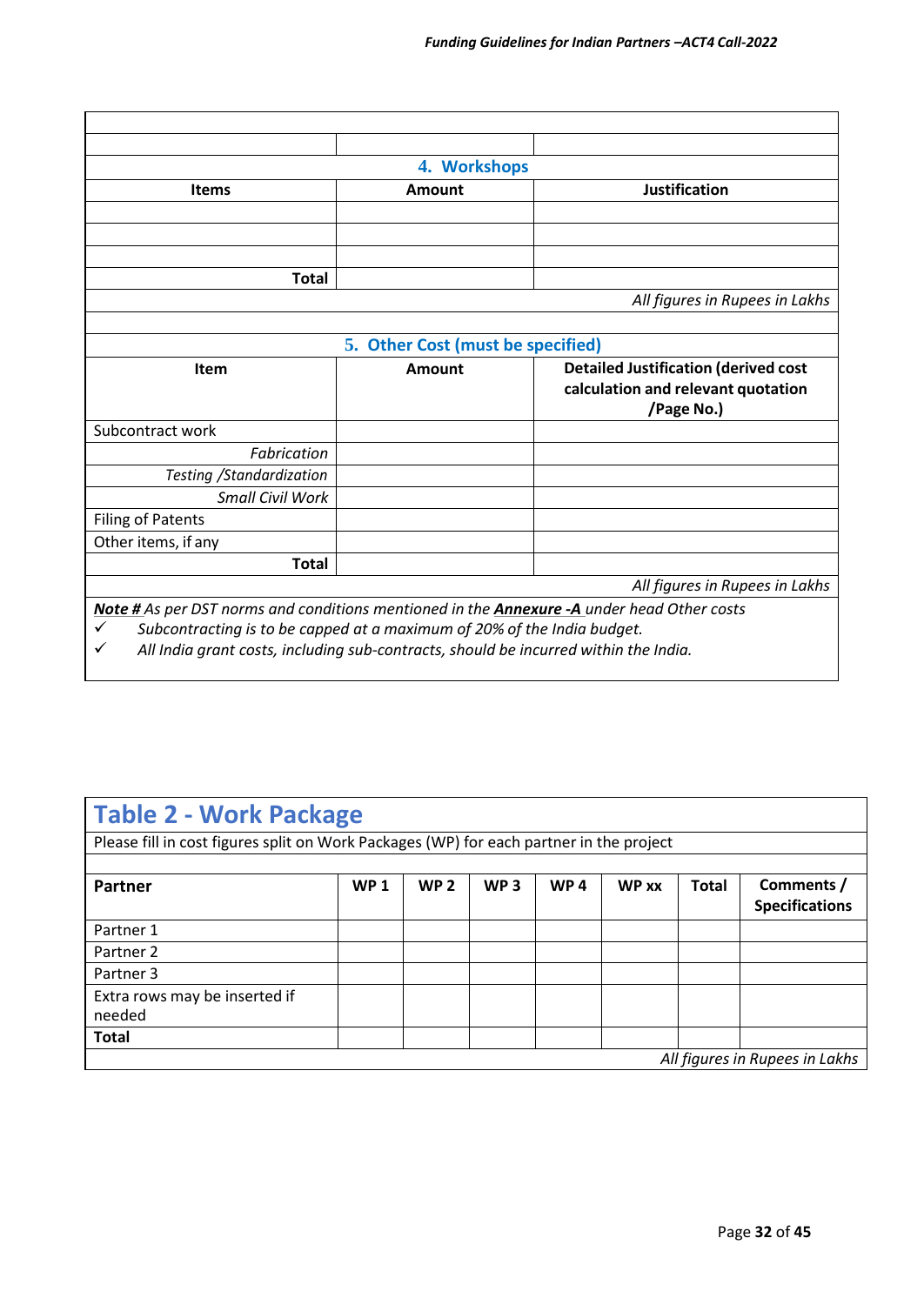| <b>Table 3 - Financing</b>                            |        |        |        |                                                     |                                |
|-------------------------------------------------------|--------|--------|--------|-----------------------------------------------------|--------------------------------|
| <b>Total budget for the project</b>                   |        |        |        |                                                     |                                |
| <b>Financial Source</b>                               | Year-1 | Year-2 | Year-3 |                                                     | <b>Total</b>                   |
| In-kind from project partners                         |        |        |        |                                                     |                                |
| Cash from project partners                            |        |        |        |                                                     |                                |
| Other public financing                                |        |        |        |                                                     |                                |
| Other private financing                               |        |        |        |                                                     |                                |
| Applied financing from ACT                            |        |        |        |                                                     |                                |
| <b>Total</b>                                          |        |        |        |                                                     |                                |
|                                                       |        |        |        |                                                     | All figures in Rupees in Lakhs |
|                                                       |        |        |        |                                                     |                                |
| Please add data for each partner in the project below |        |        |        |                                                     |                                |
| Partner 1/Partner 2/Partner3/                         | Year-1 | Year-2 | Year-3 |                                                     |                                |
| Name of partner                                       |        |        |        |                                                     |                                |
| Country                                               |        |        |        |                                                     |                                |
| <b>Financial Source</b>                               |        |        |        | Comments /<br><b>Total</b><br><b>Specifications</b> |                                |
| In-kind                                               |        |        |        |                                                     |                                |
| Cash                                                  |        |        |        |                                                     |                                |
| Other public financing                                |        |        |        |                                                     |                                |
| Other private financing                               |        |        |        |                                                     |                                |
| Applied financing from ACT                            |        |        |        |                                                     |                                |
| <b>Total</b>                                          |        |        |        |                                                     |                                |
|                                                       |        |        |        |                                                     | All figures in Rupees in Lakhs |

## **Table 4 - Cost Code**

Please fill in cost figures according to the specified categories. Only data for the whole project without specifications for each partner

| Partner        | Year-1 | Year-2 | Year-3 | <b>Total</b> | Comments /<br><b>Specifications</b> |
|----------------|--------|--------|--------|--------------|-------------------------------------|
| Private sector |        |        |        |              |                                     |
| Institute      |        |        |        |              |                                     |
| Universities   |        |        |        |              |                                     |
| Other sector   |        |        |        |              |                                     |
| <b>Total</b>   |        |        |        |              |                                     |
|                |        |        |        |              | All figures in Rupees in Lakhs      |

## **Other Required Information's**

#### **Organization details:**

- a. Designation of the financial authority in organization:
- b. Whether organization registered with Govt. of India, Public Financial Management System\* (PFMS): Yes/ No

\*(see website: [https://pfms.nic.in/Users/LoginDetails/NewLayoutLogin.aspx\)](https://pfms.nic.in/Users/LoginDetails/NewLayoutLogin.aspx)

c. If not, please get it registered as soon as possible at PFMS website which is mandatory. If yes, inform Agency code registered at PFMS ……..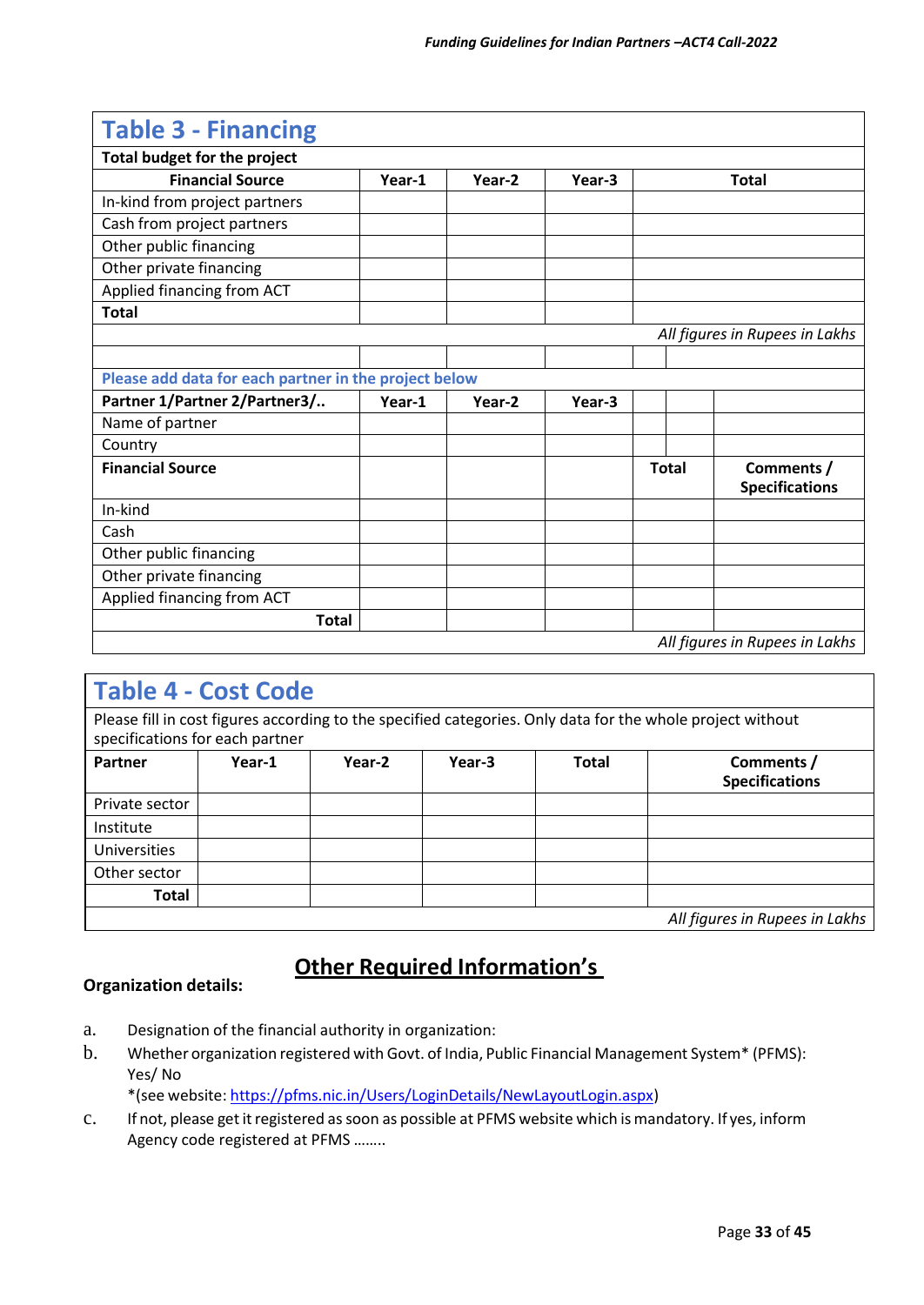## **DST Funding Specifications**

#### **ANNEXURE - A**

#### **Information about DST funding: maximum budget and what costs can be reimbursed**

- **(a) Maximum budget from DST:** The projected budget by the Indian PI will be reviewed by Indian members of the advisory committee and will undergo financial due-diligence as per DST processes, which will take into account cost needed for the projected activities, matching efforts and conformity to DST guidelines.
- **(b) Heads wise break up of cost** *(Break- up of cost*)

A. Non-recurring cost: Permanent Equipment as per quotations and GeM module will be permitted to procure.

| S.No.                    | <b>Manpower Position</b>                                                                                                                                           |                                  | <b>MANPOWER:</b>                                                        |                                                                                                                                            |  |  |  |  |  |
|--------------------------|--------------------------------------------------------------------------------------------------------------------------------------------------------------------|----------------------------------|-------------------------------------------------------------------------|--------------------------------------------------------------------------------------------------------------------------------------------|--|--|--|--|--|
|                          |                                                                                                                                                                    |                                  | <b>Monthly</b><br><b>Emoluments</b>                                     | Essential qualifications & age limit,<br><b>Selection Process &amp; Service Conditions</b><br>for Scientific/<br><b>Technical Manpower</b> |  |  |  |  |  |
| $\mathbf{1}$             | Research Associate - I                                                                                                                                             |                                  | Rs. 47,000/- + HRA                                                      | As per DST OM. No. SR/S9/Z-08/2018                                                                                                         |  |  |  |  |  |
|                          | Research Associate - II                                                                                                                                            |                                  | Rs. 49,000/- + HRA                                                      | dated 30 <sup>th</sup> January 2019 or as per the                                                                                          |  |  |  |  |  |
|                          | Research Associate - III                                                                                                                                           |                                  | Rs. 54,000/- + HRA                                                      | norms of the Institute undertaking such                                                                                                    |  |  |  |  |  |
|                          | Junior Research Fellow (JRF)                                                                                                                                       |                                  | Rs. 31,000/- + HRA                                                      | projects if they have a different structure                                                                                                |  |  |  |  |  |
|                          | Senior Research Fellow (SRF)                                                                                                                                       |                                  | Rs. 35,000/- + HRA                                                      | that defined<br>in the<br>above<br>than<br>mentioned OM                                                                                    |  |  |  |  |  |
| $\overline{2}$           | Scientific Administrative<br>Assistant/Field worker,<br>Project Associate-I,<br>Project Associate-II,<br>Senior Project Associate,<br>Principal Project Associate, |                                  | As per DST OM. No.                                                      | As per DST OM. No. SR/S9/Z-05/2019                                                                                                         |  |  |  |  |  |
|                          |                                                                                                                                                                    |                                  | SR/S9/Z-05/2019                                                         | dated 31 <sup>st</sup> August 2019                                                                                                         |  |  |  |  |  |
|                          |                                                                                                                                                                    |                                  | dated 31.08.2019                                                        |                                                                                                                                            |  |  |  |  |  |
|                          |                                                                                                                                                                    |                                  |                                                                         |                                                                                                                                            |  |  |  |  |  |
|                          |                                                                                                                                                                    |                                  |                                                                         |                                                                                                                                            |  |  |  |  |  |
|                          |                                                                                                                                                                    |                                  |                                                                         |                                                                                                                                            |  |  |  |  |  |
|                          | Project Scientist-I,                                                                                                                                               |                                  |                                                                         |                                                                                                                                            |  |  |  |  |  |
|                          | Project Scientist-II,                                                                                                                                              |                                  |                                                                         |                                                                                                                                            |  |  |  |  |  |
|                          | Project Scientist-III,                                                                                                                                             |                                  |                                                                         |                                                                                                                                            |  |  |  |  |  |
|                          | Project Scientist B,                                                                                                                                               |                                  |                                                                         |                                                                                                                                            |  |  |  |  |  |
|                          | Project Scientist C,                                                                                                                                               |                                  |                                                                         |                                                                                                                                            |  |  |  |  |  |
|                          | Project Scientist D,                                                                                                                                               |                                  |                                                                         |                                                                                                                                            |  |  |  |  |  |
|                          | Project Coordinator-II,                                                                                                                                            |                                  |                                                                         |                                                                                                                                            |  |  |  |  |  |
|                          | Project Coordinator-III, Project                                                                                                                                   |                                  |                                                                         |                                                                                                                                            |  |  |  |  |  |
|                          | Manager                                                                                                                                                            |                                  |                                                                         |                                                                                                                                            |  |  |  |  |  |
| <b>OVERHEADS CHARGES</b> |                                                                                                                                                                    | As per DST norms and conditions: |                                                                         |                                                                                                                                            |  |  |  |  |  |
|                          |                                                                                                                                                                    |                                  | Towards meeting the cost of academic expenses including infrastructural |                                                                                                                                            |  |  |  |  |  |
|                          |                                                                                                                                                                    |                                  | facilities, an amount of:                                               |                                                                                                                                            |  |  |  |  |  |
|                          | (OM: SB/S9/Z-33/2015 dated                                                                                                                                         |                                  |                                                                         | a) For project costing upto Rs.1 crore, 10% of the total cost for                                                                          |  |  |  |  |  |
|                          | $1st$ January 2016)                                                                                                                                                |                                  |                                                                         | educational institutions and NGOs and 8% for laboratories and<br>institutions under Central Government Departments/Agencies;               |  |  |  |  |  |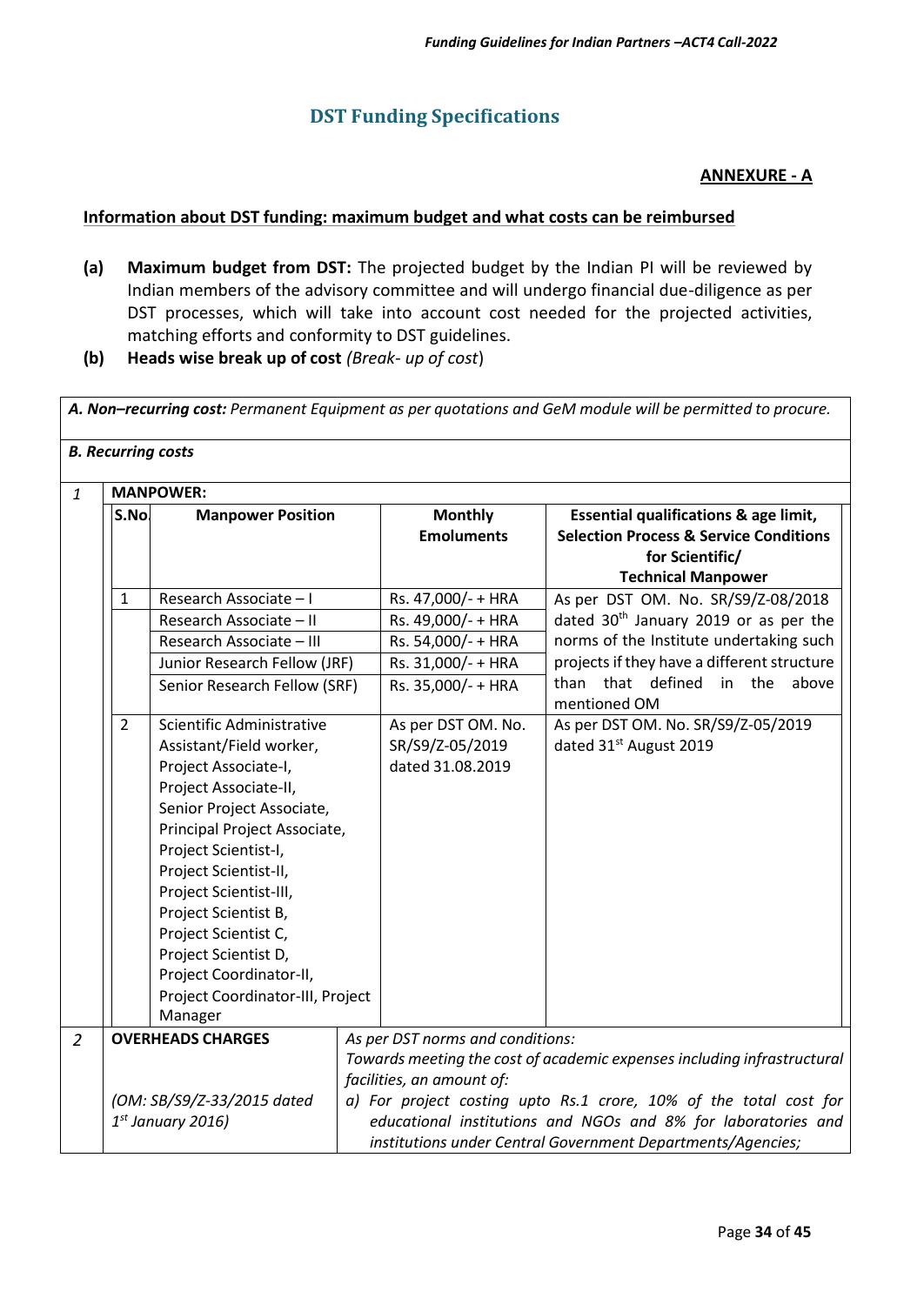|                |                                                                                     | b) for projects costing more than Rs.1.0 crore and upto Rs.5.0 crore,<br>overheads of Rs.15.0 lakh or 10% of total cost whichever is less;<br>c) for projects costing more than 5.0 crore and upto Rs.20.0 crore, Rs.20.0<br>lakh will be provided as overheads; and<br>(d) for projects costing more than Rs. 20 crore, the quantum will be<br>decided on a case to case basis.                                                                                                                                                                                                                                                                                                                                                                                                                                                                                                                                          |
|----------------|-------------------------------------------------------------------------------------|---------------------------------------------------------------------------------------------------------------------------------------------------------------------------------------------------------------------------------------------------------------------------------------------------------------------------------------------------------------------------------------------------------------------------------------------------------------------------------------------------------------------------------------------------------------------------------------------------------------------------------------------------------------------------------------------------------------------------------------------------------------------------------------------------------------------------------------------------------------------------------------------------------------------------|
| $\overline{3}$ | <b>CONSUMABLES</b><br>(OM: SB/S9/Z-33/2013 dated<br>24 <sup>th</sup> February 2015) | Amount as per project requirement (justification through DST<br>processes)                                                                                                                                                                                                                                                                                                                                                                                                                                                                                                                                                                                                                                                                                                                                                                                                                                                |
| $\overline{4}$ | <b>CONTINGENCIES</b><br>(OM: SB/S9/Z-33/2015 dated<br>$1st$ January 2016)           | Contingency can be utilised for stationary, accessories, software, printer<br>cartridges, printing of reports and publicity materials etc. The<br>contingency amount may also be used for paying Registration Fees for<br>attending international conferences.                                                                                                                                                                                                                                                                                                                                                                                                                                                                                                                                                                                                                                                            |
| 5              | <b>TRAVEL</b><br>(OM: SB/S9/Z-33/2015 dated<br>$1st$ January 2016)                  | Budget allocated for traveling can be used for attending review<br>meetings, conferences, workshops and training programme. Traveling<br>expanses for collection of data, survey and visit to other centers in multi-<br>partners study can be budgeted.<br>Amount as per project requirement (justification through DST processes),<br>to be provided where the research work involves field work or/andproject<br>has many investigators/institutions and large manpower.<br>Travel will include both national and international travel between the<br>two collaborating countries. International travel of PI/Co-PIs and<br>coordinators will be admissible only on the basis of reciprocity. One way<br>travel is not encouraged. The maximum period of stay of faculty will be 3<br>months and for students it will not exceed 12 months. Travel cost<br>should not exceed 20% of total budget (excluding overheads) |
| 6              | <b>OTHER COST</b>                                                                   | May include knowledge sharing and research uptake activities such as<br>costs towards Subcontract work like fabrication, testing/standardization,<br>renovation and small civil work and other works like publishing of joint<br>(only) research outputs, filing of patents, technology transfer,<br>stakeholders meet or awareness camps etc.                                                                                                                                                                                                                                                                                                                                                                                                                                                                                                                                                                            |
|                | <b>GRAND TOTAL</b>                                                                  | Approx. Rs. per project<br>(The amount will be the maximum cost admissible under the call.<br>Actual amount may vary depending on level of activities proposed in<br>the programme.)                                                                                                                                                                                                                                                                                                                                                                                                                                                                                                                                                                                                                                                                                                                                      |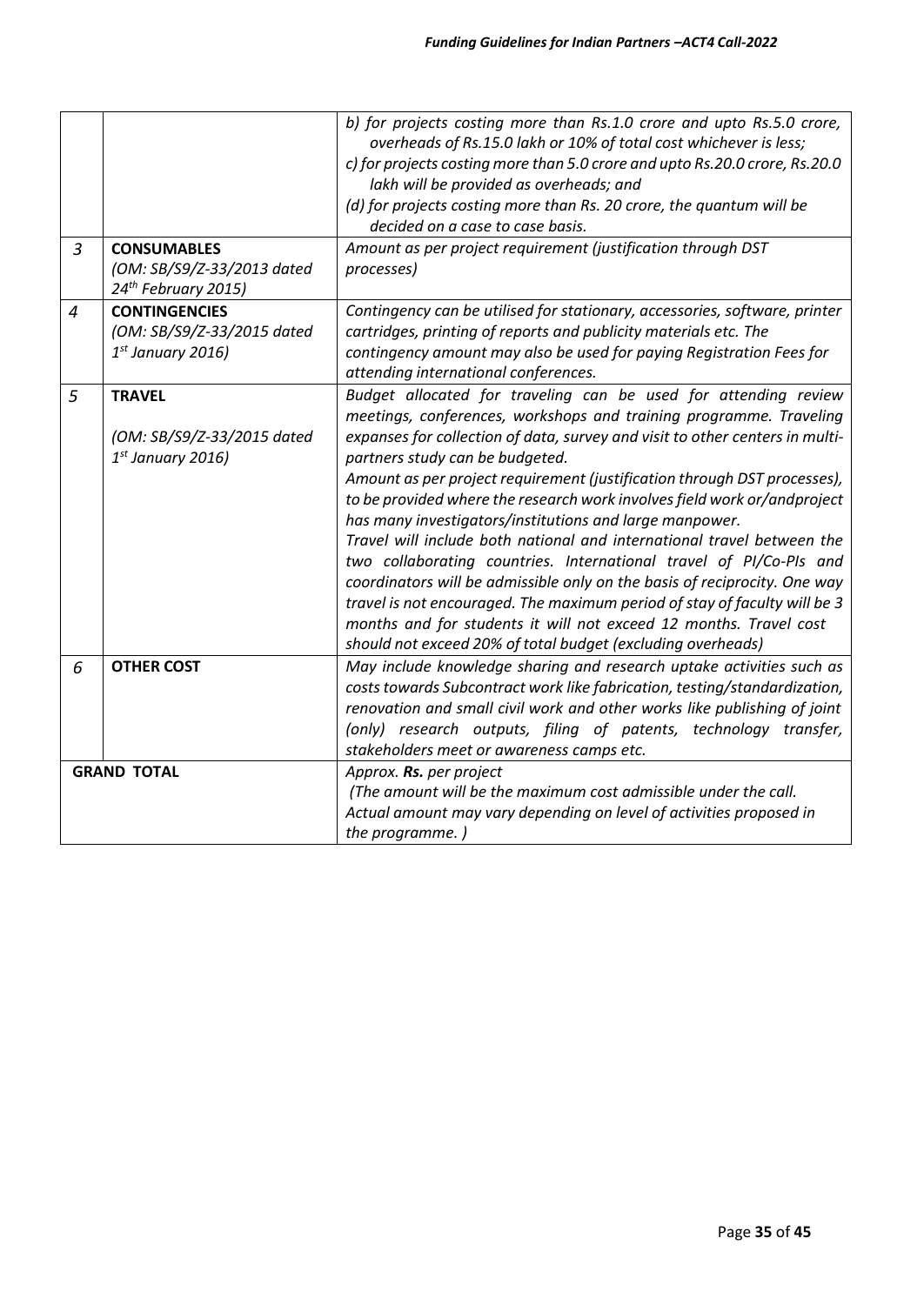#### **ANNEXURE - B**

#### **Terms & Conditions of the Grant**

- **1.** Approval of the Research Proposal and the grant released for it is for the specific Project sanctioned and the released grant should be exclusively spent on the Project within the stipulated period. The Institution may use funds obtained from any other Organisation with the concurrence of DST, for the Project. **Any un-spent balance out of the amount sanctioned must be surrendered to the Government of India by depositing in bharatkosh account by using link**( [www.bharatkosh.gov.in](http://www.bharatkosh.gov.in/) )
- **2.** For permanent, semi-permanent assets acquired solely or mainly out of the project grant, an audited record in the form of a register shall be maintained by the Institute. The term "Assets" include (a) the immovable property acquired out of the grant; and (b) movable property of capital nature where the value exceeds Rs 1000/-. The Institute is required to send to the Department of Science & Technology a list of Assets acquired from the grant. The grant shall not be utilised for construction of any building unless specific provision is made for that purpose. Full infrastructural facilities by way of accommodation, water, electricity, communication, etc. for smooth implementation of the project shall be provided by the Institute.
- **3.** It is the policy of DST that the equipment procured under the Project be optimally utilized. The Principal Investigator shall permit the use of any spare or idle capacity of the equipment to legitimate users from the parent and other Organizations.
- **4.** All the Assets acquired from the grant will be the property of the Government of India and should not be disposed off or encumbered or utilised for purposes other than those for which the grant had been sanctioned, without the prior sanction of the DST.
- **5.** At the conclusion/ termination of the project, the Government of India will be free to sell or otherwise dispose off the Assets which are the property of the Government. The Institute shall render to the Government necessary facilities for arranging the sale of these assets. The Government of India has the discretion to gift the Assets to the Institutions or transfer them to any other Institution if it is consideredappropriate.
- **6.** The Institution/ PI will furnish Half Yearly Progress Report of the work on the Project on half-yearly basis (i.e. if the date of start of a project is 12.09.20 the first Six Monthly Technical Progress report shall be for the period 12.09.20 to 31.03.21, the next will be from 01.04.20 to 30.09.20 and so on). In addition, the DST may designate a Scientist/ Specialist or an Expert Panel to visit the Institution periodically to review the progress of the work being carried out and to suggest suitable measures to ensure realisation of the objectives of the Project. During the implementation of the Project the Institution will provide all facilities to the visiting scientist/ specialist or the Expert Panel by way of accommodation, etc. at the time of their visit. In case of exceptional circumstances, request for extension for time period must be submitted to DST six months prior to the approved date of completion of the project. On completion of the Project, submit the final statement of Expenditure along with utilization certificate and three hard copies and soft copy of a self-contained Project Completion Report as per DST format.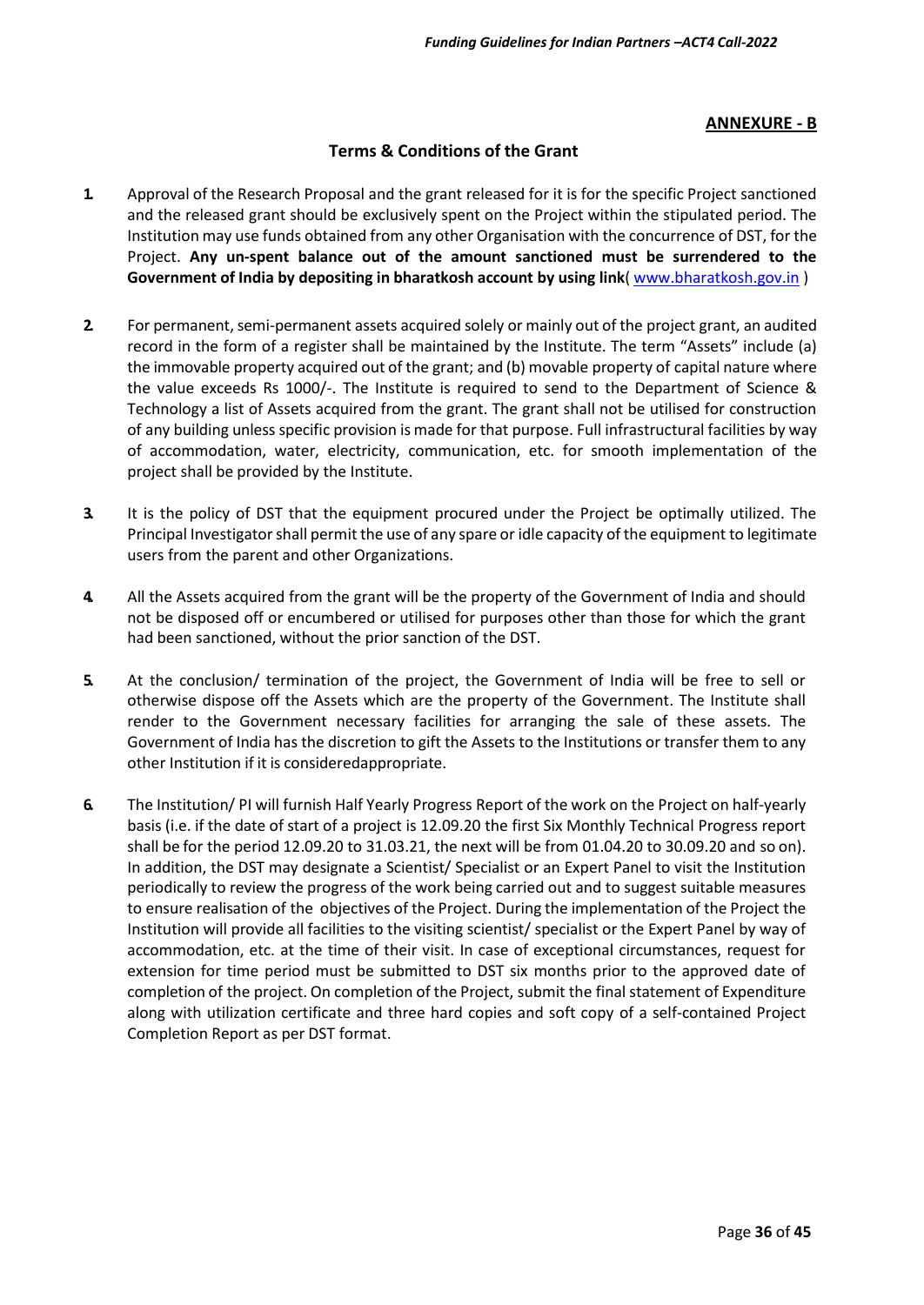- **7.** At the time of seeking further instalment of the grant, The Institution/ PI has to furnish the following documents:
	- a) Duly signed **Utilisation Certificate (UC)** for financial year up to 31st March (in original or copy if sent earlier) separately for recurring (Grants-in-Aid General) and Non-recurring (Grants for creation of capital assets) for the project as per form GFR (12-A) format.
	- b) An authenticated up-to-date Statement of Expenditure (SE) including Committed Expenditure for the Project for financial year of seeking further instalment as per the DST format.
	- c) Duly signed list of equipment with cost.
- **8.** The grant-in-aid being released is subject to the conditions that
	- (a) a transparent procurement procedure in line with the Provisions of GFR 2017 will befollowed by the GI (Grantee Institution) under the appropriate rules of the GI while procuringcapital assets sanctioned for the project and a certificate to this effect will be submitted by the GI immediately on receipt of the grant.
	- (b) while submitting Utilization Certificate/Statement of Expenditure, the GI has to ensure submission of supporting documentary evidences with regard to purchase of equipment/capital assets as per the provisions of GFR 2017. Subsequent release of grants under the project shall be considered only on receipt of the said documents.
- **9.** Request for specific approval of the Department to **carry forward** the unutilised grant to the next financial year for utilisation for the same Project, should be sent along with SE & UC, after completion of the financial year.
- **10.** The Grantee Institute will have to enter and upload the Utilization Certificate in the PFMS portal besides sending it in physical form to this Division. The subsequent/final instalment will be released only after confirmation of the acceptance of the UC by the Division and entry of previous Utilization Certificate in the PFMS. The GI should employ EAT module in PFMS.
- **11. The Comptroller & Auditor General of India, at his discretion, shall have the right of access to the books and accounts of the Institution maintained in respect of the grant received from the Government of India.**
- **12.** The organization will maintain separate audited account for the project individually for recurring and non-recurring and the entire amount of grant will be kept in an interest bearing bank account. All interests and other earnings, against released Grant shall be remitted to Consolidated Fund of India (through Non-Tax Receipt Portal (NTRP), i.e., www.Bharatkosh.gov.in), immediately after finalization of accounts, as it shall not be adjusted towards future release of grant. A certificate to this effect shall have to be submitted along with Statement of Expenditure/Utilization Certificate for considering subsequent release of grant/closure of project accounts.
- **13.** The Institution will not entrust the implementation of the work (except the out-sourced part as approved) for which the grant is being sanctioned to any other institution nor will it divert the grant receipts to other institutions as assistance. In case the Institution is not in a position to implement or complete the Project, it should refund back to the DST the entire grant received by it or the balance grant thru **Bharatkosh Portal.**
- **14.** PIs/grantee organizations will ensure that procurement process in such cases are completed within the same financial year as specified in the sanction, provided that grant is released at least 8 Months prior to the close of financial year. Carry forward of such capital grant will be permitted only for Immediate succeeding financial year with the approval of DSTonly.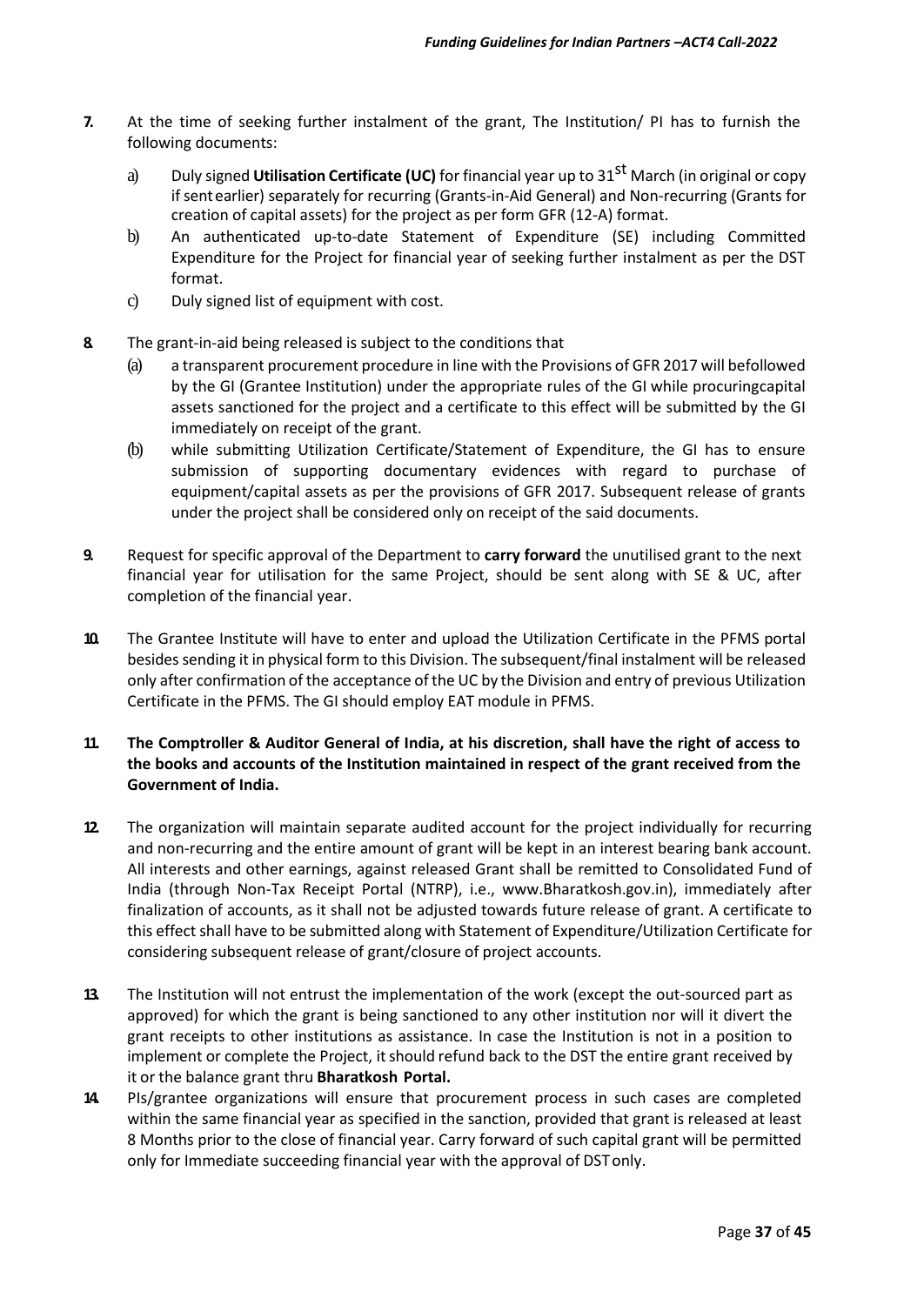- **15.** PIs / Institute must ensure that all interest gained on unspent balance in both heads will be deposited to Government of India account in bharatkosh by using link( [www.bharatkosh.gov.in](http://www.bharatkosh.gov.in/) ) before issuing UC/SE for releasing of next Installment.
- **16.** In no case inter head expenditure will permitted and PIs/Institute must ensure be adhere to make expenditure accordingly as per sanction issued.
- **17.** All the personnel including Research personnel appointed under the project, for the full/ part duration of the project, are to be treated as temporary employees and will be governed by the Administrative rules/ service conditions (for leave, TA/DA etc) of the implementing Institute. They are not to be treated as employees of the Government of India and the DST will have no liability, whatsoever, for the project staff after the completion of the Project duration. For the expeditious implementation of the research Project, the PI will take the assistance of the Institution in the process of selection and appointment of staff and payment to them. Scale and emoluments for the posts not covered under DST's OM are governed by the norms prevalent in the implementing Institution or as agreed upon in consultation with the DST.
- **18. The DST reserves the right to terminate the project at any stage if it is convinced that the grant has not been properly utilised or satisfactory progress is not being made.**
- *19.* **The Project becomes operative with effect from the date on which the ECS/Draft/ Cheque is received by the implementing Institution.** This date should be intimated by the Institution authorities/ Principal Investigator to the DST. *It will, in no case be later than one month after the receipt of the draft/ cheque by the Institution.*
- **20.** If the Principal Investigator (PI) to whom a grant for a project has been sanctioned wishes to leave the Institution where the project is based, the PI/Institution will inform the DST of the same at least 6 months before in advance with suitable justification and reasons and in consultation with the DST, evolve steps to ensure successful completion of the Project, before the PI is relieved.
- **21.** The data pertaining to the project should be systematically collected, scientifically documented and submitted to DST which later would be placed in public domain. This clause would not be applicable for the projects where legal protection of the know–how generated isfelt necessary.
- **22.** Due acknowledgement of technical support/financial assistance resulting from this project grant should mandatorily be highlighted by the GI in bold letters in all technical / scientific publications, media releases as well as in the opening paragraphs of their Annual Reports during and after the completion of the project. Investigators are expected to publish some of the research papers emerging out of the Project work in leading Indian Journals.
- **23.** If the results of research are to be legally protected, the results should not be published without securing legal protection for the research results. For Projects identified to have a distinct potential for generating know-how, in the form of product/ process, that could be protected through patenting, copyrights etc.
- **24.** Grantee institution / organization shall abide by the provisions of the GFR 2017 or any other financial rules prevailed from time to time.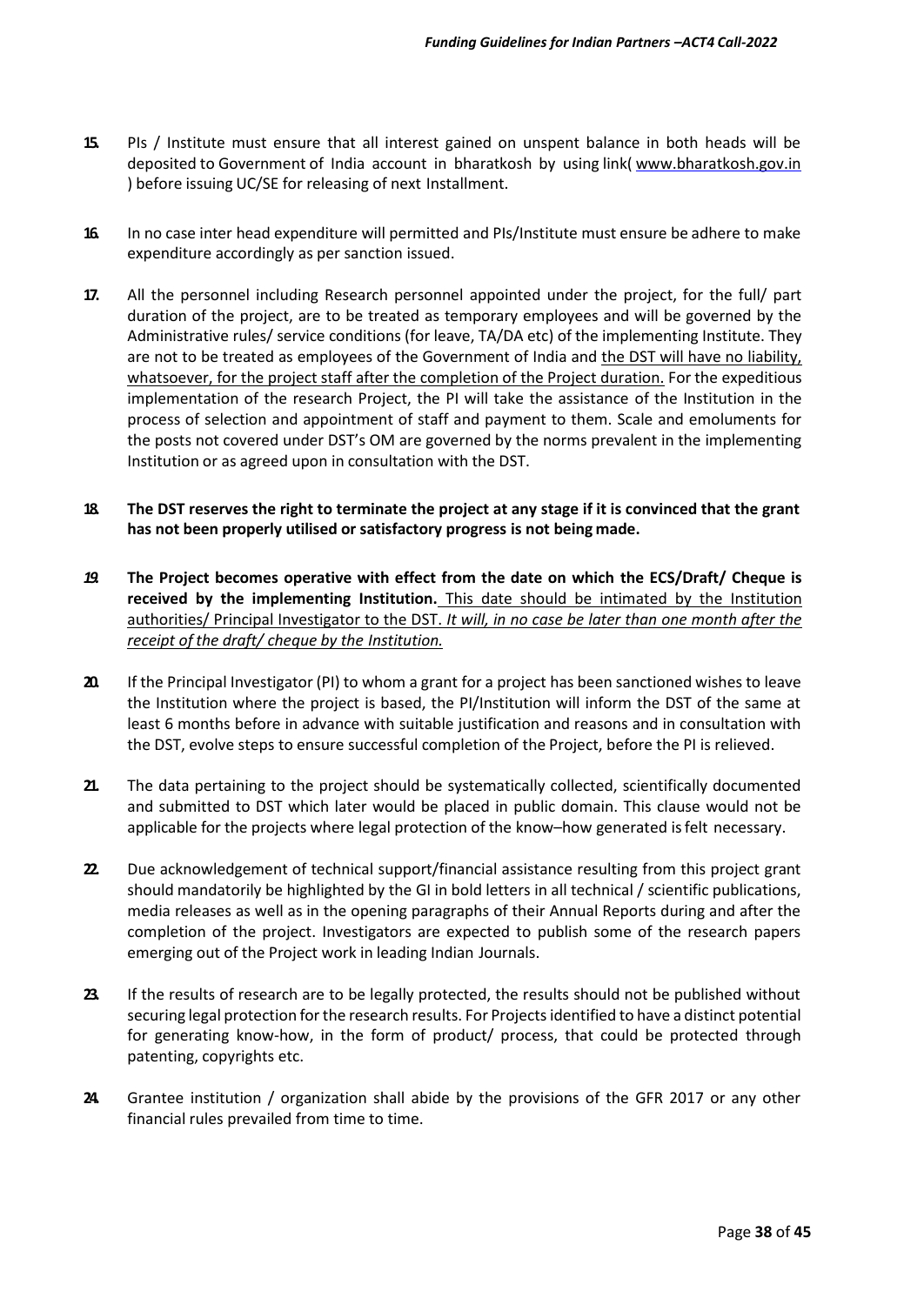#### PROFORMA-I

#### **Bio-Data of Principal Investigator(s) (PI), Co-**

## **Principal Investigator(s) (Co PI) and Coordinating Investigator of each partner Institution (Please be brief and follow the format)**

- **1.** Name
- **2.** Gender and Category (SC/ST/OBC/General)
- **3.** Date of Birth
- **4.** E-mail ID
- **5.** Qualifications

| <b>S. No.</b> | <b>Degree</b> | Institution | Year | <b>Division/Class</b> |
|---------------|---------------|-------------|------|-----------------------|
|               |               |             |      |                       |
|               |               |             |      |                       |

#### **6.** Employment Experience

| S. No. | <b>Position &amp; Organisation</b> | Nature of Job | Period |
|--------|------------------------------------|---------------|--------|
|        |                                    |               |        |
|        |                                    |               |        |

- *7.* Selected List of Ten Best Publications *(relevant to the proposedproject)*
- *8.* Patents filed/Granted with details *(relevant to the proposedproject)*
- *9.* Books Published /Chapters contributed *(relevant to the proposed project)*
- **10.** Sponsored Research Projects (last five years)

| э.<br>No | Title | <b>Sponsoring Agency and</b><br><b>Officer Concerned</b> | Period | <b>Amount</b> | <b>Achievements</b> |
|----------|-------|----------------------------------------------------------|--------|---------------|---------------------|
|          |       |                                                          |        |               |                     |
|          |       |                                                          |        |               |                     |

*a.* Consultancy Projects *(last five years)*

| S.No | Title | <b>Sponsoring Agency</b> | <b>Period</b> | Amount |
|------|-------|--------------------------|---------------|--------|
|      |       |                          |               |        |
|      |       |                          |               |        |

**b.** Sponsored Research/Consultancy Projects submitted for approval

| S.No. | Title | <b>Funding Agency</b> | <b>Duration</b> | Amount |
|-------|-------|-----------------------|-----------------|--------|
|       |       |                       |                 |        |
|       |       |                       |                 |        |

**11.** Awards and Honours:

A. National list

B. International list:

*12.* Technologies Developed / Transferred: *(Please provide details of technologies transferred to industry, technology commercialized)*

Date **(Signature of PI)**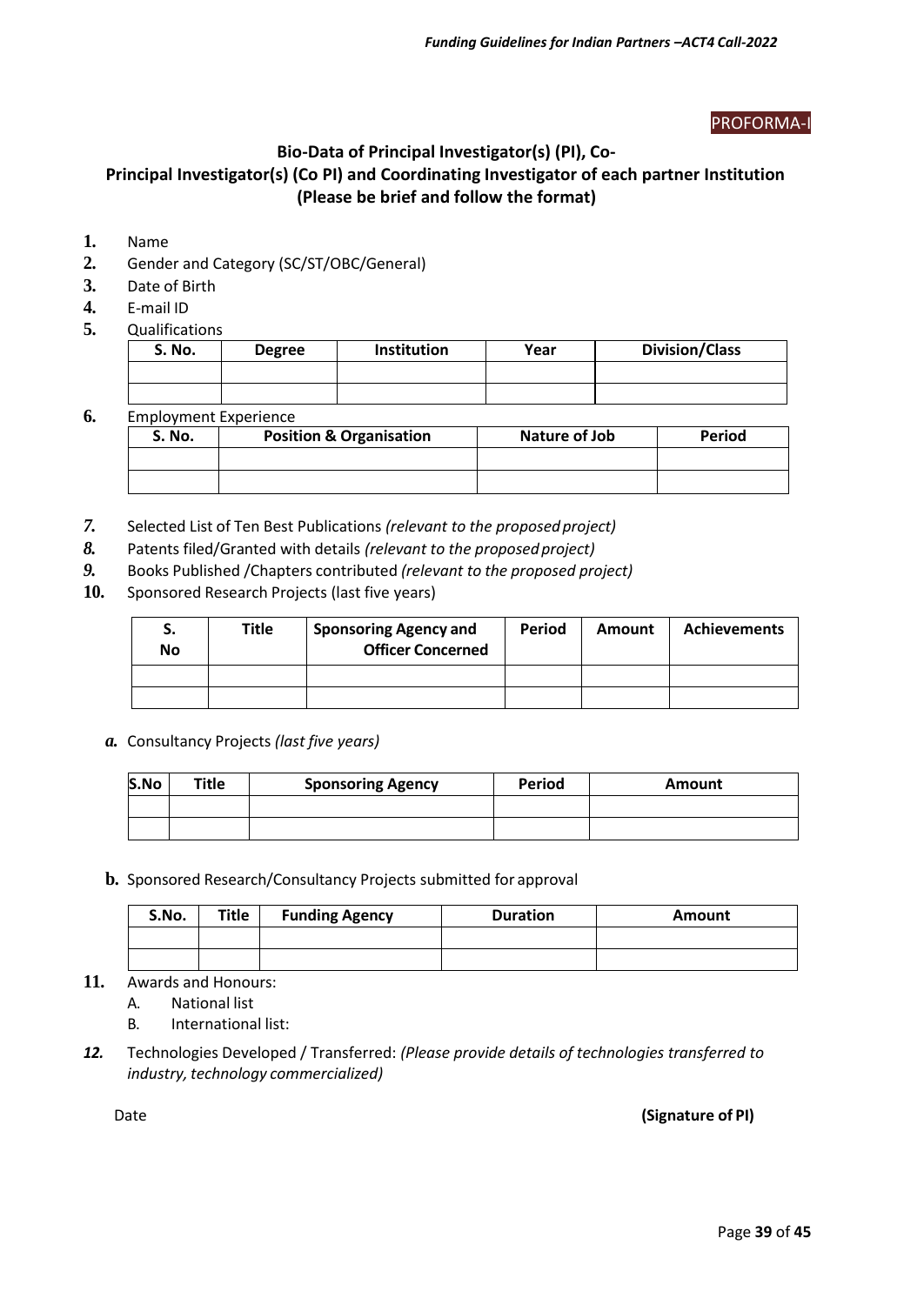#### PROFORMA-II

### **CERTIFICATE FROM THE INVESTIGATOR(S)**

#### **Project Title:**

- 1. I/We have carefully read the terms and conditions and guidelines of the **ACT#4 Call-2022** and I/We agree to abide by them.
- 2. I/We have not submitted this or a similar Project proposal elsewhere for financial support.
- 3. I/We have explored and ensured that the equipment and the basic facilities described in the Research Proposal, will actually be available as and when required for the purpose of the Project. I/We shall not request financial support under this project, for procurement of these items.
- 4. I/We undertake that spare or idle capacity of the permanent equipment procured under the project will be made available to other legitimate users from parent and otherorganizations.
- 5. I/We have enclosed the following:
	- A Endorsement from the Heads of the Institution *(on letter head)*
	- B Undertaking from the Collaborator(s) *(on letter head)*
	- $\mathsf{C}$ Complete Project Proposal with all enclosures

Date

Place

**Name(s) and Signature(s) of the Investigators\* (\* To be signed by PI and Co-PI of each Participating Institution)**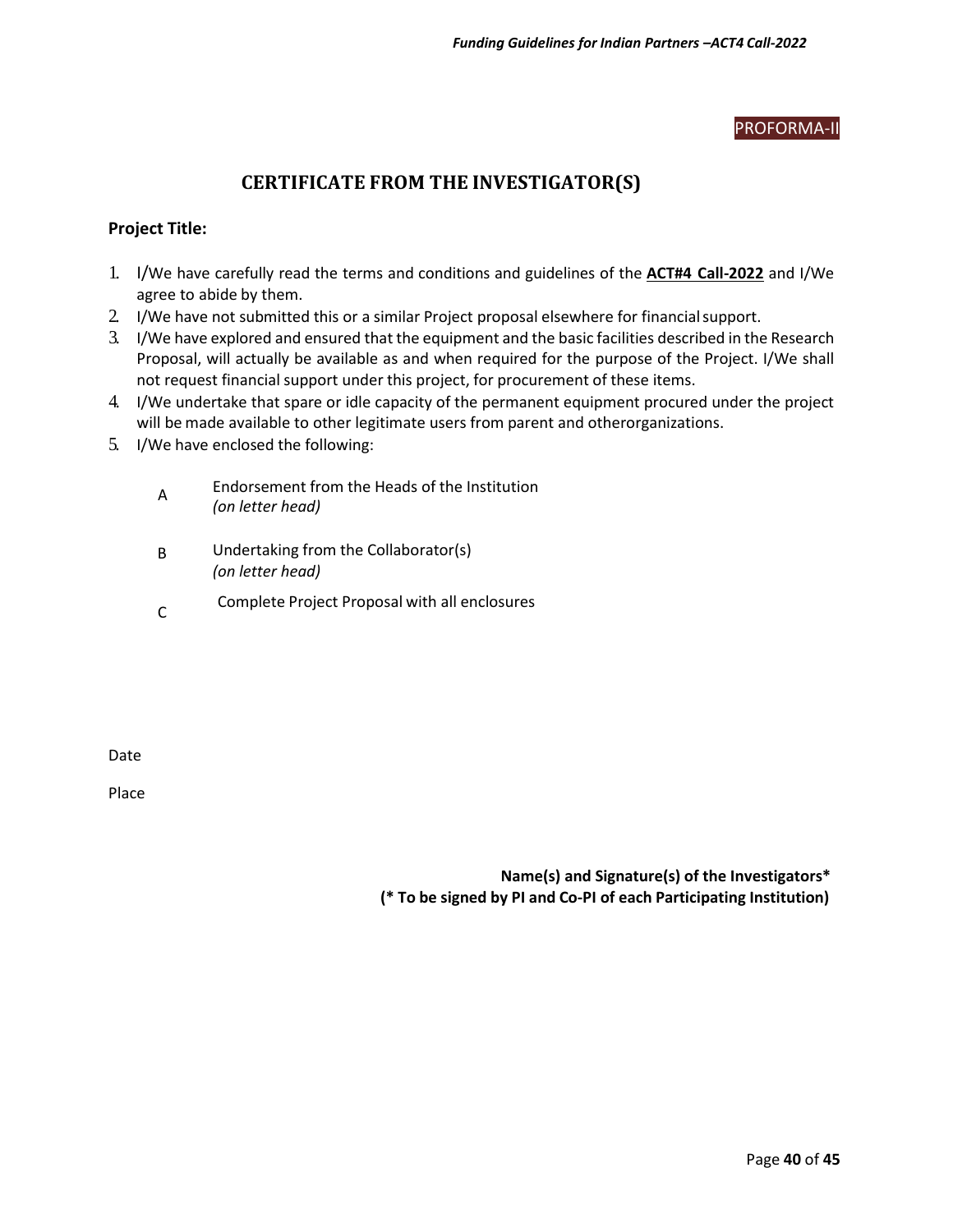#### PROFORMA-III

#### **ENDORSEMENT FROM THE HEAD OF THE ORGANISATION**

(*To be typed on the letter-head of the organization*) (To be provided by each of the participating Institutions)

#### **Project Title:**

- **1.** Certified that the organization welcomes the participation of Dr/Mr/Mrs.........................................as the PI and Dr/Mr/Mrs…............. as the Co-PI for the project and that in the unforeseen and legitimate event of discontinuation by the PI, the Co-PI will assume full responsibility for completion of the project. Information to this effect, endorsed by me, will be promptly sent to the DST
- **2.** Certified that the equipment, other basic facilities and other administrative facilities as per the terms and conditions of the award of the Project, will be extended to the investigator(s) throughout the duration of the project
- **3.** The Organization shall ensure that financial and purchase procedures are followed as per the prevailing norms of the organization, within the allocated budget.
- **4.** The Organisation shall provide timely the Statement of Expenditure and the Utilisation Certificate of the grant as required by the DST in the prescribed format.
- **5. The grant for the proposal, if approved, the funds shall be transferred to following organization account:**

|   | Name of A/c holder (as<br>per Bank record)             |  |
|---|--------------------------------------------------------|--|
| 2 | Bank Account No.                                       |  |
| 3 | Bank Branch Name & Address                             |  |
| 4 | <b>MICR Code</b>                                       |  |
| 5 | <b>IFSC Code</b>                                       |  |
| 6 | E-mail (Agency /PI)                                    |  |
| 7 | Mobile No. (Agency/PI)                                 |  |
| 8 | Unique agency code* (If already registered<br>at PFMS) |  |

\* As per the extant quidelines of Govt. of India, institutes are requested to register on PFMS website *and inform unique agency code to facilitate the electronic fund transfer, if project is recommended. {website link[-https://pfms.nic.in/Users/LoginDetails/Login.aspx}](https://pfms.nic.in/Users/LoginDetails/Login.aspx).*

**(Head of the Institute)**

**Seal/Stamp**

**Date**

**Place**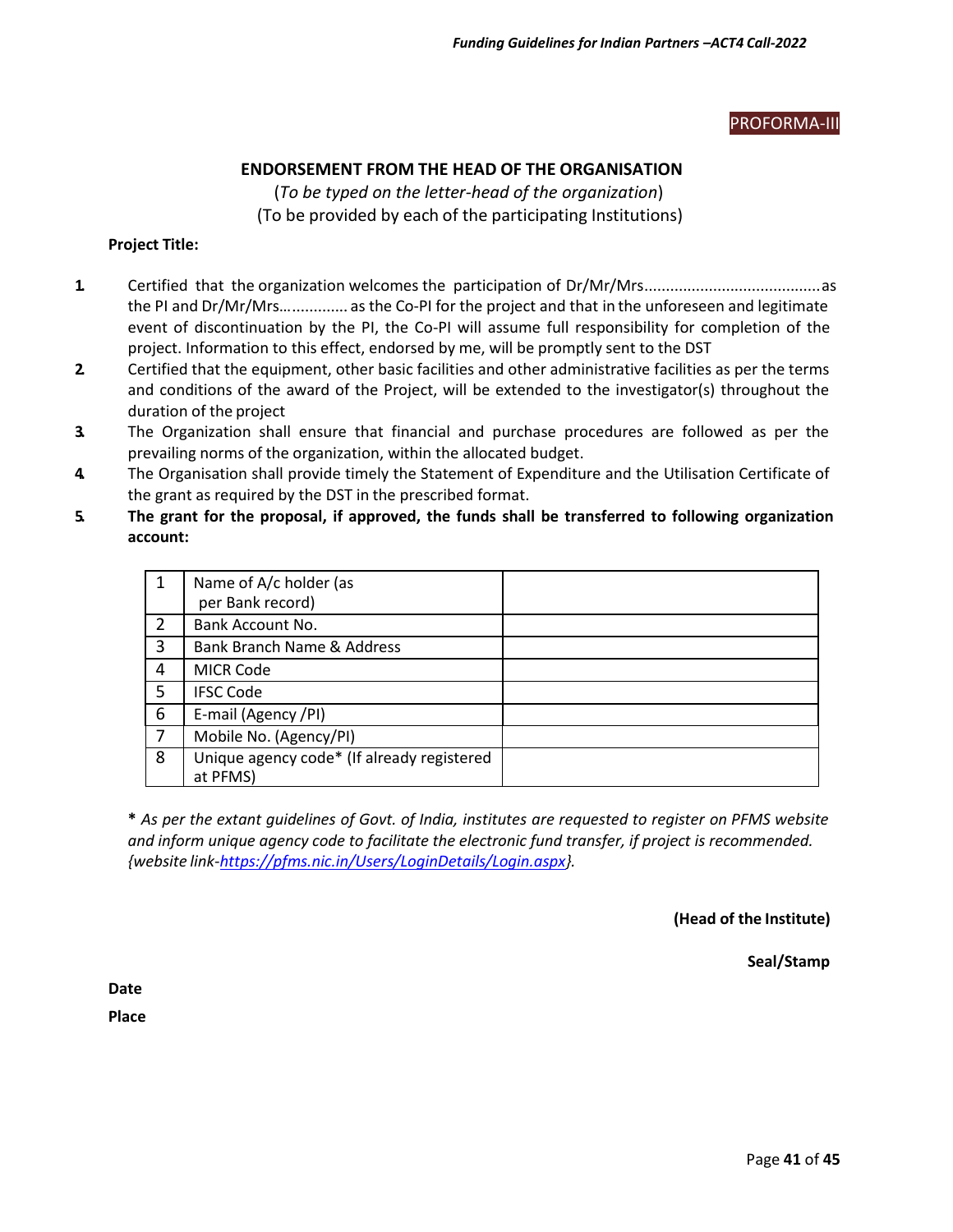#### PROFORMA-IV

#### **Endorsement from collaborating Industry/ Agency** *(if any)*

#### *(On the official letter head)*

I have gone through the Project proposal entitled………….. submitted by ……………*(Name of PI)* …of..............*(Name of the Institute)* for DST funding and noted the obligations and responsibilities indicated in our name which are as below :

- *1.* Contribution in financial terms *(mention amount in Rs.)*
- *2.* Contribution in kind *(list activities)*

I hereby affirm that my organization/ industry is committed to participate in the Project to the full extent as indicated including financial liabilities accruing therefrom as detailed above. A brief profile of my organization is summarised below:

- a) Name of Organization
- b) Line of Business/ Major Products
- c) No. of employees
- d) Evidence of required expertise and capacity to technically, contribute to the proposed project
- e) Year of Incorporation (kindly attached Certificate of Incorporation)
- f) GST Number

The **Annual Report for the last three financial year** is enclosed.

**(Head of the Organisation) Seal/Stamp**

**Date**

**Place**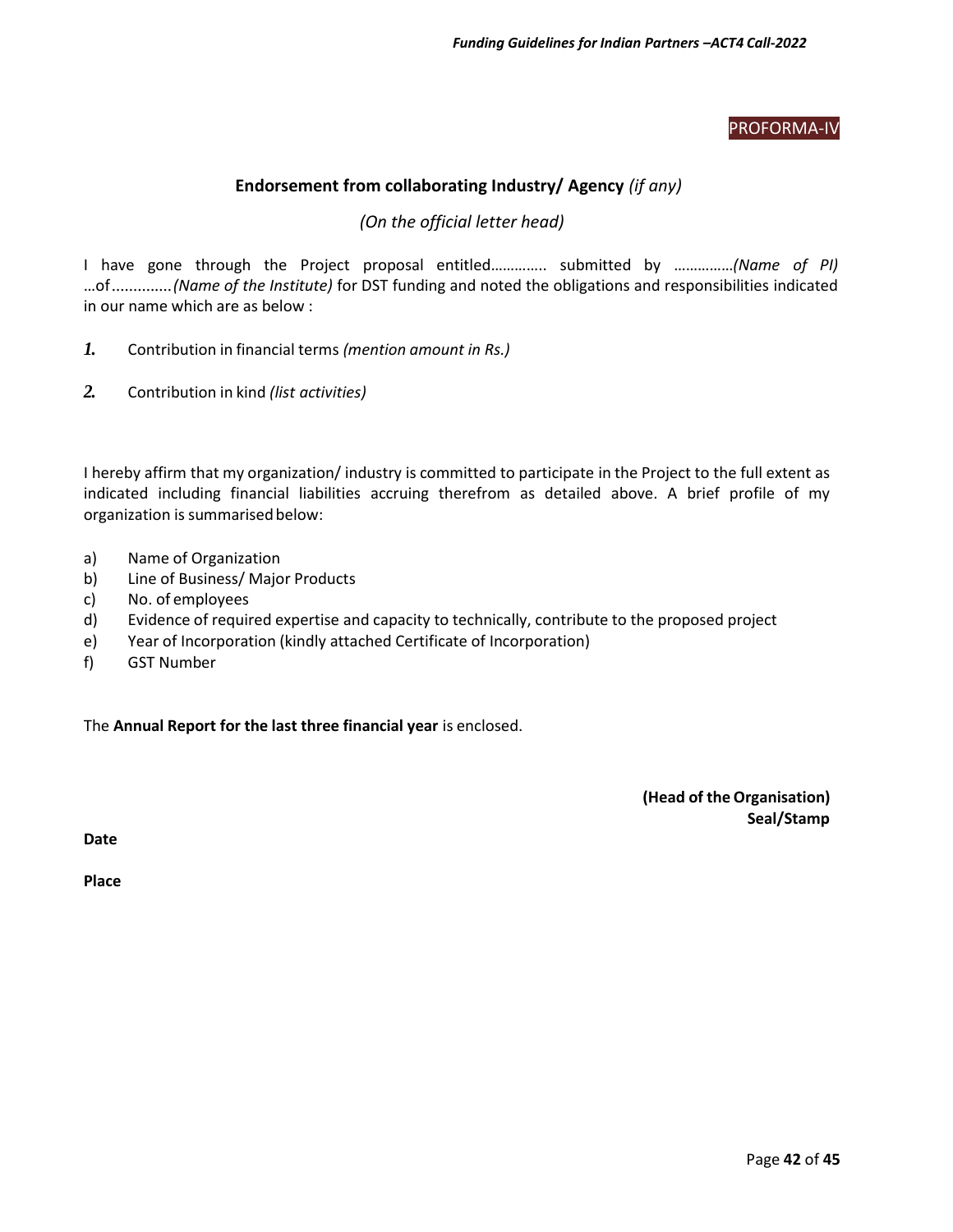#### PROFORMA-V

## **DEPARTMENT OF SCIENCE AND TECHNOLOGY POLICY ON CONFLICT OF INTEREST FOR APPLICANT**

Issues of Conflicts of Interest and ethics in scientific research and research management have assumed greater prominence, given the larger share of Government funding in the country's R & D scenario. The following policy pertaining to general aspects of Conflicts of Interest and code of ethics, are objective measures that is intended to protect the integrity of the decision making processes and minimize biasness. The policy aims to sustain transparency, increase accountability in funding mechanisms and provide assurance to the general public that processes followed in award of grants are fair and non-discriminatory. The Policy aims to avoid all forms of bias by following a system that is fair, transparent and free from all influence/ unprejudiced dealings, prior to, during and subsequent to the currency of the programme to be entered into with a view to enable public to abstain from bribing or any corrupt practice in order to secure the award by providing assurance to them that their competitors will also refrain from bribing and other corrupt practice and the decision makers will commit to prevent corruption, in any form, by their officials by following transparent procedures. This will also ensure a global acceptance of the decision making process adopted by DST.

#### **Definition of Conflict of Interest**:

Conflict of Interest means "any interest which could significantly prejudice an individual's objectivity in the decision making process, thereby creating an unfair competitive advantage for the individual or to the organization which he/she represents". The Conflict of Interest also encompasses situations where an individual, in contravention to the accepted norms and ethics, could exploit his/her obligatory duties for personal benefits.

#### **1. Coverage of the Policy**:

- a) The provisions of the policy shall be followed by persons applying for and receiving funding from DST, Reviewers of the proposal and Members of Expert Committees and Programme Advisory Committees. The provisions of the policy will also be applicable on all individuals including Officers of DST connected directly or indirectly or through intermediaries and Committees involved in evaluation of proposals and subsequent decision making process.
- b) This policy aims to minimize aspects that may constitute actual Conflict of Interests, apparent Conflict of Interests and potential Conflict of Interests in the funding mechanisms that are presently being operated by DST. The policy also aims to cover, although not limited to, Conflict of interests that are Financial (gains from the outcomes of the proposal or award), Personal (association of relative / Family members) and Institutional (Colleagues, Collaborators, Employer, persons associated in a professional career of an individual such as Ph.D. supervisor etc.)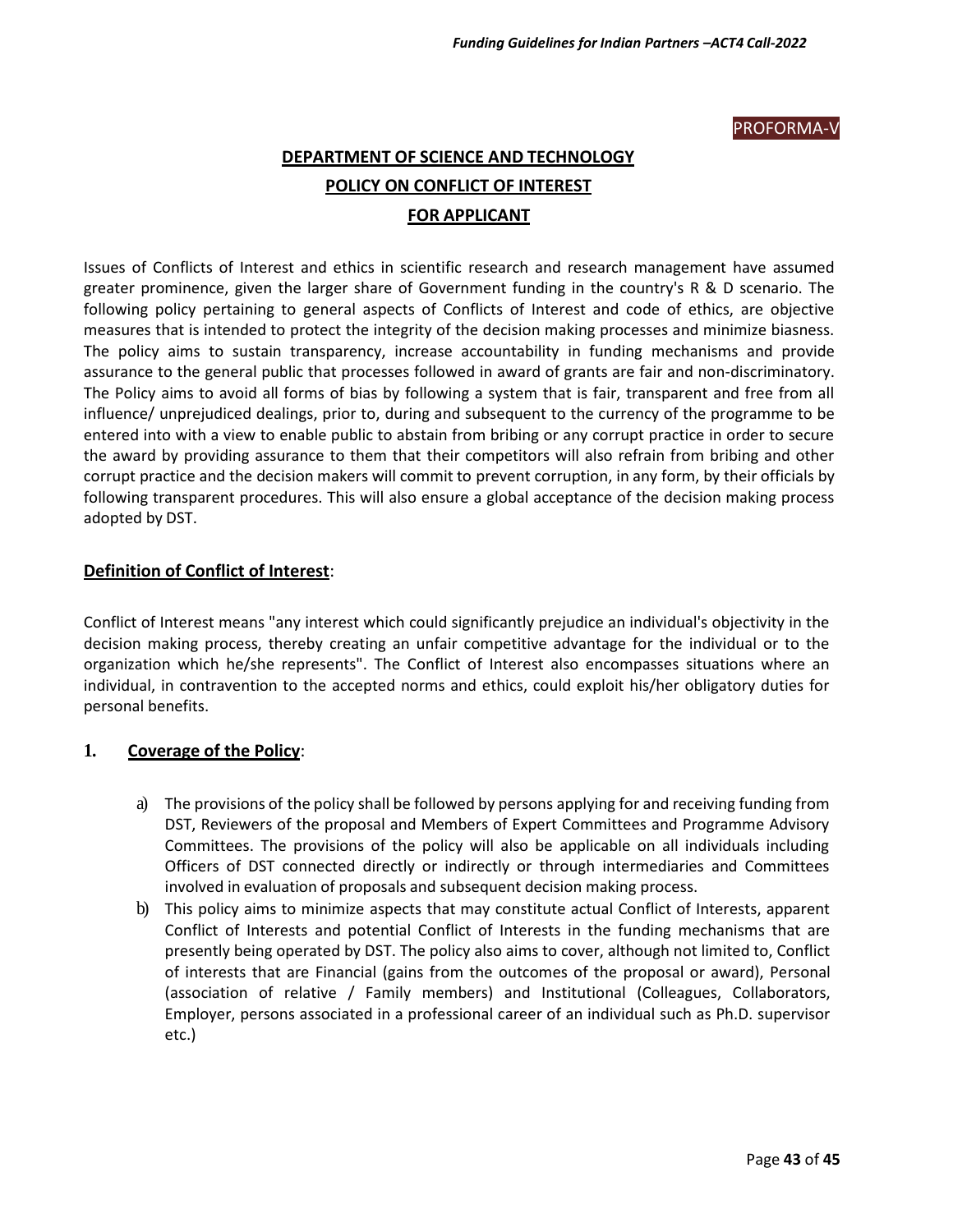#### **2. Specifications as to what constitutes Conflict of Interest**.

Any of the following specifications (non-exhaustive list) imply Conflict of Interest if,

- (i) Due to any reason by which the Reviewer/Committee Member cannot deliver fair and objective assessment of the proposal.
- (ii) The applicant is a directly relative# or family member (including but not limited to spouse, child, sibling, parent) or personal friend of the individual involved in the decision making process or alternatively, if any relative of an Officer directly involved in any decision making process / has influenced interest/ stake in the applicant's form etc.
- (iii) The applicant for the grant/award is an employee or employer of an individual involved in the process as a Reviewer or Committee Member; or if the applicant to the grant/award has had an employer-employee relationship in the past three years with that individual.
- (iv) The applicant to the grant/award belongs to the same Department as that of the Reviewer/Committee Member.
- (v) The Reviewer/Committee Member is a Head of an Organization from where the applicant is employed.
- (vi) The Reviewer /Committee Member is or was, associated in the professional career of the applicant (such as Ph.D. supervisor, Mentor, present Collaborator etc.)
- (vii) The Reviewer/Committee Member is involved in the preparation of the research proposal submitted by the applicant.
- (viii) The applicant has joint research publications with the Reviewer/Committee Member in the last three years.
- (ix) The applicant/Reviewer/Committee Member, in contravention to the accepted norms and ethics followed in scientific research has a direct/indirect financial interest in the outcomes of the proposal.
- (x) The Reviewer/Committee Member stands to gain personally should the submitted proposal be accepted or rejected.

# The Term "Relative" for this purpose would be referred in section 6 of Companies Act,1956.

#### **3. Regulation**:

The DST shall strive to avoid conflict of interest in its funding mechanisms to the maximum extent possible. Self-regulatory mode is however recommended for stake holdersinvolved in scientific research and research management, on issues pertaining to Conflict of Interest and scientific ethics. Any disclosure pertaining to the same must be made voluntarily by the applicant/Reviewer/Committee Member.

#### **4. Confidentiality**:

The Reviewers and the Members of the Committee shall safeguard the confidentiality of all discussions and decisions taken during the process and shall refrain from discussing the same with any applicant or a third party, unless the Committee recommends otherwise and records for doing so.